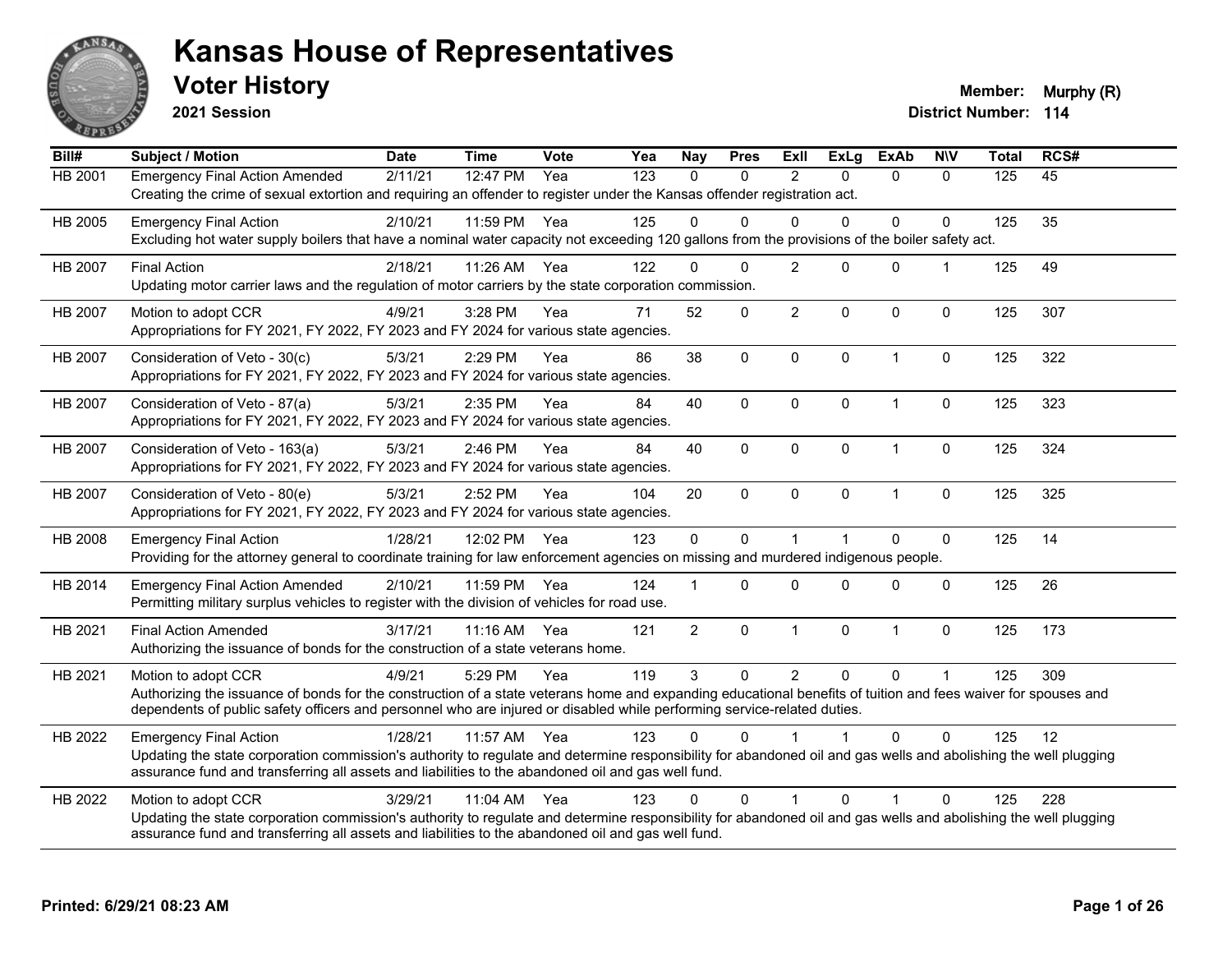

**2021 Session**

| Bill#          | <b>Subject / Motion</b>                                                                                                                                                                                                                                                                                                                                                                                                                                                                                                                                                                                                                                                         | <b>Date</b> | <b>Time</b> | Vote | Yea              | Nay      | <b>Pres</b>  | ExII           | <b>ExLg</b> | <b>ExAb</b>    | <b>NIV</b>   | <b>Total</b> | RCS# |
|----------------|---------------------------------------------------------------------------------------------------------------------------------------------------------------------------------------------------------------------------------------------------------------------------------------------------------------------------------------------------------------------------------------------------------------------------------------------------------------------------------------------------------------------------------------------------------------------------------------------------------------------------------------------------------------------------------|-------------|-------------|------|------------------|----------|--------------|----------------|-------------|----------------|--------------|--------------|------|
| <b>HB 2026</b> | <b>Emergency Final Action</b><br>Creating a drug abuse treatment program for people on diversion and allowing county and district attorneys to enter into agreements with chief judges and community<br>corrections for supervision.                                                                                                                                                                                                                                                                                                                                                                                                                                            | 1/28/21     | 12:00 PM    | Yea  | $\overline{123}$ | $\Omega$ | $\Omega$     | 1              |             | $\Omega$       | $\Omega$     | 125          | 13   |
| HB 2026        | Motion to adopt CCR<br>Creating a drug abuse treatment program for people on diversion and allowing county and district attorneys to enter into agreements with chief judges and community<br>corrections for supervision, clarifying jurisdiction and supervision of offenders in a certified drug abuse treatment program, authorizing the Kansas sentencing<br>commission to change risk assessment cut-off levels for participation in the certified drug abuse treatment program, modifying the criminal penalties for tampering with<br>electronic monitoring equipment and increasing the criminal penalties for riot and incitement to riot in a correctional facility. | 5/5/21      | 2:18 PM     | Yea  | 121              | $\Omega$ | $\Omega$     | $\overline{2}$ | $\Omega$    | $\overline{2}$ | $\Omega$     | 125          | 330  |
| HB 2029        | <b>Emergency Final Action</b><br>Counting any crime with a domestic violence designation as a prior conviction under domestic battery.                                                                                                                                                                                                                                                                                                                                                                                                                                                                                                                                          | 2/3/21      | 12:37 PM    | Yea  | 118              | 7        | $\Omega$     | $\Omega$       | $\Omega$    | $\mathbf 0$    | $\mathbf{0}$ | 125          | 19   |
| HB 2030        | <b>Emergency Final Action</b><br>Extending terminal medical release to inmates in the custody of the department of corrections with a condition likely to cause death within 120 days.                                                                                                                                                                                                                                                                                                                                                                                                                                                                                          | 2/10/21     | 11:59 PM    | Nay  | 96               | 29       | $\Omega$     | $\pmb{0}$      | $\Omega$    | $\mathbf{0}$   | 0            | 125          | 29   |
| HB 2039        | <b>Final Action Amended</b><br>Requiring students to pass an American civics test in order to graduate with a high school diploma.                                                                                                                                                                                                                                                                                                                                                                                                                                                                                                                                              | 3/4/21      | 1:34 PM     | Yea  | 69               | 54       | $\Omega$     | 1              | 0           | 1              | $\Omega$     | 125          | 143  |
| HB 2039        | Motion to adopt CCR<br>Requiring administration of a basic civics test as part of the course in United States history and government that is necessary for high school graduation and requiring<br>students to take and pass a personal financial literacy course for high school graduation beginning in school year 2024-2025.                                                                                                                                                                                                                                                                                                                                                | 4/9/21      | 3:45 PM     | Yea  | 72               | 51       | $\mathbf{0}$ | $\overline{2}$ | $\Omega$    | $\Omega$       | $\Omega$     | 125          | 308  |
| HB 2045        | <b>Final Action Amended</b><br>Revising two tax credits - first by updating the Kansas angel investor tax credit act with respect to the definition of qualified securities, tax credit limitations and amounts,<br>investor requirements and extending the date that credits may be allowed, and second by increasing the tax credit for expenses incurred to make a residence accessible<br>to persons with a disability.                                                                                                                                                                                                                                                     | 3/3/21      | 11:38 AM    | Nav  | 112              | 11       | 1            | $\mathbf 1$    | $\Omega$    | $\mathbf{0}$   | $\mathbf{0}$ | 125          | 117  |
| HB 2049        | <b>Emergency Final Action on Substitute</b><br>Bill<br>Substitute for HB 2049 by Committee on Judiciary - Prohibiting a public agency from charging a fee for records requested for an audit by the legislative division of post<br>audit.                                                                                                                                                                                                                                                                                                                                                                                                                                      | 2/3/21      | 12:39 PM    | Yea  | 124              | 1        | $\mathbf{0}$ | $\Omega$       | $\Omega$    | $\Omega$       | $\Omega$     | 125          | 20   |
| HB 2050        | <b>Final Action</b><br>Removing the requirement that certain entities submit certain documents to the division of post audit.                                                                                                                                                                                                                                                                                                                                                                                                                                                                                                                                                   | 2/11/21     | 11:20 AM    | Yea  | 122              | 0        | $\Omega$     | 3              | $\Omega$    | $\Omega$       | $\Omega$     | 125          | 37   |
| HB 2052        | <b>Final Action Amended</b><br>Authorizing legislative assistants and committee assistants to accept gifts from legislators.                                                                                                                                                                                                                                                                                                                                                                                                                                                                                                                                                    | 2/25/21     | 11:24 AM    | Yea  | 119              | 5        | $\mathbf{0}$ | $\overline{1}$ | $\Omega$    | $\Omega$       | $\mathbf 0$  | 125          | 73   |
| HB 2056        | <b>Emergency Final Action</b><br>Regulating the sale and distribution of kratom products as a part of and supplemental to the Kansas food, drug and cosmetic act.                                                                                                                                                                                                                                                                                                                                                                                                                                                                                                               | 5/6/21      | 3:37 PM     | Nay  | 97               | 24       | $\mathbf 0$  | $\Omega$       |             | $\overline{2}$ | $\mathbf{1}$ | 125          | 343  |
| HB 2057        | <b>Final Action</b><br>Allowing an alcoholic liquor manufacturer to obtain a drinking establishment license under certain conditions.                                                                                                                                                                                                                                                                                                                                                                                                                                                                                                                                           | 3/3/21      | 11:40 AM    | Yea  | 124              | 0        | $\Omega$     |                | 0           | 0              | $\mathbf 0$  | 125          | 118  |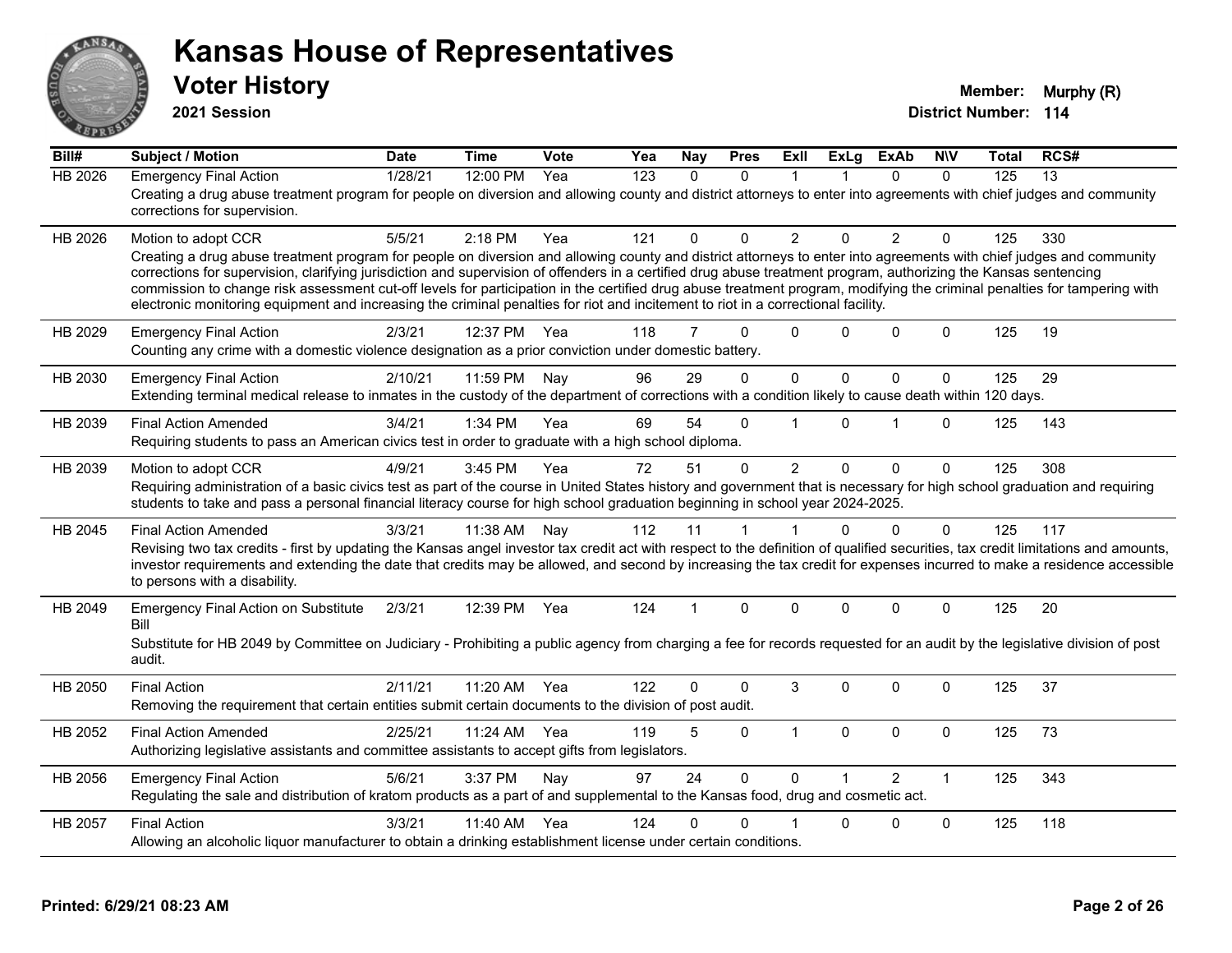

**2021 Session**

| Bill#   | <b>Subject / Motion</b>                                                                                                                                                      | <b>Date</b> | <b>Time</b> | Vote | Yea | <b>Nay</b>  | <b>Pres</b>  | Exll        | <b>ExLg</b> | <b>ExAb</b>    | <b>NIV</b>   | <b>Total</b> | RCS# |
|---------|------------------------------------------------------------------------------------------------------------------------------------------------------------------------------|-------------|-------------|------|-----|-------------|--------------|-------------|-------------|----------------|--------------|--------------|------|
| HB 2058 | <b>Final Action Amended</b>                                                                                                                                                  | 3/4/21      | 1:39 PM     | Yea  | 85  | 38          | $\mathbf{0}$ | -1          | $\Omega$    |                | $\Omega$     | 125          | 144  |
|         | Allowing reciprocity to recognize out-of-state licenses to carry a concealed handgun.                                                                                        |             |             |      |     |             |              |             |             |                |              |              |      |
| HB 2058 | <b>Motion to Concur</b>                                                                                                                                                      | 4/8/21      | $9:24$ PM   | Yea  | 80  | 43          | $\Omega$     |             | $\Omega$    | $\mathbf 1$    | $\Omega$     | 125          | 293  |
|         | Providing reciprocity for licenses to carry concealed handguns and creating a new class of concealed carry license for individuals 18 to 20 years of age, and creating the   |             |             |      |     |             |              |             |             |                |              |              |      |
|         | Kansas protection of firearm rights act to restore the right to possess a firearm upon expungement of certain convictions.                                                   |             |             |      |     |             |              |             |             |                |              |              |      |
| HB 2058 | Consideration of Veto                                                                                                                                                        | 5/3/21      | 12:15 PM    | Yea  | 84  | 39          | $\Omega$     | 0           | 0           |                |              | 125          | 320  |
|         | Providing reciprocity for licenses to carry concealed handguns and creating a new class of concealed carry license for individuals 18 to 20 years of age, and creating the   |             |             |      |     |             |              |             |             |                |              |              |      |
|         | Kansas protection of firearm rights act to restore the right to possess a firearm upon expungement of certain convictions.                                                   |             |             |      |     |             |              |             |             |                |              |              |      |
| HB 2062 | <b>Emergency Final Action</b>                                                                                                                                                | 2/10/21     | 11:59 PM    | Yea  | 125 | n           | $\mathbf{0}$ | $\Omega$    | $\Omega$    | $\Omega$       | $\mathbf 0$  | 125          | 31   |
|         | Providing certain exceptions to the confidentiality of state child death review board documents.                                                                             |             |             |      |     |             |              |             |             |                |              |              |      |
| HB 2063 | <b>Emergency Final Action Amended</b>                                                                                                                                        | 2/10/21     | 11:59 PM    | Yea  | 125 | $\Omega$    | $\mathbf{0}$ | $\Omega$    | 0           | $\Omega$       | $\Omega$     | 125          | 28   |
|         | Providing certain KP&F tier II spousal and children's benefits for death resulting from a service-connected disability and enacting the Michael Wells memorial act.          |             |             |      |     |             |              |             |             |                |              |              |      |
| HB 2064 | <b>Emergency Final Action Amended</b>                                                                                                                                        | 2/10/21     | 11:59 PM    | Yea  | 125 | $\Omega$    | $\mathbf 0$  | $\Omega$    | 0           | $\Omega$       | $\Omega$     | 125          | 33   |
|         | Making DROP elections revocable and allowing DROP members who first elected a DROP period of less than five years to extend such DROP period.                                |             |             |      |     |             |              |             |             |                |              |              |      |
| HB 2064 | Motion to adopt CCR                                                                                                                                                          | 4/9/21      | 5:35 PM     | Yea  | 118 |             | $\Omega$     | 2           | U           | $\Omega$       |              | 125          | 310  |
|         | Creating the Kansas promise scholarship act to provide postsecondary educational scholarships for certain two-year associate degree programs, career and technical           |             |             |      |     |             |              |             |             |                |              |              |      |
|         | education certificates and other stand-alone programs.                                                                                                                       |             |             |      |     |             |              |             |             |                |              |              |      |
| HB 2066 | Final Action Sub Bill Amended                                                                                                                                                | 3/3/21      | 11:45 AM    | Yea  | 103 | 21          | $\mathbf 0$  |             | $\Omega$    | $\Omega$       | $\Omega$     | 125          | 119  |
|         | Substitute for HB 2066 by Committee on Commerce, Labor and Economic Development - Expanding the military spouse and service member's expedited licensure law                 |             |             |      |     |             |              |             |             |                |              |              |      |
|         | to all applicants who have established or intend to establish residency in Kansas.                                                                                           |             |             |      |     |             |              |             |             |                |              |              |      |
| HB 2066 | Motion to adopt CCR                                                                                                                                                          | 4/8/21      | 5:08 PM     | Yea  | 105 | 17          | $\mathbf 0$  |             | 0           | $\overline{2}$ | $\Omega$     | 125          | 287  |
|         | Substitute for HB 2066 by Committee on Commerce, Labor and Economic Development - Expanding the military spouse and service memberGÇÖs expedited licensure                   |             |             |      |     |             |              |             |             |                |              |              |      |
|         | law to all applicants who have established or intend to establish residency in Kansas.                                                                                       |             |             |      |     |             |              |             |             |                |              |              |      |
| HB 2070 | <b>Final Action</b>                                                                                                                                                          | 2/18/21     | 11:27 AM    | Yea  | 119 | 3           | $\Omega$     | 2           | $\Omega$    | $\Omega$       | $\mathbf{1}$ | 125          | 50   |
|         | Allowing certain private not-for-profit postsecondary educational institutions to recoup credit card fees by permitting a surcharge for credit card transactions in the same |             |             |      |     |             |              |             |             |                |              |              |      |
|         | manner as municipal universities, community colleges, technical colleges and vocational educational schools.                                                                 |             |             |      |     |             |              |             |             |                |              |              |      |
| HB 2071 | <b>Emergency Final Action</b>                                                                                                                                                | 2/3/21      | 12:32 PM    | Yea  | 125 | 0           | 0            | 0           | 0           | 0              | $\mathbf 0$  | 125          | 17   |
|         | Increasing the criminal penalties for stalking a minor.                                                                                                                      |             |             |      |     |             |              |             |             |                |              |              |      |
| HB 2071 | Motion to Concur                                                                                                                                                             | 4/6/21      | 2:33 PM     | Yea  | 119 | $\mathbf 0$ | $\mathbf 0$  | 1           | $\Omega$    | 5              | $\mathbf 0$  | 125          | 261  |
|         | Increasing the criminal penalties for stalking a minor.                                                                                                                      |             |             |      |     |             |              |             |             |                |              |              |      |
| HB 2072 | <b>Final Action</b>                                                                                                                                                          | 2/10/21     | 11:59 PM    | Yea  | 123 | 0           | $\mathbf 0$  | $\mathbf 0$ | 0           | $\overline{2}$ | $\mathbf 0$  | 125          | 24   |
|         | Updating the version of risk-based capital instructions in effect.                                                                                                           |             |             |      |     |             |              |             |             |                |              |              |      |
|         |                                                                                                                                                                              |             |             |      |     |             |              |             |             |                |              |              |      |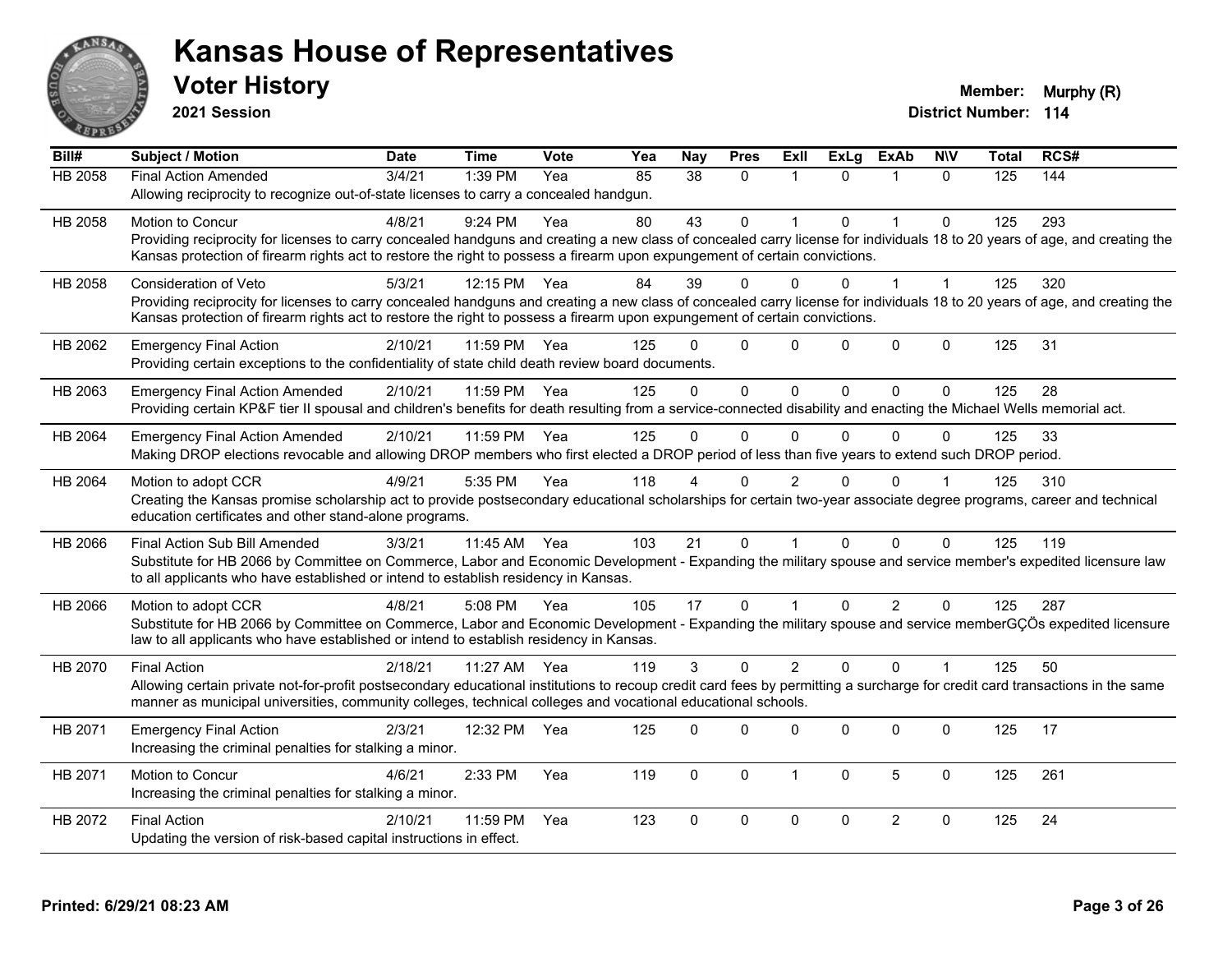

| $\overline{BiII#}$ | <b>Subject / Motion</b>                                                                                                                                                                                                                                                                                                                                                                                                                                                                                                                                       | <b>Date</b> | <b>Time</b>  | Vote              | Yea              | <b>Nay</b> | <b>Pres</b>  | Exll           | <b>ExLg</b> | <b>ExAb</b>    | <b>NIV</b>   | Total | RCS# |
|--------------------|---------------------------------------------------------------------------------------------------------------------------------------------------------------------------------------------------------------------------------------------------------------------------------------------------------------------------------------------------------------------------------------------------------------------------------------------------------------------------------------------------------------------------------------------------------------|-------------|--------------|-------------------|------------------|------------|--------------|----------------|-------------|----------------|--------------|-------|------|
| <b>HB 2072</b>     | Motion to Concur                                                                                                                                                                                                                                                                                                                                                                                                                                                                                                                                              | 3/29/21     | 11:01 AM     | $\overline{N}$ ay | $\overline{113}$ | 9          | $\mathbf{0}$ | $\mathbf{1}$   | $\Omega$    |                | $\mathbf{1}$ | 125   | 227  |
|                    | Senate Substitute for HB 2072 by Committee on Financial Institutions and Insurance - Providing for the Kansas corporation commission to authorize the securitization of<br>certain public utility generating facilities, qualified extraordinary costs and issuance of securitized utility tariff bonds.                                                                                                                                                                                                                                                      |             |              |                   |                  |            |              |                |             |                |              |       |      |
| HB 2074            | <b>Emergency Final Action</b>                                                                                                                                                                                                                                                                                                                                                                                                                                                                                                                                 | 2/11/21     | 12:46 PM Yea |                   | 123              | $\Omega$   | 0            |                | $\Omega$    | $\Omega$       | $\Omega$     | 125   | 44   |
|                    | Updating producer licensing statutes pertaining to appointment, fees, licensing, renewal dates, continuing education, suspension, revocation and denial of licensure and<br>reinstatement.                                                                                                                                                                                                                                                                                                                                                                    |             |              |                   |                  |            |              |                |             |                |              |       |      |
| HB 2074            | Motion to adopt CCR                                                                                                                                                                                                                                                                                                                                                                                                                                                                                                                                           | 4/9/21      | 11:39 AM     | Yea               | 103              | 20         | $\mathbf 0$  | $\overline{2}$ | 0           | 0              | $\mathbf 0$  | 125   | 301  |
|                    | Senate Substitute for HB 2074 by Committee on Financial Institutions and Insurance - Enacting the technology-enabled fiduciary financial institution act, providing<br>requirements, fiduciary powers, duties, functions and limitations for such financial institutions and the administration thereof by the state bank commissioner, creating an<br>income and privilege tax credit for certain qualified distributions from technology-enabled fiduciary financial institutions and the joint committee on fiduciary financial<br>institutions oversight. |             |              |                   |                  |            |              |                |             |                |              |       |      |
| HB 2075            | <b>Emergency Final Action</b>                                                                                                                                                                                                                                                                                                                                                                                                                                                                                                                                 | 2/10/21     | 11:59 PM     | Yea               | 125              | $\Omega$   | $\Omega$     | $\Omega$       | $\Omega$    | $\Omega$       | $\mathbf{0}$ | 125   | 30   |
|                    | Allowing venue for an adoption when the state is the agency to be where the state agency or its subcontracting agency has an office.                                                                                                                                                                                                                                                                                                                                                                                                                          |             |              |                   |                  |            |              |                |             |                |              |       |      |
| HB 2076            | <b>Final Action Amended</b>                                                                                                                                                                                                                                                                                                                                                                                                                                                                                                                                   | 2/18/21     | 11:29 AM     | Yea               | 122              | $\Omega$   | $\Omega$     | $\mathfrak{p}$ | $\Omega$    | $\Omega$       |              | 125   | 51   |
|                    | Clarifying that bond agents seeking discharge as a surety are required to return the person released on bond to the court in the county where the complaint subject to<br>the bond was filed.                                                                                                                                                                                                                                                                                                                                                                 |             |              |                   |                  |            |              |                |             |                |              |       |      |
| HB 2077            | <b>Emergency Final Action Amended</b>                                                                                                                                                                                                                                                                                                                                                                                                                                                                                                                         | 2/3/21      | 12:29 PM     | Yea               | 120              | 5          | $\mathbf 0$  | $\mathbf{0}$   | 0           | $\mathbf 0$    | $\Omega$     | 125   | 16   |
|                    | Extending the Kansas criminal justice reform commission, limiting the commission's scope of study and adding a public defender.                                                                                                                                                                                                                                                                                                                                                                                                                               |             |              |                   |                  |            |              |                |             |                |              |       |      |
| HB 2077            | Motion to adopt CCR                                                                                                                                                                                                                                                                                                                                                                                                                                                                                                                                           | 5/5/21      | 2:23 PM      | Yea               | 115              | 6          | $\Omega$     | $\overline{2}$ | 0           | $\overline{2}$ | $\mathbf 0$  | 125   | 331  |
|                    | Extending the Kansas closed case task force, providing for staff assistance and renaming the task force the Alvin Sykes cold case DNA task force, extending the Kansas<br>criminal justice reform commission, limiting the commission's scope of study and adding a public defender, and authorizing the crime victims compensation board to<br>waive application time restrictions for certain victims to receive compensation for mental health counseling and adding certain children to the definition of victim.                                         |             |              |                   |                  |            |              |                |             |                |              |       |      |
| HB 2078            | <b>Final Action Amended</b>                                                                                                                                                                                                                                                                                                                                                                                                                                                                                                                                   | 2/25/21     | 11:36 AM     | Nay               | 107              | 17         | $\mathbf{0}$ |                | U           | $\Omega$       | $\Omega$     | 125   | 74   |
|                    | Suspending statutory speedy trial rights until May 1, 2024, in all criminal cases and providing guidelines for prioritizing trials.                                                                                                                                                                                                                                                                                                                                                                                                                           |             |              |                   |                  |            |              |                |             |                |              |       |      |
| HB 2078            | <b>Motion to Concur</b>                                                                                                                                                                                                                                                                                                                                                                                                                                                                                                                                       | 3/22/21     | 11:14 AM     | Nav               | 114              | 7          | $\Omega$     | $\Omega$       | $\Omega$    | $\overline{A}$ | $\Omega$     | 125   | 187  |
|                    | Suspending statutory speedy trial rights until May 1, 2023, in all criminal cases, providing guidelines for prioritizing trials and requiring the office of judicial administration<br>to prepare and submit a report to the legislature in 2022 and 2023.                                                                                                                                                                                                                                                                                                    |             |              |                   |                  |            |              |                |             |                |              |       |      |
| HB 2079            | <b>Emergency Final Action Amended</b>                                                                                                                                                                                                                                                                                                                                                                                                                                                                                                                         | 2/3/21      | 12:46 PM     | Nav               | 70               | 54         |              | $\Omega$       | 0           | $\Omega$       | $\Omega$     | 125   | 22   |
|                    | Transferring duties concerning address confidentiality program (safe at home) and the registration for charitable organizations from the secretary of state to the attorney<br>general.                                                                                                                                                                                                                                                                                                                                                                       |             |              |                   |                  |            |              |                |             |                |              |       |      |
| HB 2079            | Motion to adopt CCR                                                                                                                                                                                                                                                                                                                                                                                                                                                                                                                                           | 5/5/21      | 2:32 PM      | Yea               | 78               | 42         |              | 2              | $\Omega$    | $\overline{2}$ | $\Omega$     | 125   | 332  |
|                    | Transferring duties concerning address confidentiality program (safe at home) and the registration of charitable organizations from the secretary of state to the attorney<br>general, enacting the Kansas fights addiction act to establish a grant program for the purpose of preventing, reducing, treating and mitigating the effects of substance<br>abuse and addiction and requiring posting of a human trafficking awareness notice approved by the attorney general in certain businesses and public places.                                         |             |              |                   |                  |            |              |                |             |                |              |       |      |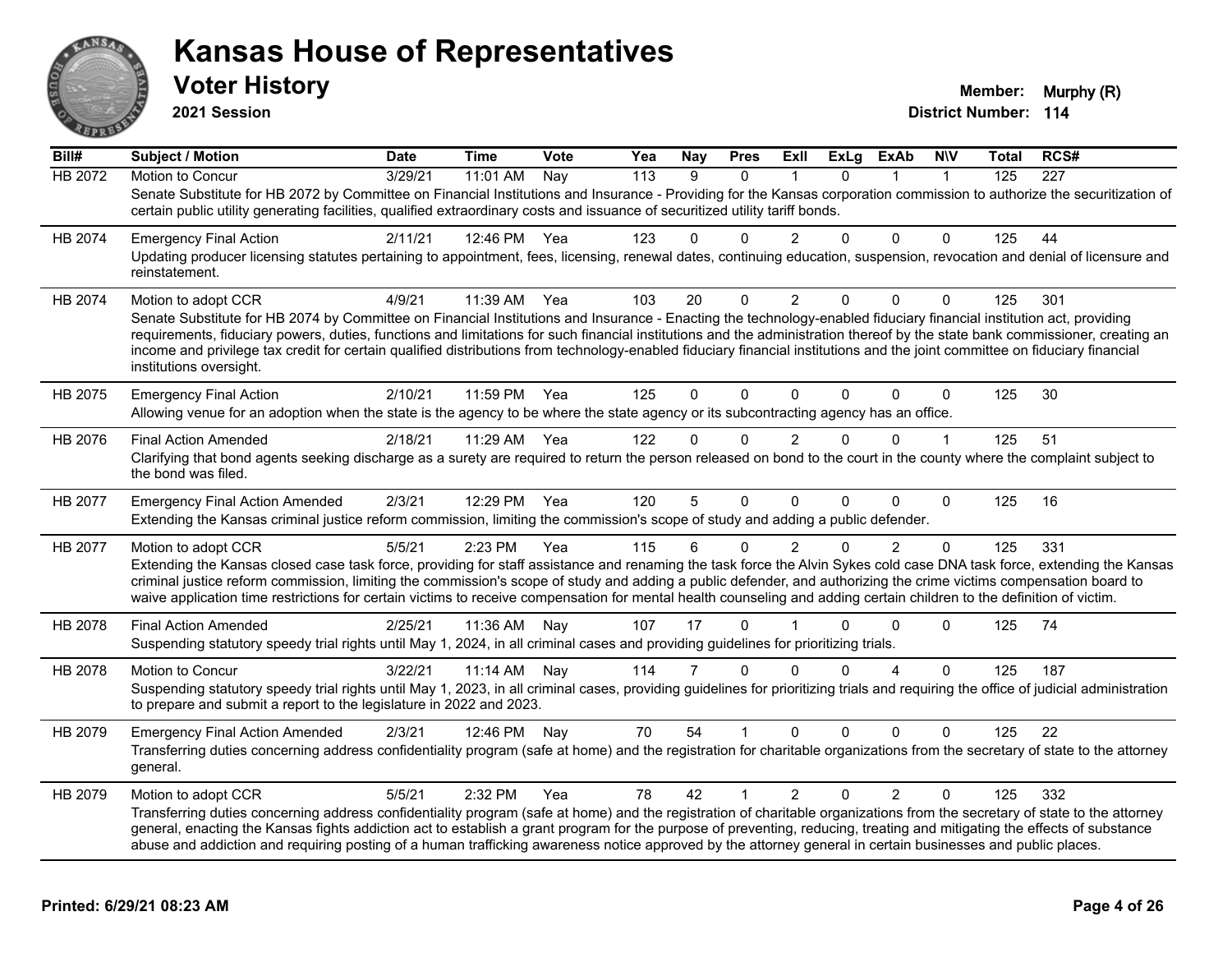

**2021 Session**

| Bill#          | <b>Subject / Motion</b>                                                                                                                                                                                                                                                                                                 | <b>Date</b> | <b>Time</b>  | Vote | Yea | <b>Nay</b>     | <b>Pres</b> | ExII           | <b>ExLg</b>  | <b>ExAb</b>    | <b>N\V</b>           | <b>Total</b> | RCS# |
|----------------|-------------------------------------------------------------------------------------------------------------------------------------------------------------------------------------------------------------------------------------------------------------------------------------------------------------------------|-------------|--------------|------|-----|----------------|-------------|----------------|--------------|----------------|----------------------|--------------|------|
| HB 2081        | <b>Emergency Final Action Amended</b>                                                                                                                                                                                                                                                                                   | 2/10/21     | 11:59 PM     | Nay  | 69  | 56             | 0           | $\Omega$       | 0            | $\Omega$       | $\mathbf{0}$         | 125          | 32   |
|                | Modifying how certain prior convictions are counted for the special sentencing rule related to possession of a controlled substance and providing concurrent or                                                                                                                                                         |             |              |      |     |                |             |                |              |                |                      |              |      |
|                | consecutive sentencing for persons convicted of new crimes while on release for a felony.                                                                                                                                                                                                                               |             |              |      |     |                |             |                |              |                |                      |              |      |
| HB 2082        | <b>Emergency Final Action</b>                                                                                                                                                                                                                                                                                           | 2/3/21      | 12:41 PM     | Yea  | 125 | 0              | $\Omega$    | $\Omega$       | $\Omega$     | $\Omega$       | $\mathbf{0}$         | 125          | 21   |
|                | Authorizing the crime victims compensation board to waive application time restrictions for a victim of a sexually violent crime to receive compensation for mental health                                                                                                                                              |             |              |      |     |                |             |                |              |                |                      |              |      |
|                | counseling and adding certain children to the definition of victim.                                                                                                                                                                                                                                                     |             |              |      |     |                |             |                |              |                |                      |              |      |
| HB 2085        | <b>Final Action</b>                                                                                                                                                                                                                                                                                                     | 3/4/21      | 1:41 PM      | Yea  | 123 | 0              | $\mathbf 0$ | $\mathbf{1}$   | $\mathbf 0$  | $\overline{1}$ | $\mathbf 0$          | 125          | 145  |
|                | Creating the students' right to know act to provide information on postsecondary education options.                                                                                                                                                                                                                     |             |              |      |     |                |             |                |              |                |                      |              |      |
| <b>HB 2087</b> | <b>Final Action Amended</b>                                                                                                                                                                                                                                                                                             | 2/18/21     | 11:30 AM     | Nay  | 109 | 13             | $\Omega$    | $\overline{2}$ | $\Omega$     | $\mathbf{0}$   | $\mathbf{1}$         | 125          | 52   |
|                | Limiting the review of certain rules and regulations by the director of the budget.                                                                                                                                                                                                                                     |             |              |      |     |                |             |                |              |                |                      |              |      |
| <b>HB 2088</b> | <b>Final Action Amended</b>                                                                                                                                                                                                                                                                                             | 3/4/21      | 1:42 PM      | Yea  | 121 | $\overline{2}$ | $\mathbf 0$ | $\mathbf{1}$   | $\mathbf{0}$ | $\overline{1}$ | $\Omega$             | 125          | 146  |
|                | Requiring visual observation of an alleged victim of child abuse or neglect as part of an investigation.                                                                                                                                                                                                                |             |              |      |     |                |             |                |              |                |                      |              |      |
| HB 2089        | <b>Final Action Sub Bill</b>                                                                                                                                                                                                                                                                                            | 3/18/21     | 11:26 AM     | Yea  | 75  | 47             | $\Omega$    |                | $\Omega$     | $\overline{2}$ | $\mathbf{0}$         | 125          | 180  |
|                | Substitute for HB 2089 by Committee on Federal and State Affairs - Standardizing firearm safety education training programs in school districts.                                                                                                                                                                        |             |              |      |     |                |             |                |              |                |                      |              |      |
| HB 2089        | Motion to Concur                                                                                                                                                                                                                                                                                                        | 4/8/21      | 9:28 PM      | Yea  | 79  | 44             | $\Omega$    |                | $\Omega$     |                | $\mathbf{0}$         | 125          | 294  |
|                | Substitute for HB 2089 by Committee on Federal and State Affairs - Standardizing firearm safety education training programs in school districts.                                                                                                                                                                        |             |              |      |     |                |             |                |              |                |                      |              |      |
|                |                                                                                                                                                                                                                                                                                                                         |             |              |      |     |                |             |                |              |                |                      |              |      |
| HB 2090        | <b>Emergency Final Action Amended</b><br>Creating a procedure for appointment of acting official when an elected official's military service causes a vacancy.                                                                                                                                                          | 2/3/21      | 12:34 PM Yea |      | 125 | 0              | 0           | $\Omega$       | $\Omega$     | $\Omega$       | $\Omega$             | 125          | 18   |
|                |                                                                                                                                                                                                                                                                                                                         |             |              |      |     |                |             |                |              |                |                      |              |      |
| HB 2093        | <b>Final Action Amended</b>                                                                                                                                                                                                                                                                                             | 2/25/21     | 11:38 AM     | Yea  | 124 | 0              | $\Omega$    |                | $\Omega$     | $\mathbf 0$    | $\mathbf{0}$         | 125          | 75   |
|                | Increasing criminal penalties for fleeing or attempting to elude a police officer when operating a stolen vehicle, committing certain driving violations or causing a collision<br>involving another driver and making fleeing or attempting to elude a police officer evidence of intent to commit theft of a vehicle. |             |              |      |     |                |             |                |              |                |                      |              |      |
|                |                                                                                                                                                                                                                                                                                                                         |             |              |      |     |                |             |                |              |                |                      |              |      |
| HB 2094        | <b>Final Action Sub Bill</b>                                                                                                                                                                                                                                                                                            | 3/17/21     | $11:17$ AM   | Yea  | 117 | 6              | $\Omega$    |                | $\Omega$     |                | $\Omega$             | 125          | 174  |
|                | Substitute for HB 2094 by Committee on Appropriations - Expanding educational benefits of tuition and fees waiver for spouses and dependents of public safety officers<br>and personnel who are injured or disabled while performing service-related duties.                                                            |             |              |      |     |                |             |                |              |                |                      |              |      |
|                |                                                                                                                                                                                                                                                                                                                         |             |              |      |     |                |             |                |              |                |                      |              |      |
| HB 2096        | <b>Final Action</b>                                                                                                                                                                                                                                                                                                     | 2/18/21     | 11:32 AM     | Yea  | 122 | $\Omega$       | $\Omega$    | 2              | $\Omega$     | $\Omega$       | $\blacktriangleleft$ | 125          | 53   |
|                | Authorizing department of corrections employees, local correctional or detention officers, judicial branch employees, municipal court employees and administrative<br>hearing officers to have identifying information restricted from public access on public websites that identify home addresses or home ownership. |             |              |      |     |                |             |                |              |                |                      |              |      |
|                |                                                                                                                                                                                                                                                                                                                         |             |              |      |     |                |             |                |              |                |                      |              |      |
| HB 2097        | <b>Final Action</b>                                                                                                                                                                                                                                                                                                     | 3/3/21      | 11:47 AM     | Yea  | 124 | U              | 0           |                | $\Omega$     | $\Omega$       | $\mathbf{0}$         | 125          | 120  |
|                | Decoupling the KIT and KIR workforce training programs from the high performance incentive fund program.                                                                                                                                                                                                                |             |              |      |     |                |             |                |              |                |                      |              |      |
| HB 2101        | <b>Emergency Final Action Amended</b>                                                                                                                                                                                                                                                                                   | 2/25/21     | 12:56 PM     | Nay  | 112 | 12             | 0           | -1             | $\Omega$     | $\Omega$       | $\mathbf{0}$         | 125          | 83   |
|                | Extending transfers from the expanded lottery act revenues fund to the university engineering initiative.                                                                                                                                                                                                               |             |              |      |     |                |             |                |              |                |                      |              |      |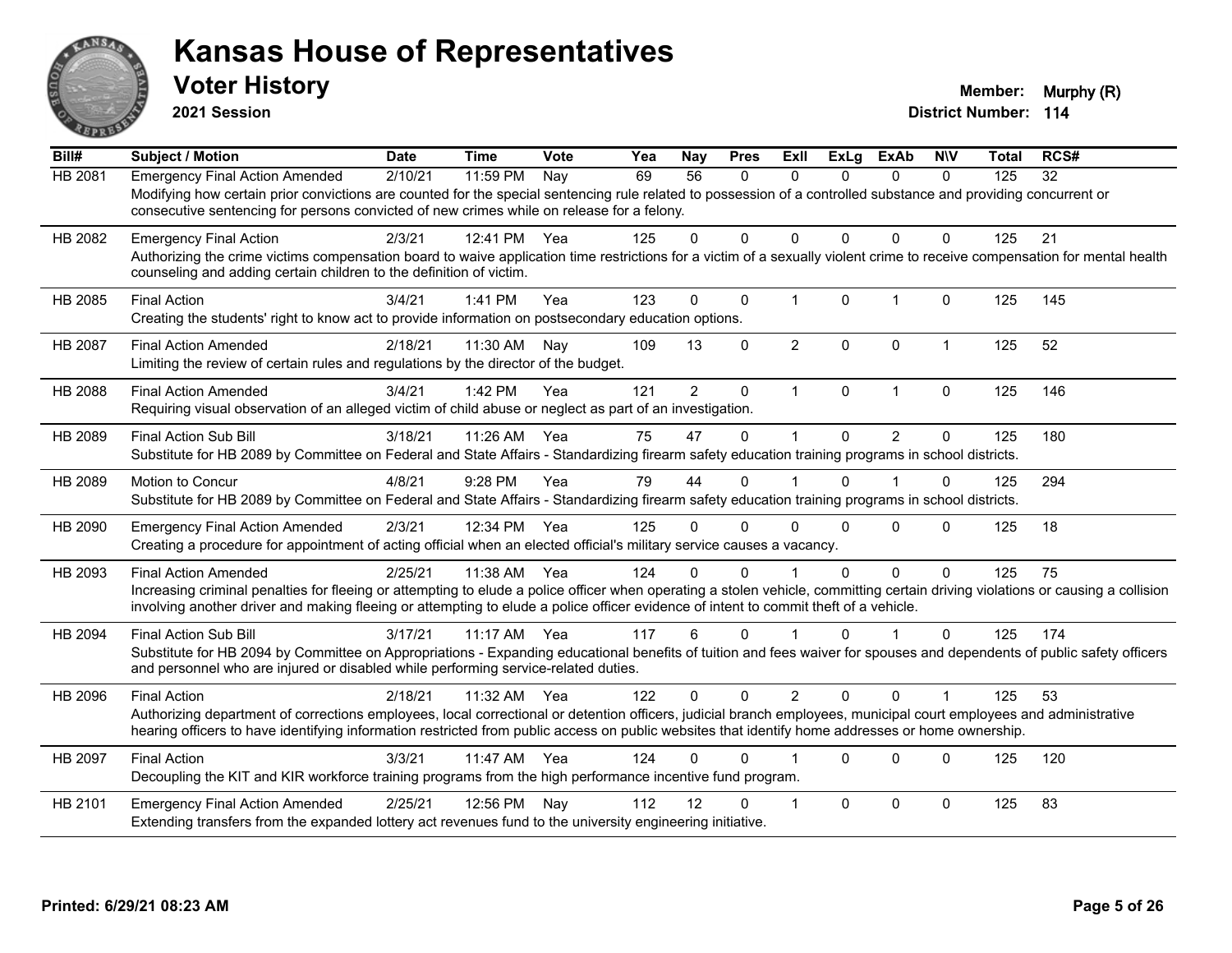

| Bill#          | <b>Subject / Motion</b>                                                                                                                                                                                                                                                                                                                                                                                                                                                                                                                                                                                                                                                                                                                                                                                                                                                                                                                                                                                                                                                                                                                                                                                                                                                                                     | <b>Date</b> | <b>Time</b> | Vote | Yea | <b>Nay</b>     | <b>Pres</b> | Exll           | <b>ExLg</b>  | <b>ExAb</b>  | <b>N\V</b>           | <b>Total</b> | RCS# |
|----------------|-------------------------------------------------------------------------------------------------------------------------------------------------------------------------------------------------------------------------------------------------------------------------------------------------------------------------------------------------------------------------------------------------------------------------------------------------------------------------------------------------------------------------------------------------------------------------------------------------------------------------------------------------------------------------------------------------------------------------------------------------------------------------------------------------------------------------------------------------------------------------------------------------------------------------------------------------------------------------------------------------------------------------------------------------------------------------------------------------------------------------------------------------------------------------------------------------------------------------------------------------------------------------------------------------------------|-------------|-------------|------|-----|----------------|-------------|----------------|--------------|--------------|----------------------|--------------|------|
| <b>HB 2102</b> | <b>Emergency Final Action</b><br>Updating egg repackaging requirements for retailers.                                                                                                                                                                                                                                                                                                                                                                                                                                                                                                                                                                                                                                                                                                                                                                                                                                                                                                                                                                                                                                                                                                                                                                                                                       | 2/10/21     | 11:59 PM    | Yea  | 123 | $\overline{2}$ | 0           | $\mathbf{0}$   | $\mathbf{0}$ | $\mathbf 0$  | $\mathbf{0}$         | 125          | 25   |
| HB 2102        | Mot to Concur in Conference<br>Senate Substitute for HB 2102 by Committee on Agriculture and Natural Resources - Updating egg repackaging requirements for retailers.                                                                                                                                                                                                                                                                                                                                                                                                                                                                                                                                                                                                                                                                                                                                                                                                                                                                                                                                                                                                                                                                                                                                       | 4/9/21      | 2:22 PM     | Yea  | 122 | $\mathbf{1}$   | 0           | $\overline{2}$ | $\mathbf 0$  | 0            | $\pmb{0}$            | 125          | 303  |
| HB 2103        | <b>Emergency Final Action</b><br>Establishing the Kansas pesticide waste disposal program and permitting up to \$50,000 to be transferred annually from the Kansas agricultural remediation fund to a<br>new Kansas pesticide waste disposal fund.                                                                                                                                                                                                                                                                                                                                                                                                                                                                                                                                                                                                                                                                                                                                                                                                                                                                                                                                                                                                                                                          | 2/11/21     | 12:38 PM    | Yea  | 123 | 0              | $\Omega$    | $\overline{2}$ | 0            | 0            | $\Omega$             | 125          | 39   |
| HB 2104        | <b>Final Action Amended</b><br>Modifying the sales tax exemption for construction materials by allowing certain educational institutions a sales tax exemption for purchases thereof.                                                                                                                                                                                                                                                                                                                                                                                                                                                                                                                                                                                                                                                                                                                                                                                                                                                                                                                                                                                                                                                                                                                       | 2/18/21     | 11:35 AM    | Yea  | 114 | 8              | $\Omega$    | $\overline{2}$ | $\Omega$     | $\Omega$     | $\blacktriangleleft$ | 125          | 54   |
| HB 2104        | Motion to Adopt CCR<br>Senate Substitute for HB 2104 by Committee on Assessment ant Taxation - Extending certain budget due dates for schools and notice and hearing requirements when<br>exceeding the revenue neutral rate for property tax purposes, changing time to request full and complete opinion from the state board tax appeals, requiring the state<br>board of tax appeals to serve orders and notices by electronic means if requested by the party, prohibiting valuation increases of certain property in appeals, requiring<br>appraisal directives to require compliance with uniform standards of professional appraisal practice, providing for notice and opportunity to be heard prior to removal<br>from county appraiser eligibility list, providing notification when person no longer holds office of county appraiser, placing the burden of proof on the county appraiser in<br>certain valuation and classification appeal hearings before the district court, requiring appraisal courses for appraisers to be courses approved by the Kansas real estate<br>appraisal board, extending the time a state board of tax appeals member may continue to serve after such member's term expires and authorizing appointment of a<br>member pro tempore under certain conditions. | 4/6/21      | 2:57 PM     | Yea  | 77  | 42             | 0           |                | $\Omega$     | 5            | 0                    | 125          | 262  |
| HB 2106        | <b>Emergency Final Action</b><br>Extending the dates when corporate tax returns are required to be filed.                                                                                                                                                                                                                                                                                                                                                                                                                                                                                                                                                                                                                                                                                                                                                                                                                                                                                                                                                                                                                                                                                                                                                                                                   | 3/4/21      | 4:36 PM     | Yea  | 123 | $\Omega$       | $\Omega$    | $\mathbf{1}$   | $\Omega$     | $\mathbf{1}$ | $\mathbf 0$          | 125          | 160  |
| HB 2109        | <b>Emergency Final Action</b><br>Increasing the county population threshold for a county to be required to have a lawyer representative, increasing the number of lawyer members and decreasing the<br>number of non-lawyer members on the board of indigents' defense services.                                                                                                                                                                                                                                                                                                                                                                                                                                                                                                                                                                                                                                                                                                                                                                                                                                                                                                                                                                                                                            | 2/11/21     | 12:41 PM    | Nav  | 87  | 36             | $\Omega$    | $\overline{2}$ | $\Omega$     | $\Omega$     | $\Omega$             | 125          | 41   |
| HB 2112        | <b>Emergency Final Action</b><br>Permitting online advertisement and sales of abandoned property by self-storage rental unit operators; providing for the designation by occupants of an alternate contact<br>and limiting claims for loss or damage of stored property to the property value limit provided in the rental agreement.                                                                                                                                                                                                                                                                                                                                                                                                                                                                                                                                                                                                                                                                                                                                                                                                                                                                                                                                                                       | 2/10/21     | 11:59 PM    | Yea  | 120 | 5              | 0           | $\Omega$       | 0            | 0            | $\Omega$             | 125          | 27   |
| HB 2114        | <b>Emergency Final Action Amended</b><br>Establishing the Kansas senior care task force.                                                                                                                                                                                                                                                                                                                                                                                                                                                                                                                                                                                                                                                                                                                                                                                                                                                                                                                                                                                                                                                                                                                                                                                                                    | 2/18/21     | 12:38 PM    | Nay  | 113 | 8              | $\Omega$    | $\overline{2}$ | $\Omega$     | $\mathbf 1$  | $\mathbf{1}$         | 125          | 60   |
| HB 2114        | Motion to adopt CCR<br>Establishing the senior care task force, a definition of financial exploitation and Kansas elder and dependent adult abuse multidisciplinary team coordinator and teams,<br>requiring additional mandatory reporters, increasing investigation days for reports of abuse, neglect and financial exploitation of certain adults and directing the<br>department for children and families to inform certain chief administrative officers of substantiated findings of such reports.                                                                                                                                                                                                                                                                                                                                                                                                                                                                                                                                                                                                                                                                                                                                                                                                  | 4/9/21      | 5:41 PM     | Yea  | 115 | 7              | $\Omega$    | $\overline{2}$ | $\Omega$     | 0            |                      | 125          | 311  |
| HB 2115        | <b>Final Action Amended</b><br>Establishing the joint committee on child welfare system oversight.                                                                                                                                                                                                                                                                                                                                                                                                                                                                                                                                                                                                                                                                                                                                                                                                                                                                                                                                                                                                                                                                                                                                                                                                          | 2/18/21     | 11:38 AM    | Yea  | 118 | Δ              | $\Omega$    | $\overline{2}$ | $\Omega$     | $\Omega$     | $\mathbf{1}$         | 125          | 55   |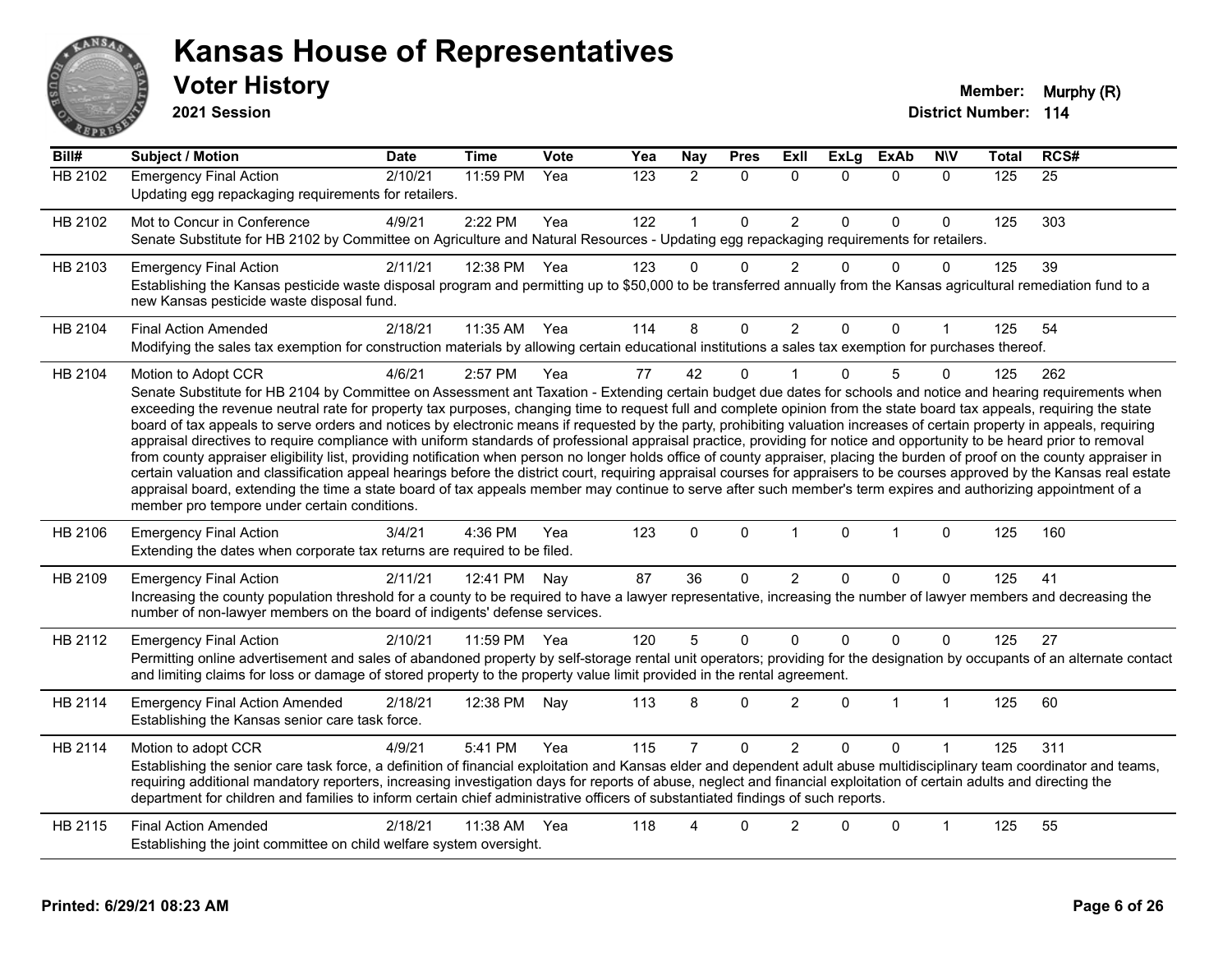

**2021 Session**

| $\overline{BiII#}$ | <b>Subject / Motion</b>                                                                                                                                                                                                                                                                                                                             | <b>Date</b> | <b>Time</b>  | Vote | Yea | Nay          | <b>Pres</b>    | ExIl           | <b>ExLg</b>  | <b>ExAb</b>    | <b>NIV</b>     | <b>Total</b> | RCS# |
|--------------------|-----------------------------------------------------------------------------------------------------------------------------------------------------------------------------------------------------------------------------------------------------------------------------------------------------------------------------------------------------|-------------|--------------|------|-----|--------------|----------------|----------------|--------------|----------------|----------------|--------------|------|
| <b>HB 2116</b>     | <b>Emergency Final Action</b>                                                                                                                                                                                                                                                                                                                       | 3/4/21      | 4:43 PM      | Yea  | 123 | $\Omega$     | $\mathbf{0}$   | $\overline{1}$ | $\Omega$     | 1              | $\mathbf{0}$   | 125          | 165  |
|                    | Exempting the caregiver of a child in state out-of-home placement from the child care assistance 20-hour-per-week work requirement.                                                                                                                                                                                                                 |             |              |      |     |              |                |                |              |                |                |              |      |
| HB 2119            | <b>EFA Sub Bill Amended</b>                                                                                                                                                                                                                                                                                                                         | 3/30/21     | 7:56 PM      | Yea  | 65  | 58           | 0              |                | <sup>n</sup> |                | 0              | 125          | 255  |
|                    | Substitute for HB 2119 by Committee on K-12 Education Budget - Making and concerning appropriations for the department of education for fiscal years ending June 30,                                                                                                                                                                                |             |              |      |     |              |                |                |              |                |                |              |      |
|                    | 2021, June 30, 2022, and June 30, 2023, creating and expanding school choice programs, restricting remote learning and remote enrollment and extending the<br>statewide property tax levy for schools.                                                                                                                                              |             |              |      |     |              |                |                |              |                |                |              |      |
|                    |                                                                                                                                                                                                                                                                                                                                                     |             |              |      |     |              |                |                |              |                |                |              |      |
| HB 2120            | <b>Emergency Final Action</b>                                                                                                                                                                                                                                                                                                                       | 2/11/21     | 12:50 PM     | Yea  | 110 | 13           | $\mathbf{0}$   | $\overline{2}$ | $\Omega$     | $\mathbf{0}$   | $\mathbf{0}$   | 125          | 46   |
|                    | Removing the spousal exception from the crime of sexual battery.                                                                                                                                                                                                                                                                                    |             |              |      |     |              |                |                |              |                |                |              |      |
| HB 2121            | <b>Emergency Final Action Amended</b>                                                                                                                                                                                                                                                                                                               | 2/11/21     | 12:43 PM Yea |      | 101 | 22           | $\Omega$       | $\overline{c}$ | $\Omega$     | $\mathbf 0$    | $\mathbf 0$    | 125          | 42   |
|                    | Adding definitions related to defendants who abscond from supervision in the criminal procedure code and for parole.                                                                                                                                                                                                                                |             |              |      |     |              |                |                |              |                |                |              |      |
| HB 2121            | Motion to adopt CCR                                                                                                                                                                                                                                                                                                                                 | 5/5/21      | 2:39 PM      | Yea  | 121 | $\Omega$     | $\Omega$       | $\overline{2}$ | $\Omega$     | $\overline{2}$ | $\mathbf{0}$   | 125          | 333  |
|                    | Increasing the criminal penalty for mistreatment of a dependent adult or elder person when the victim is a resident of an adult care home, adding definitions related to                                                                                                                                                                            |             |              |      |     |              |                |                |              |                |                |              |      |
|                    | defendants who abscond from supervision in the criminal procedure code and for parole and clarifying that bond agents seeking discharge as a surety are required to                                                                                                                                                                                 |             |              |      |     |              |                |                |              |                |                |              |      |
|                    | return the person released on bond to the court in the county where the complaint subject to the bond was filed, requiring the department of corrections to develop<br>guidance to be used by parole officers when responding to violations of parole and postrelease supervision and that incentivize compliant behavior, and authorizing          |             |              |      |     |              |                |                |              |                |                |              |      |
|                    | court services officers and community corrections officers to provide a certification of identification to offenders for use to obtain a new driver's license.                                                                                                                                                                                      |             |              |      |     |              |                |                |              |                |                |              |      |
| HB 2124            | <b>Emergency Final Action</b>                                                                                                                                                                                                                                                                                                                       | 2/18/21     | 12:39 PM     | Yea  | 121 | $\Omega$     | $\mathbf 0$    | $\overline{2}$ | $\Omega$     |                |                | 125          | 61   |
|                    | Clarifying the authority of healing arts school clinics to provide healing arts services.                                                                                                                                                                                                                                                           |             |              |      |     |              |                |                |              |                |                |              |      |
| HB 2125            | <b>Emergency Final Action Amended</b>                                                                                                                                                                                                                                                                                                               | 2/18/21     | 12:46 PM Yea |      | 118 | 3            | $\Omega$       | $\overline{2}$ | $\Omega$     |                |                | 125          | 64   |
|                    | Allowing a copy of a will to be filed and admitted to probate and allowing a will or a copy of a will filed within six months after the death of the testator to be admitted to                                                                                                                                                                     |             |              |      |     |              |                |                |              |                |                |              |      |
|                    | probate at any time.                                                                                                                                                                                                                                                                                                                                |             |              |      |     |              |                |                |              |                |                |              |      |
| HB 2126            | <b>Final Action Amended</b>                                                                                                                                                                                                                                                                                                                         | 3/4/21      | $1:44$ PM    | Yea  | 85  | 37           | $\overline{1}$ | $\overline{1}$ | $\mathbf{0}$ |                | $\mathbf 0$    | 125          | 147  |
|                    | Providing immunity from civil liability for COVID-19 claims for adult care facilities.                                                                                                                                                                                                                                                              |             |              |      |     |              |                |                |              |                |                |              |      |
|                    |                                                                                                                                                                                                                                                                                                                                                     |             |              |      |     |              |                |                |              |                |                |              |      |
| HB 2128            | <b>Final Action Amended</b>                                                                                                                                                                                                                                                                                                                         | 3/2/21      | 10:32 AM     | Yea  | 124 | $\mathbf{0}$ | $\mathbf{0}$   | $\overline{1}$ | $\mathbf{0}$ | $\mathbf{0}$   | $\mathbf 0$    | 125          | 92   |
|                    | Clarifying jurisdiction and supervision of offenders in a certified drug abuse treatment program.                                                                                                                                                                                                                                                   |             |              |      |     |              |                |                |              |                |                |              |      |
| HB 2134            | <b>Emergency Final Action</b>                                                                                                                                                                                                                                                                                                                       | 2/11/21     | 12:39 PM     | Yea  | 123 | $\Omega$     | $\Omega$       | $\overline{2}$ | $\Omega$     | $\mathbf 0$    | $\Omega$       | 125          | 40   |
|                    | Updating the national association of insurance commissioners credit for reinsurance model law and codifying the credit for reinsurance model regulation.                                                                                                                                                                                            |             |              |      |     |              |                |                |              |                |                |              |      |
| HB 2134            | Motion to adopt CCR                                                                                                                                                                                                                                                                                                                                 | 5/7/21      | 6:51 PM      | Nay  | 107 | 9            | $\mathbf{0}$   |                | 0            | 6              | $\overline{2}$ | 125          | 352  |
|                    | Making appropriations for the Kansas state department of education for FY 2021, FY 2022 and FY 2023; requiring a Kansas foster care children annual academic report                                                                                                                                                                                 |             |              |      |     |              |                |                |              |                |                |              |      |
|                    | card; authorizing limited remote learning; providing the criteria for identification of students eligible to receive at-risk programs and services; requiring boards of<br>education to allocate sufficient school district moneys to improve student academic performance; authorizing school districts to pay tuition and fees for concurrent and |             |              |      |     |              |                |                |              |                |                |              |      |
|                    | dual enrollment programs; expanding student eligibility under the tax credit for low income students scholarship program; extending the high-density at-risk weighting;                                                                                                                                                                             |             |              |      |     |              |                |                |              |                |                |              |      |
|                    | providing ACT college entrance exams and workkeys assessments to certain nonpublic school students.                                                                                                                                                                                                                                                 |             |              |      |     |              |                |                |              |                |                |              |      |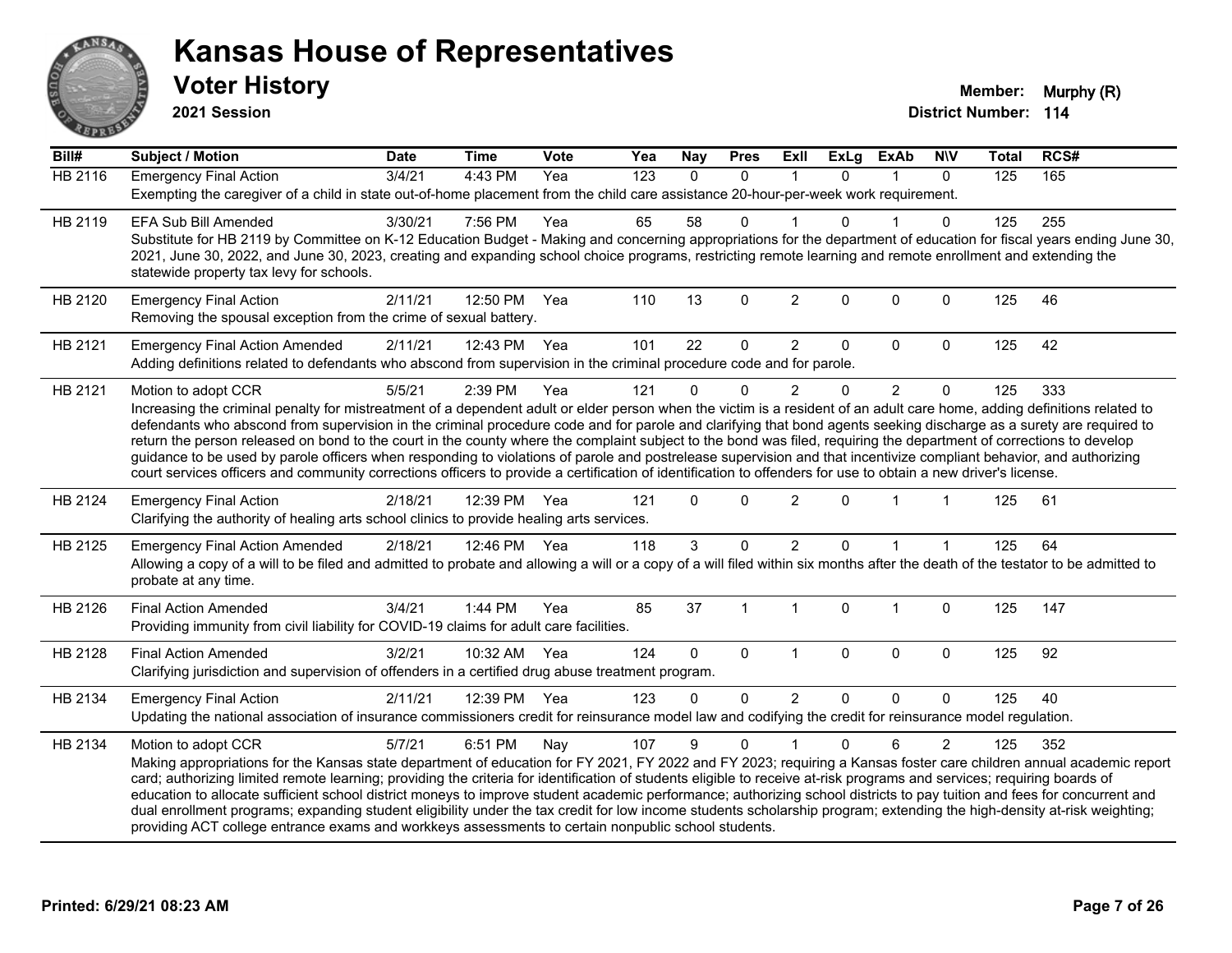

**2021 Session**

| Bill#          | <b>Subject / Motion</b>                                                                                                                                                                                                                                                                                                                                                                                | <b>Date</b> | <b>Time</b> | Vote | Yea | Nav            | <b>Pres</b> | ExII           | <b>ExLg</b> | <b>ExAb</b> | <b>NIV</b>           | <b>Total</b> | RCS# |
|----------------|--------------------------------------------------------------------------------------------------------------------------------------------------------------------------------------------------------------------------------------------------------------------------------------------------------------------------------------------------------------------------------------------------------|-------------|-------------|------|-----|----------------|-------------|----------------|-------------|-------------|----------------------|--------------|------|
| <b>HB 2136</b> | <b>Final Action Amended</b>                                                                                                                                                                                                                                                                                                                                                                            | 2/25/21     | 11:40 AM    | Yea  | 124 | 0              | $\Omega$    |                | $\Omega$    | 0           | $\Omega$             | 125          | 76   |
|                | Updating certain statutes relating to the regulation of the business of insurance; granting the commissioner of insurance certain investigative powers.                                                                                                                                                                                                                                                |             |             |      |     |                |             |                |             |             |                      |              |      |
| HB 2137        | <b>Final Action Amended</b>                                                                                                                                                                                                                                                                                                                                                                            | 3/2/21      | 10:33 AM    | Yea  | 122 | $\overline{2}$ | $\Omega$    |                | 0           | 0           | $\Omega$             | 125          | 93   |
|                | Authorizing certain licensees under the Kansas liquor control act and the club and drinking establishment act to sell and serve cereal malt beverages.                                                                                                                                                                                                                                                 |             |             |      |     |                |             |                |             |             |                      |              |      |
| HB 2137        | Motion to adopt CCR                                                                                                                                                                                                                                                                                                                                                                                    | 5/7/21      | 4:41 PM     | Nay  | 101 | 18             | $\Omega$    |                | 0           | 5           | $\Omega$             | 125          | 351  |
|                | Making amendments regarding licensure to sell alcoholic liquor and cereal malt beverages, authorizing transfers of bulk alcoholic liquor by certain licensees and<br>authorizing the sale of alcoholic liquor and cereal malt beverages on specified days and times and subject to certain conditions by licensees under the Kansas liquor<br>control act and the club and drinking establishment act. |             |             |      |     |                |             |                |             |             |                      |              |      |
| HB 2138        | <b>Final Action</b>                                                                                                                                                                                                                                                                                                                                                                                    | 3/3/21      | 11:48 AM    | Yea  | 120 | 4              | $\Omega$    |                | $\Omega$    | $\Omega$    | $\Omega$             | 125          | 121  |
|                | Club and drinking establishment liquor license eligibility; spouse is a law enforcement officer in another county.                                                                                                                                                                                                                                                                                     |             |             |      |     |                |             |                |             |             |                      |              |      |
| HB 2143        | <b>Emergency Final Action</b>                                                                                                                                                                                                                                                                                                                                                                          | 3/4/21      | 4:39 PM     | Yea  | 119 | 4              | $\Omega$    |                | $\Omega$    | 1           | $\mathbf{0}$         | 125          | 162  |
|                | Making exemption permanent for certain cash rebates on sales or leases of new motor vehicles for sales tax purposes.                                                                                                                                                                                                                                                                                   |             |             |      |     |                |             |                |             |             |                      |              |      |
| HB 2143        | Motion to adopt CCR                                                                                                                                                                                                                                                                                                                                                                                    | 4/9/21      | 6:16 PM     | Yea  | 118 | 3              | $\Omega$    | $\mathfrak{p}$ | $\Omega$    | $\Omega$    | 2                    | 125          | 315  |
|                | Making exemption permanent for certain cash rebates on sales or leases of new motor vehicles for sales tax purposes.                                                                                                                                                                                                                                                                                   |             |             |      |     |                |             |                |             |             |                      |              |      |
| HB 2145        | <b>Final Action</b>                                                                                                                                                                                                                                                                                                                                                                                    | 3/2/21      | 10:35 AM    | Yea  | 124 | 0              | $\Omega$    |                | 0           | $\Omega$    | $\Omega$             | 125          | 94   |
|                | Exempting the retail sale of electricity by public utilities for electric vehicle charging stations from the jurisdiction of the state corporation commission.                                                                                                                                                                                                                                         |             |             |      |     |                |             |                |             |             |                      |              |      |
| HB 2150        | <b>Final Action Amended</b>                                                                                                                                                                                                                                                                                                                                                                            | 3/25/21     | 11:18 AM    | Yea  | 118 | 4              | $\Omega$    |                | 0           | 2           | $\Omega$             | 125          | 209  |
|                | Creating a definition of financial exploitation, requiring additional mandatory reporters and increasing investigation days in the abuse, neglect and financial exploitation of<br>certain adults.                                                                                                                                                                                                     |             |             |      |     |                |             |                |             |             |                      |              |      |
| HB 2151        | <b>Emergency Final Action</b>                                                                                                                                                                                                                                                                                                                                                                          | 2/18/21     | 12:44 PM    | Yea  | 121 | $\Omega$       | $\Omega$    | 2              | $\Omega$    |             | $\mathbf{1}$         | 125          | 63   |
|                | Creating Kansas elder and dependent adult abuse multidisciplinary teams and a coordinator.                                                                                                                                                                                                                                                                                                             |             |             |      |     |                |             |                |             |             |                      |              |      |
| HB 2153        | <b>Final Action</b>                                                                                                                                                                                                                                                                                                                                                                                    | 3/3/21      | 11:50 AM    | Yea  | 124 | 0              | $\Omega$    |                | 0           | $\Omega$    | $\Omega$             | 125          | 122  |
|                | Increasing the criminal penalty for mistreatment of a dependent adult or elder person when the victim is a resident of an adult care home.                                                                                                                                                                                                                                                             |             |             |      |     |                |             |                |             |             |                      |              |      |
| HB 2155        | <b>Emergency Final Action</b>                                                                                                                                                                                                                                                                                                                                                                          | 2/18/21     | 12:43 PM    | Yea  | 85  | 36             | $\Omega$    | $\overline{2}$ | 0           |             | $\blacktriangleleft$ | 125          | 62   |
|                | Providing for department of health and environment response operations for water and soil pollutant release, discharge or escape.                                                                                                                                                                                                                                                                      |             |             |      |     |                |             |                |             |             |                      |              |      |
| HB 2158        | <b>Final Action</b>                                                                                                                                                                                                                                                                                                                                                                                    | 2/18/21     | 11:40 AM    | Yea  | 121 |                | $\Omega$    | $\mathcal{P}$  | 0           | $\Omega$    |                      | 125          | 56   |
|                | Making permanent provisions for the advisory committee on trauma and the statewide trauma system regional council to conduct closed meetings and keep privileged<br>records regarding trauma cases.                                                                                                                                                                                                    |             |             |      |     |                |             |                |             |             |                      |              |      |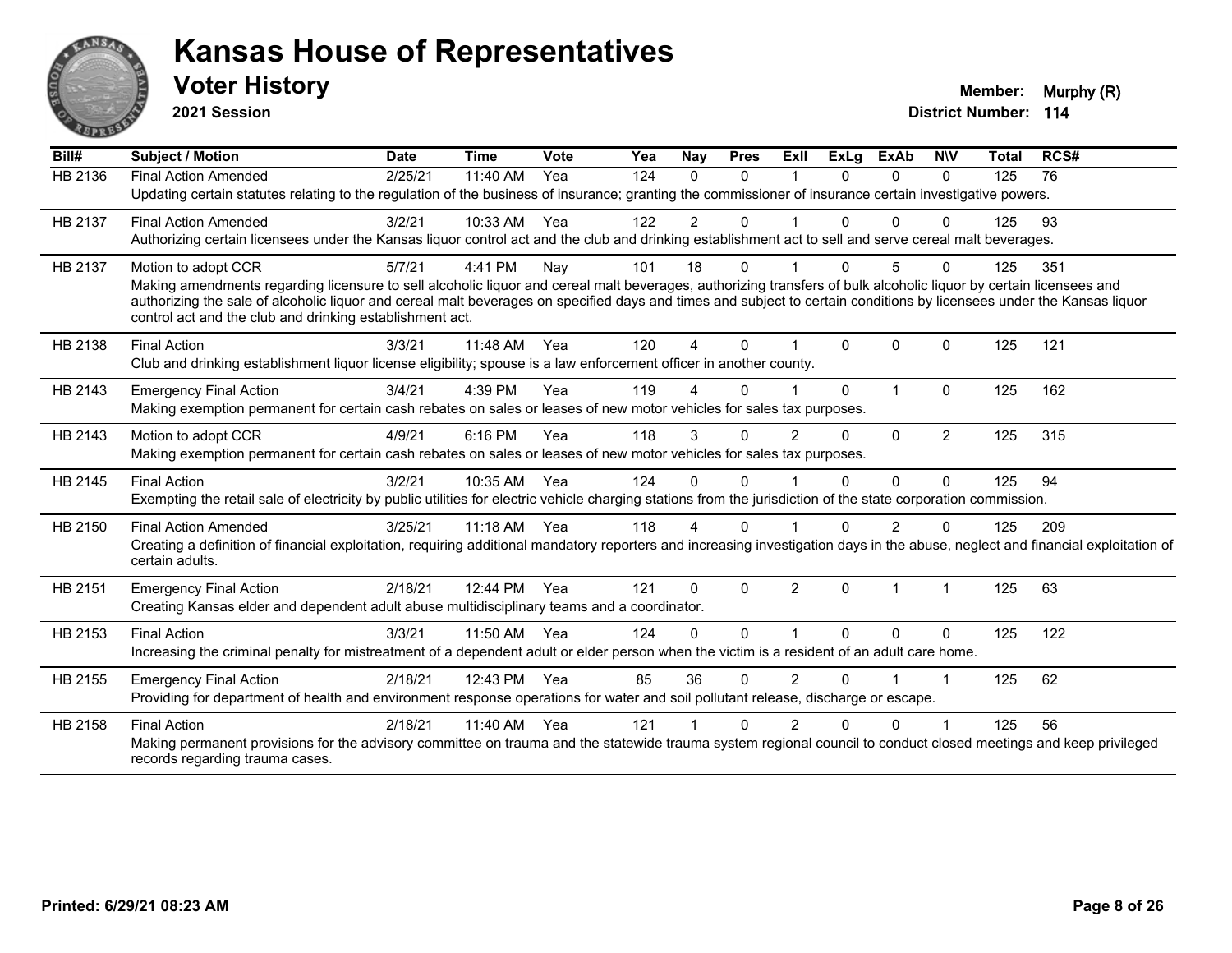

**2021 Session**

| Bill#          | <b>Subject / Motion</b>                                                                                                                                                                                                                                                                                                                                                                                                                                                                                                                                                                                                                                                                                                                                                                               | <b>Date</b> | <b>Time</b>  | <b>Vote</b> | Yea | <b>Nay</b> | <b>Pres</b>  | Exll           | ExLg        | ExAb           | <b>NIV</b>  | Total | RCS# |
|----------------|-------------------------------------------------------------------------------------------------------------------------------------------------------------------------------------------------------------------------------------------------------------------------------------------------------------------------------------------------------------------------------------------------------------------------------------------------------------------------------------------------------------------------------------------------------------------------------------------------------------------------------------------------------------------------------------------------------------------------------------------------------------------------------------------------------|-------------|--------------|-------------|-----|------------|--------------|----------------|-------------|----------------|-------------|-------|------|
| <b>HB 2158</b> | Motion to adopt CCR                                                                                                                                                                                                                                                                                                                                                                                                                                                                                                                                                                                                                                                                                                                                                                                   | 5/5/21      | 2:45 PM      | Yea         | 121 | $\Omega$   | $\Omega$     | $\mathfrak{p}$ | $\Omega$    | $\mathcal{P}$  | $\Omega$    | 125   | 334  |
|                | Establishing the joint committee on child welfare system oversight, providing certain exceptions to the confidentiality of state child death review board documents,<br>requiring visual observation of an alleged victim of child abuse or neglect as part of an investigation, exempting the caregiver of a child in state out-of-home placement<br>from the child care assistance 20-hour-per-week work requirement, permitting the secretary for children and families to license certain family foster homes where a<br>former foster care youth with certain juvenile adjudications resides making permanent provisions for the advisory committee on trauma and the statewide trauma system<br>regional council to conduct closed meetings and keep privileged records regarding trauma cases. |             |              |             |     |            |              |                |             |                |             |       |      |
| HB 2162        | <b>Final Action</b>                                                                                                                                                                                                                                                                                                                                                                                                                                                                                                                                                                                                                                                                                                                                                                                   | 3/2/21      | 10:25 AM     | Yea         | 123 | 0          | $\mathbf{1}$ | 1              | $\Omega$    | $\Omega$       | $\mathbf 0$ | 125   | 88   |
|                | Amending and repealing reapportionment census data laws to conform with 2019 amendments to the Kansas constitution and to remove certain obsolete provisions.                                                                                                                                                                                                                                                                                                                                                                                                                                                                                                                                                                                                                                         |             |              |             |     |            |              |                |             |                |             |       |      |
| HB 2165        | <b>Emergency Final Action Amended</b><br>Providing for all vehicles more than 35 years old to qualify as an antique vehicle.                                                                                                                                                                                                                                                                                                                                                                                                                                                                                                                                                                                                                                                                          | 2/11/21     | 12:44 PM     | Yea         | 114 | 9          | $\Omega$     | 2              | 0           | 0              | 0           | 125   | 43   |
| HB 2165        | Motion to Concur                                                                                                                                                                                                                                                                                                                                                                                                                                                                                                                                                                                                                                                                                                                                                                                      | 4/7/21      | 10:26 AM     | Yea         | 117 | 5          | $\mathbf 0$  | 1              | $\mathbf 0$ | $\overline{2}$ | $\mathbf 0$ | 125   | 265  |
|                | Providing for all vehicles more than 35 years old to qualify as an antique vehicle.                                                                                                                                                                                                                                                                                                                                                                                                                                                                                                                                                                                                                                                                                                                   |             |              |             |     |            |              |                |             |                |             |       |      |
| HB 2166        | Final Action Sub Bill Amended                                                                                                                                                                                                                                                                                                                                                                                                                                                                                                                                                                                                                                                                                                                                                                         | 3/2/21      | 10:38 AM Yea |             | 124 | 0          | $\mathbf 0$  |                | 0           | $\Omega$       | $\Omega$    | 125   | 95   |
|                | Substitute for HB 2166 by Committee on Transportation - Providing for the Braden's hope for childhood cancer, proud educator and alpha kappa alpha distinctive license<br>plates and providing distinctive license plates for current and veteran members of the United States army, navy, marine corps, air force, coast guard and space force and<br>modifying the requirements to begin production on distinctive license plates.                                                                                                                                                                                                                                                                                                                                                                  |             |              |             |     |            |              |                |             |                |             |       |      |
| HB 2166        | Motion to Adopt CCR                                                                                                                                                                                                                                                                                                                                                                                                                                                                                                                                                                                                                                                                                                                                                                                   | 4/8/21      | 5:31 PM      | Yea         | 81  | 41         | $\Omega$     | -1             | 0           | $\overline{2}$ | $\Omega$    | 125   | 289  |
|                | Substitute for HB 2166 by Committee on Transportation - Providing for the Braden's hope for childhood cancer, proud educator, delta sigma theta, Gadsden flag, love,<br>Chloe foundation and alpha kappa alpha distinctive license plates and providing distinctive license plates for current and veteran members of the United States army,<br>navy, marine corps, air force, coast guard and space force, modifying the requirements to begin production on distinctive license plates, requiring reporting by<br>sponsoring organizations of distinctive license plates, allowing certain license plates issued by the division of vehicles to be personalized license plates and establishing<br>a fee on firefighter distinctive license plates.                                                |             |              |             |     |            |              |                |             |                |             |       |      |
| HB 2166        | Consideration of Veto                                                                                                                                                                                                                                                                                                                                                                                                                                                                                                                                                                                                                                                                                                                                                                                 | 5/3/21      | 11:39 AM Yea |             | 86  | 37         | 0            | $\mathbf 0$    | 0           | 1              | 1           | 125   | 317  |
|                | Substitute for HB 2166 by Committee on Transportation - Providing for the Braden's hope for childhood cancer, proud educator, delta sigma theta, Gadsden flag, love,<br>Chloe foundation and alpha kappa alpha distinctive license plates and providing distinctive license plates for current and veteran members of the United States army,<br>navy, marine corps, air force, coast guard and space force, modifying the requirements to begin production on distinctive license plates, requiring reporting by<br>sponsoring organizations of distinctive license plates, allowing certain license plates issued by the division of vehicles to be personalized license plates and establishing<br>a fee on firefighter distinctive license plates.                                                |             |              |             |     |            |              |                |             |                |             |       |      |
| HB 2167        | <b>Emergency Final Action</b><br>Permitting concrete mixer trucks and requiring dump trucks to display license plates on the front of vehicles.                                                                                                                                                                                                                                                                                                                                                                                                                                                                                                                                                                                                                                                       | 2/10/21     | 11:59 PM Yea |             | 125 | 0          | 0            | 0              | 0           | 0              | $\mathbf 0$ | 125   | 34   |
| HB 2167        | Motion to Concur<br>Permitting concrete mixer trucks and requiring dump trucks to display license plates on the front of vehicles.                                                                                                                                                                                                                                                                                                                                                                                                                                                                                                                                                                                                                                                                    | 4/7/21      | 10:28 AM     | Yea         | 122 | U          | $\mathbf{0}$ |                | $\Omega$    | $\overline{2}$ | $\mathbf 0$ | 125   | 266  |
| HB 2172        | <b>Final Action Amended</b>                                                                                                                                                                                                                                                                                                                                                                                                                                                                                                                                                                                                                                                                                                                                                                           | 2/18/21     | 11:41 AM Yea |             | 122 |            | $\Omega$     | 2              | 0           | $\Omega$       |             | 125   | 57   |
|                | Modifying water usage calculations and fees for multi-year flex accounts and permitting alternative base average water use calculations and prorated terms.                                                                                                                                                                                                                                                                                                                                                                                                                                                                                                                                                                                                                                           |             |              |             |     |            |              |                |             |                |             |       |      |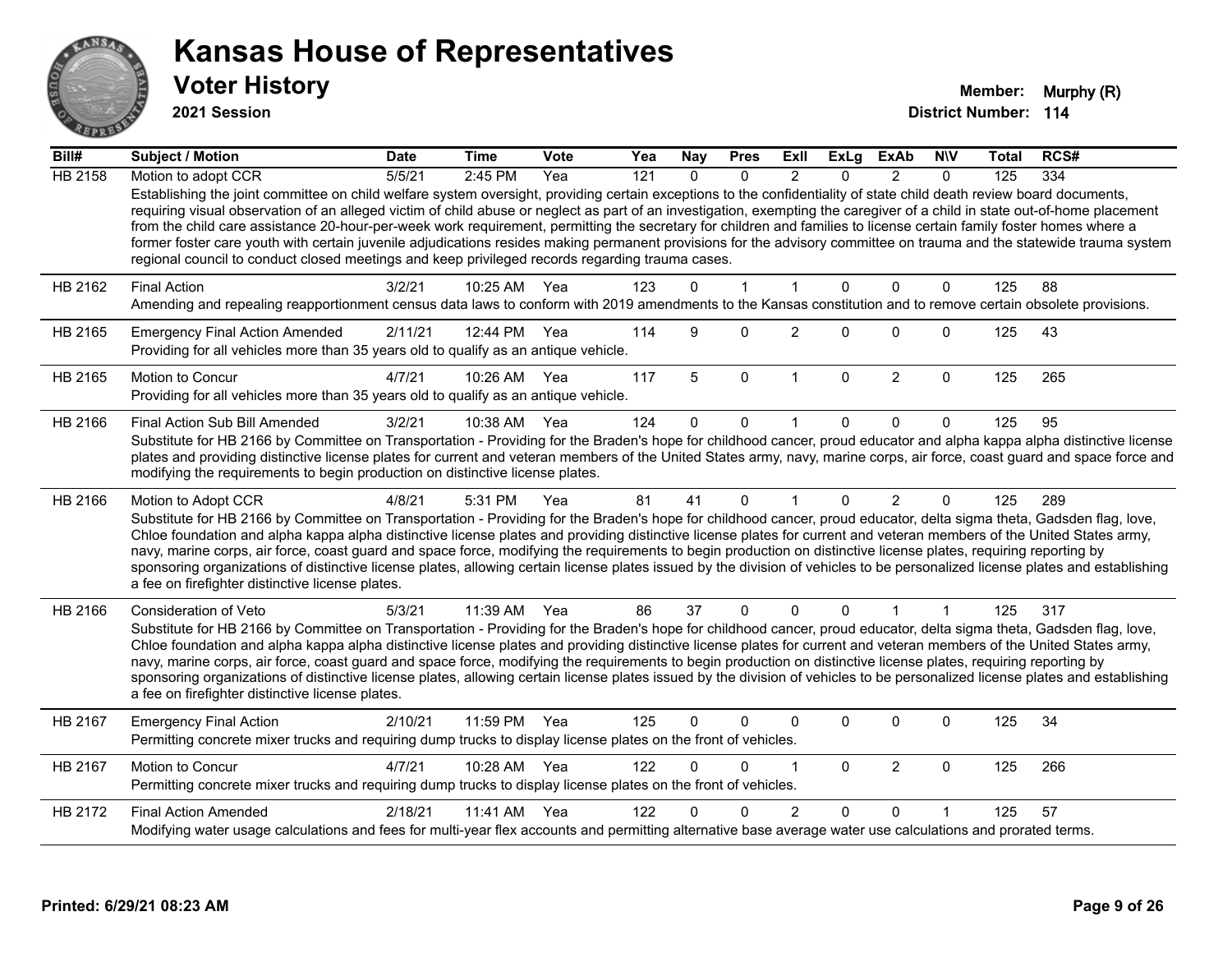

**2021 Session**

| Bill#          | <b>Subject / Motion</b>                                                                                                                                                                                                                                                                                                                                                                                                                                                                                                                                                                                                                                                                                                                                                                                                                                                                                    | <b>Date</b> | <b>Time</b> | Vote | Yea | Nay            | <b>Pres</b> | Exll                 | <b>ExLg</b>  | <b>ExAb</b>    | <b>NIV</b>   | <b>Total</b> | RCS#            |
|----------------|------------------------------------------------------------------------------------------------------------------------------------------------------------------------------------------------------------------------------------------------------------------------------------------------------------------------------------------------------------------------------------------------------------------------------------------------------------------------------------------------------------------------------------------------------------------------------------------------------------------------------------------------------------------------------------------------------------------------------------------------------------------------------------------------------------------------------------------------------------------------------------------------------------|-------------|-------------|------|-----|----------------|-------------|----------------------|--------------|----------------|--------------|--------------|-----------------|
| <b>HB 2175</b> | <b>Emergency Final Action</b><br>Creating the Dwayne Peaslee technical training center district.                                                                                                                                                                                                                                                                                                                                                                                                                                                                                                                                                                                                                                                                                                                                                                                                           | 2/25/21     | 12:52 PM    | Yea  | 122 | $\overline{2}$ | $\Omega$    | $\mathbf 1$          | $\Omega$     | $\Omega$       | $\Omega$     | 125          | $\overline{81}$ |
| HB 2176        | <b>Emergency Final Action Amended</b><br>Clarify the vacation or exclusion of territory from city boundaries or release of easements.                                                                                                                                                                                                                                                                                                                                                                                                                                                                                                                                                                                                                                                                                                                                                                      | 3/25/21     | 12:22 PM    | Yea  | 120 | $\overline{2}$ | $\Omega$    | $\mathbf{1}$         | $\Omega$     | $\overline{2}$ | $\pmb{0}$    | 125          | 224             |
| HB 2178        | <b>Final Action</b><br>Vacating certain blocks in the original town plat set aside for a college and a park in the city of Americus and vesting fee simple title in the city.                                                                                                                                                                                                                                                                                                                                                                                                                                                                                                                                                                                                                                                                                                                              | 2/18/21     | 11:42 AM    | Yea  | 121 |                | $\Omega$    | $\overline{2}$       | $\Omega$     | $\Omega$       |              | 125          | 58              |
| HB 2178        | <b>Motion to Concur</b><br>Providing for the vacation or exclusion of territory or easements by cities, including certain blocks in the original town plat set aside for a college and a park in the<br>city of Americus.                                                                                                                                                                                                                                                                                                                                                                                                                                                                                                                                                                                                                                                                                  | 3/30/21     | 3:05 PM     | Yea  | 121 | $\overline{2}$ | 0           |                      | 0            | $\Omega$       |              | 125          | 250             |
| HB 2183        | <b>Final Action Amended</b><br>Prohibiting the governor, the executive branch and the judicial branch from altering election laws or procedures and limiting the authority of the secretary of state to enter<br>into consent decrees with any court absent the approval of the legislative coordinating council.                                                                                                                                                                                                                                                                                                                                                                                                                                                                                                                                                                                          | 3/3/21      | 11:53 AM    | Yea  | 84  | 39             | 1           | 1                    | $\Omega$     | $\Omega$       | $\Omega$     | 125          | 123             |
| HB 2183        | Motion to adopt CCR<br>Creating the transparency in revenues underwriting elections act; prohibiting the receipt and expenditure of private moneys by election officials; directing the secretary of<br>state to publish certain registered voter totals; relating to advance voting ballots by requiring signed statements for delivery of such ballots on behalf of a voter; limiting<br>the number of such ballots that can be delivered; prohibiting the altering or backdating of the mailing date on such ballots; requiring a matching signature on such<br>ballots; removing the secretary of state's authority to provide additional time for receipt of such ballots; prohibiting candidates for office from engaging in certain conduct<br>related to advance voting ballots; creating the crime of false representation of an election official; and, expanding the crime of electioneering.   | 4/8/21      | 10:11 PM    | Yea  | 80  | 42             | $\Omega$    |                      | $\Omega$     | $\overline{2}$ | $\mathbf{0}$ | 125          | 296             |
| HB 2183        | Consideration of Veto<br>Creating the transparency in revenues underwriting elections act; prohibiting the receipt and expenditure of private moneys by election officials; directing the secretary of<br>state to publish certain registered voter totals; relating to advance voting ballots by requiring signed statements for delivery of such ballots on behalf of a voter; limiting<br>the number of such ballots that can be delivered; prohibiting the altering or backdating of the mailing date on such ballots; requiring a matching signature on such<br>ballots; removing the secretary of state's authority to provide additional time for receipt of such ballots; prohibiting candidates for office from engaging in certain conduct<br>related to advance voting ballots; creating the crime of false representation of an election official; and, expanding the crime of electioneering. | 5/3/21      | 12:01 PM    | Yea  | 85  | 38             | $\Omega$    | ∩                    |              |                |              | 125          | 319             |
| HB 2187        | <b>Final Action</b><br>Enacting the first-time home buyer savings account act.                                                                                                                                                                                                                                                                                                                                                                                                                                                                                                                                                                                                                                                                                                                                                                                                                             | 2/18/21     | 11:44 AM    | Yea  | 119 | 3              | $\Omega$    | $\mathfrak{p}$       | <sup>0</sup> | $\Omega$       | 1            | 125          | 59              |
| HB 2187        | Motion to Concur<br>Enacting the first-time home buyer savings account act.                                                                                                                                                                                                                                                                                                                                                                                                                                                                                                                                                                                                                                                                                                                                                                                                                                | 5/5/21      | 2:47 PM     | Yea  | 119 | $\overline{2}$ | 0           | $\overline{2}$       | $\Omega$     | $\overline{2}$ | 0            | 125          | 335             |
| HB 2191        | <b>Final Action</b><br>Increasing criminal penalties for the crimes of riot and incitement to riot when the crime occurs in a correctional facility.                                                                                                                                                                                                                                                                                                                                                                                                                                                                                                                                                                                                                                                                                                                                                       | 2/24/21     | 11:20 AM    | Yea  | 123 | $\mathbf 0$    | 0           | $\blacktriangleleft$ | $\Omega$     | $\mathbf{1}$   | $\mathbf 0$  | 125          | 67              |
| HB 2192        | <b>Final Action</b><br>Authorizing court services officers and community corrections officers to provide a certification of identification to offenders for use to obtain a new driver's license.                                                                                                                                                                                                                                                                                                                                                                                                                                                                                                                                                                                                                                                                                                          | 2/25/21     | 11:41 AM    | Yea  | 124 | U              | 0           |                      | <sup>n</sup> | $\Omega$       | $\Omega$     | 125          | 77              |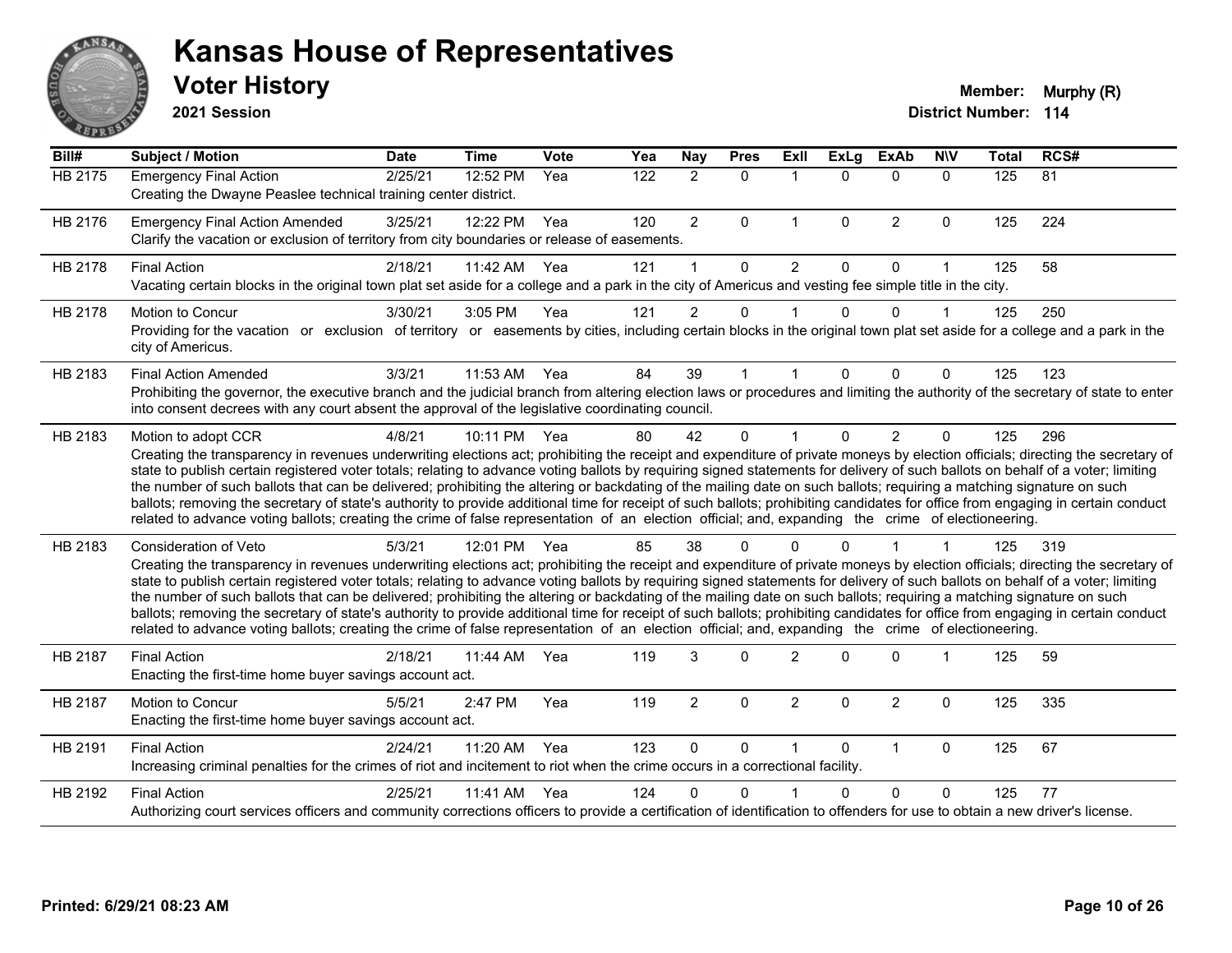

| Bill#          | Subject / Motion                                                                                                                                                                                                                                                                                                                                                                                                                                                                                                                                                                                                                                                                                                                                                                                                                                                                                                                                                                                                                                                                                                                                                                   | <b>Date</b> | <b>Time</b> | <b>Vote</b> | Yea | Nay            | <b>Pres</b>  | Exll           | <b>ExLa</b> | <b>ExAb</b> | <b>NIV</b>     | Total | RCS# |
|----------------|------------------------------------------------------------------------------------------------------------------------------------------------------------------------------------------------------------------------------------------------------------------------------------------------------------------------------------------------------------------------------------------------------------------------------------------------------------------------------------------------------------------------------------------------------------------------------------------------------------------------------------------------------------------------------------------------------------------------------------------------------------------------------------------------------------------------------------------------------------------------------------------------------------------------------------------------------------------------------------------------------------------------------------------------------------------------------------------------------------------------------------------------------------------------------------|-------------|-------------|-------------|-----|----------------|--------------|----------------|-------------|-------------|----------------|-------|------|
| <b>HB 2196</b> | Final Action Sub Bill Amended<br>Substitute for HB 2196 by Commerce, Labor and Economic Development - Changing provisions of the employment security law including creation of the unemployment<br>compensation modernization and improvement council, development of a new unemployment insurance information technology system, provision of tax information to<br>claimants, publication of trust fund data, the maximum benefit period, the charging of employer accounts for benefits paid, employer contribution rate determination and<br>schedules, abolishment of the employment security interest assessment fund, crediting of employer accounts for fraudulent or erroneous payments, appropriation of<br>federal COVID-19 moneys to the unemployment insurance trust fund, transfers from the state general fund to the unemployment insurance trust fund for improper<br>benefit payments, emergency expansion of the employment security board of review, providing for the my reemployment plan program and workforce training program<br>availability to claimants, changes to the shared work compensation program and other unemployment trust fund provisions. | 3/4/21      | 1:47 PM     | Yea         | 87  | 36             | $\Omega$     |                | $\Omega$    |             | $\Omega$       | 125   | 148  |
| HB 2196        | Motion to adopt CCR<br>Senate Substitute for HB 2196 by Committee on Commerce - Changing provisions of the employment security law including creation of the unemployment<br>compensation modernization and improvement council, development of a new unemployment insurance information technology system, provision of tax information to<br>claimants, publication of trust fund data, the maximum benefit period, the charging of employer accounts for benefits paid, employer contribution rate determination and<br>schedules, crediting of employer accounts for fraudulent or erroneous payments, transfer of federal COVID-19 moneys to the unemployment insurance trust fund,<br>emergency expansion of the employment security board of review, providing for the my reemployment plan program and workforce training program availability to<br>claimants, changes to the shared work compensation program and other unemployment trust fund provisions.                                                                                                                                                                                                              | 4/9/21      | 5:58 PM     | Yea         | 122 | $\Omega$       | $\Omega$     | $\mathfrak{p}$ | $\Omega$    | $\Omega$    | $\overline{1}$ | 125   | 314  |
| HB 2201        | <b>Final Action Amended</b><br>Decreasing the Eisenhower legacy transportation program alternate delivery project threshold, authorizing usage of federal stimulus funds and KDOT bonding authority.                                                                                                                                                                                                                                                                                                                                                                                                                                                                                                                                                                                                                                                                                                                                                                                                                                                                                                                                                                               | 3/2/21      | 10:40 AM    | Yea         | 118 | 6              | <sup>0</sup> |                | 0           | $\Omega$    | $\Omega$       | 125   | 96   |
| HB 2201        | Mot to Concur in Conference<br>Senate Substitute for HB 2201 by Committee on Transportation - Decreasing the Eisenhower legacy transportation program alternate delivery project threshold,<br>authorizing the usage of federal stimulus funds and KDOT bonding authority.                                                                                                                                                                                                                                                                                                                                                                                                                                                                                                                                                                                                                                                                                                                                                                                                                                                                                                         | 4/8/21      | 5:00 PM     | Yea         | 95  | 27             | $\Omega$     |                | 0           | 2           | $\Omega$       | 125   | 285  |
| HB 2203        | <b>Final Action</b><br>Establishing the asbestos remediation fund for fees collected as part of the Kansas asbestos control program.                                                                                                                                                                                                                                                                                                                                                                                                                                                                                                                                                                                                                                                                                                                                                                                                                                                                                                                                                                                                                                               | 3/2/21      | 10:42 AM    | Yea         | 122 | $\overline{2}$ | $\Omega$     |                | 0           | $\Omega$    | $\mathbf{0}$   | 125   | 97   |
| HB 2203        | <b>Motion to Concur</b><br>Establishing the asbestos remediation fund for fees collected as part of the Kansas asbestos control program.                                                                                                                                                                                                                                                                                                                                                                                                                                                                                                                                                                                                                                                                                                                                                                                                                                                                                                                                                                                                                                           | 4/8/21      | 7:45 PM     | Yea         | 121 |                |              |                | $\Omega$    | 1           | $\Omega$       | 125   | 290  |
| <b>HB 2208</b> | <b>Final Action Amended</b><br>Authorizing telemedicine waivers for out-of-state healthcare providers, reducing certain requirements for licensure by the behavioral sciences regulatory board and<br>expanding out-of-state temporary permits to practice behavioral sciences professions.                                                                                                                                                                                                                                                                                                                                                                                                                                                                                                                                                                                                                                                                                                                                                                                                                                                                                        | 3/3/21      | 11:55 AM    | Yea         | 124 | $\Omega$       | $\Omega$     |                | $\Omega$    | $\Omega$    | $\Omega$       | 125   | 124  |
| HB 2208        | Motion to adopt CCR<br>Senate Substitute for HB 2208 by Committee on Public Health and Welfare - Establishing certification and funding for certified community behavioral health clinics,<br>enacting the rural emergency hospital act to provide for the licensure of rural emergency hospitals, authorizing telemedicine waivers for out-of-state healthcare<br>providers, reducing certain requirements for licensure by the behavioral sciences regulatory board and expanding out-of-state temporary permits to practice behavioral<br>sciences professions.                                                                                                                                                                                                                                                                                                                                                                                                                                                                                                                                                                                                                 | 4/9/21      | 5:44 PM     | Yea         | 120 | $\overline{2}$ | $\Omega$     | $\overline{2}$ | 0           | $\Omega$    | 1              | 125   | 312  |
| HB 2209        | <b>Final Action Amended</b><br>Enacting the psychology interjurisdictional compact to provide for interjurisdictional authorization to practice telepsychology and temporary in-person, face-to-face<br>psychology.                                                                                                                                                                                                                                                                                                                                                                                                                                                                                                                                                                                                                                                                                                                                                                                                                                                                                                                                                                | 3/3/21      | 11:57 AM    | Yea         | 121 | 3              | $\Omega$     |                | 0           | $\Omega$    | $\Omega$       | 125   | 125  |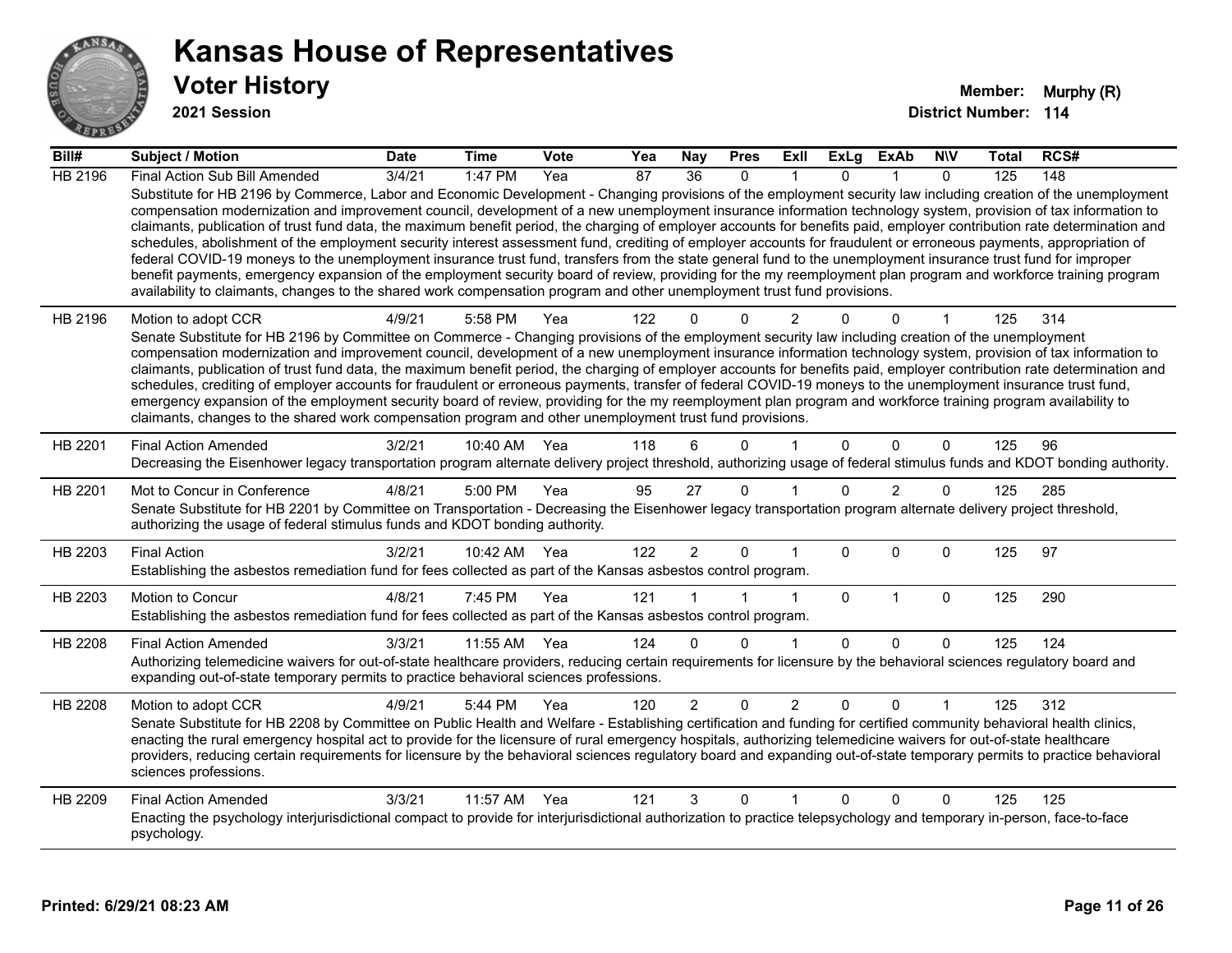

**2021 Session**

| Bill#          | <b>Subject / Motion</b>                                                                                                                                                                            | <b>Date</b> | <b>Time</b> | Vote | Yea | Nay          | <b>Pres</b>  | ExII           | <b>ExLg</b> | <b>ExAb</b>             | <b>NIV</b>   | Total | RCS# |
|----------------|----------------------------------------------------------------------------------------------------------------------------------------------------------------------------------------------------|-------------|-------------|------|-----|--------------|--------------|----------------|-------------|-------------------------|--------------|-------|------|
| HB 2212        | <b>Final Action</b>                                                                                                                                                                                | 3/2/21      | 10:43 AM    | Yea  | 122 | 2            | $\mathbf{0}$ | $\mathbf 1$    | $\Omega$    | $\mathbf{0}$            | $\Omega$     | 125   | 98   |
|                | Eliminating Kansas residency requirements for various liquor licenses.                                                                                                                             |             |             |      |     |              |              |                |             |                         |              |       |      |
| HB 2214        | <b>Final Action</b>                                                                                                                                                                                | 3/2/21      | 10:45 AM    | Yea  | 124 | $\Omega$     | $\Omega$     | $\mathbf 1$    | $\Omega$    | $\Omega$                | $\mathbf{0}$ | 125   | 99   |
|                | Authorizing the secretary of administration on behalf of the department of corrections to convey land in Mitchell county to the city of Beloit.                                                    |             |             |      |     |              |              |                |             |                         |              |       |      |
| HB 2218        | <b>Final Action</b>                                                                                                                                                                                | 3/4/21      | 1:49 PM     | Yea  | 123 | 0            | $\Omega$     | $\mathbf 1$    | $\Omega$    |                         | 0            | 125   | 149  |
|                | Updating membership and requirements of the Kansas state employees health care commission to include a current and retired state employee enrolled in the state                                    |             |             |      |     |              |              |                |             |                         |              |       |      |
|                | healthcare benefits program group health insurance medical plan.                                                                                                                                   |             |             |      |     |              |              |                |             |                         |              |       |      |
| HB 2218        | Motion to adopt CCR                                                                                                                                                                                | 4/9/21      | 2:33 PM     | Yea  | 123 | $\mathbf 0$  | $\mathbf 0$  | $\overline{2}$ | $\Omega$    | $\Omega$                | $\mathbf 0$  | 125   | 306  |
|                | Updating the membership and responsibilities of the Kansas state employees health care commission and requiring the commission to make certain reports and                                         |             |             |      |     |              |              |                |             |                         |              |       |      |
|                | recommendations to the legislature.                                                                                                                                                                |             |             |      |     |              |              |                |             |                         |              |       |      |
| HB 2219        | <b>Final Action</b>                                                                                                                                                                                | 3/16/21     | 11:13 AM    | Yea  | 123 |              | $\mathbf{0}$ | 1              | $\Omega$    | $\Omega$                | $\mathbf{0}$ | 125   | 168  |
|                | Enacting the Kansas targeted employment act to provide tax credits for the employment of persons with developmental disabilities.                                                                  |             |             |      |     |              |              |                |             |                         |              |       |      |
| <b>HB 2224</b> | <b>Final Action Amended</b>                                                                                                                                                                        | 3/4/21      | 1:50 PM     | Yea  | 117 | 6            | 0            |                | 0           |                         | 0            | 125   | 150  |
|                | Expanding the definition of "infectious disease" in certain statutes related to crimes in which bodily fluids may have been transmitted from one person to another.                                |             |             |      |     |              |              |                |             |                         |              |       |      |
|                |                                                                                                                                                                                                    |             |             |      |     |              |              |                |             |                         |              |       |      |
| HB 2224        | Mot to Concur in Conference<br>Expanding the definition of "infectious disease" in certain statutes related to crimes in which bodily fluids may have been transmitted from one person to another. | 5/7/21      | 4:21 PM     | Yea  | 112 | 7            | $\Omega$     |                | $\Omega$    | 5                       | $\Omega$     | 125   | 350  |
|                |                                                                                                                                                                                                    |             |             |      |     |              |              |                |             |                         |              |       |      |
| <b>HB 2227</b> | <b>Final Action Amended</b>                                                                                                                                                                        | 3/4/21      | 1:53 PM     | Nay  | 113 | 10           | $\Omega$     |                | $\Omega$    |                         | $\mathbf 0$  | 125   | 151  |
|                | Providing immunity from civil liability for COVID-19 claims for certain covered facilities, including adult care homes, community mental health centers, crisis intervention                       |             |             |      |     |              |              |                |             |                         |              |       |      |
|                | centers, community service providers and community developmental disability organizations.                                                                                                         |             |             |      |     |              |              |                |             |                         |              |       |      |
| HB 2228        | <b>Final Action Amended</b>                                                                                                                                                                        | 3/3/21      | 11:58 AM    | Yea  | 124 | $\Omega$     | $\Omega$     | 1              | $\Omega$    | $\mathbf{0}$            | $\Omega$     | 125   | 126  |
|                | Requiring law enforcement agencies to adopt a policy regarding submission of sexual assault evidence kits and allowing evidence collection at child advocacy centers or                            |             |             |      |     |              |              |                |             |                         |              |       |      |
|                | other facilities.                                                                                                                                                                                  |             |             |      |     |              |              |                |             |                         |              |       |      |
| HB 2231        | <b>Emergency Final Action</b>                                                                                                                                                                      | 3/4/21      | 4:35 PM     | Nay  | 78  | 45           | $\mathbf 0$  | $\mathbf{1}$   | $\Omega$    | $\overline{1}$          | $\Omega$     | 125   | 159  |
|                | Amending the definition of the crime of conducting a pyramid promotional scheme, providing for an exemption and defining key terms.                                                                |             |             |      |     |              |              |                |             |                         |              |       |      |
| HB 2234        | <b>Final Action</b>                                                                                                                                                                                | 3/3/21      | 12:00 PM    | Yea  | 123 |              | $\Omega$     |                | 0           | $\Omega$                | $\Omega$     | 125   | 127  |
|                | Requiring medical directors of emergency medical services to provide medical oversight of such services and emergency medical service providers.                                                   |             |             |      |     |              |              |                |             |                         |              |       |      |
| HB 2236        | <b>Final Action Amended</b>                                                                                                                                                                        | 3/18/21     | 11:27 AM    | Yea  | 122 | $\mathbf{0}$ | $\Omega$     | $\mathbf 1$    | $\Omega$    | $\overline{2}$          | $\mathbf{0}$ | 125   | 181  |
|                | Authorizing exclusion of the sales comparison approach in mortgage financing appraisals of certain unique residential real property in rural counties.                                             |             |             |      |     |              |              |                |             |                         |              |       |      |
| HB 2237        | <b>Final Action</b>                                                                                                                                                                                | 2/24/21     | 11:22 AM    | Yea  | 107 | 16           | $\Omega$     |                | $\Omega$    | $\overline{\mathbf{1}}$ | $\Omega$     | 125   | 68   |
|                | Extending the eligible time period for the rural opportunity zone loan repayment program and income tax credit.                                                                                    |             |             |      |     |              |              |                |             |                         |              |       |      |
|                |                                                                                                                                                                                                    |             |             |      |     |              |              |                |             |                         |              |       |      |
| HB 2238        | <b>Final Action</b><br>Eliminating the dollar limitation for acceptance of gifts by donors to school districts or cities, or both, for library purposes.                                           | 3/2/21      | 10:47 AM    | Yea  | 124 | 0            | $\Omega$     |                | $\Omega$    | $\mathbf 0$             | $\mathbf{0}$ | 125   | 100  |
|                |                                                                                                                                                                                                    |             |             |      |     |              |              |                |             |                         |              |       |      |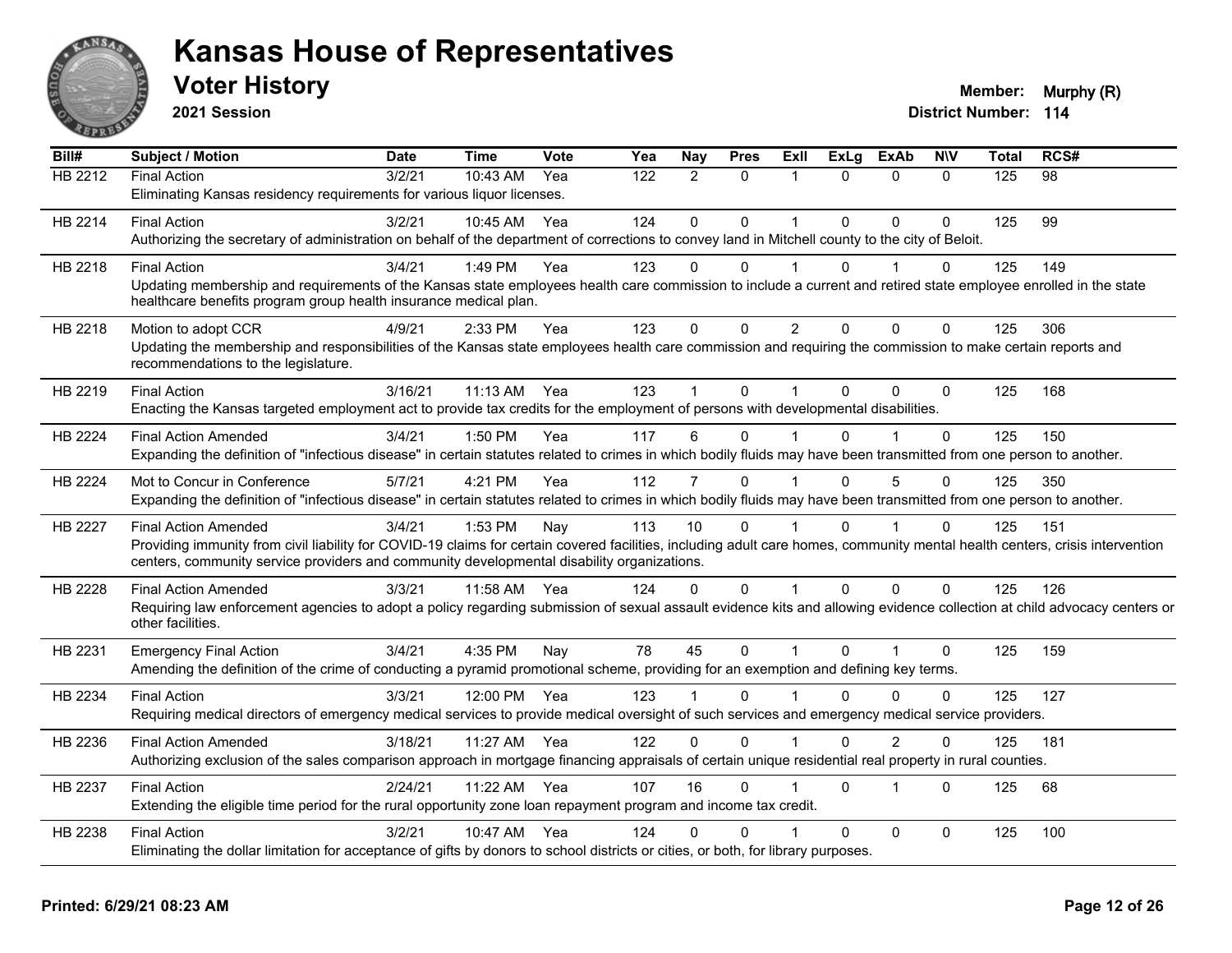

**2021 Session**

| Bill#   | <b>Subject / Motion</b>                                                                                                                                                                                                                                                                                                                                                                                  | <b>Date</b> | <b>Time</b> | Vote | Yea | Nay            | <b>Pres</b>  | ExIl        | <b>ExLg</b>  | <b>ExAb</b>    | <b>NIV</b>   | <b>Total</b>     | RCS# |
|---------|----------------------------------------------------------------------------------------------------------------------------------------------------------------------------------------------------------------------------------------------------------------------------------------------------------------------------------------------------------------------------------------------------------|-------------|-------------|------|-----|----------------|--------------|-------------|--------------|----------------|--------------|------------------|------|
| HB 2239 | <b>Emergency Final Action Amended</b><br>Extending the Kansas corporate income tax net operating loss carryforward.                                                                                                                                                                                                                                                                                      | 3/4/21      | 4:33 PM     | Yea  | 123 | $\Omega$       | $\Omega$     | 1           | $\Omega$     | $\mathbf{1}$   | $\Omega$     | $\overline{125}$ | 158  |
| HB 2243 | <b>Final Action</b><br>Adjusting the frequency of the KPERS actuarial experience study.                                                                                                                                                                                                                                                                                                                  | 2/25/21     | 11:43 AM    | Yea  | 123 | $\mathbf{1}$   | 0            | 1           | 0            | 0              | $\mathbf 0$  | 125              | 78   |
| HB 2243 | Motion to adopt CCR<br>Adjusting the frequency of the KPERS actuarial experience study, providing a moratorium on KPERS death and long-term disability employer contributions, allowing the<br>extension of certain DROP periods and conforming certain KPERS provisions with the federal CARES act.                                                                                                     | 4/8/21      | 5:11 PM     | Yea  | 122 | $\mathbf 0$    | $\mathbf 0$  | $\mathbf 1$ | $\mathbf 0$  | $\overline{2}$ | $\Omega$     | 125              | 288  |
| HB 2244 | <b>Emergency Final Action Amended</b><br>Establishing requirements for the effective disposal of industrial hemp and requiring industrial hemp processors to register with the state fire marshal.                                                                                                                                                                                                       | 2/25/21     | 12:49 PM    | Nay  | 97  | 27             | $\Omega$     |             | 0            | $\Omega$       | 0            | 125              | 79   |
| HB 2244 | Motion to adopt CCR<br>Establishing requirements for the effective disposal of industrial hemp and requiring industrial hemp processors to register with the state fire marshal.                                                                                                                                                                                                                         | 4/8/21      | 9:32 PM     | Nay  | 101 | 22             | $\mathbf{0}$ |             | $\mathbf{0}$ |                | $\Omega$     | 125              | 295  |
| HB 2245 | <b>Final Action</b><br>Permitting the division of vehicles to collect emergency contact information for registration purposes and permitting law enforcement agencies to use such information in<br>the case of an emergency.                                                                                                                                                                            | 3/4/21      | 1:54 PM     | Yea  | 123 | $\mathbf 0$    | $\mathbf 0$  |             | $\mathbf 0$  | $\overline{1}$ | $\Omega$     | 125              | 152  |
| HB 2245 | Motion to Concur<br>Permitting the division of vehicles to collect emergency contact information for registration purposes and permitting law enforcement agencies to use such information in<br>the case of an emergency.                                                                                                                                                                               | 4/7/21      | 10:30 AM    | Yea  | 122 | $\mathbf{0}$   | $\mathbf{0}$ | 1           | $\Omega$     | $\overline{2}$ | $\Omega$     | 125              | 267  |
| HB 2247 | <b>Final Action Amended</b><br>Designating a portion of K-67 highway as the COII Trenton J Brinkman memorial highway, designating bridges on U.S. highway 54 as the Max Zimmerman memorial<br>bridge and the Jack Taylor memorial bridge, designating a bridge on U.S. highway 77 as the PFC Loren H Larson bridge and designating a bridge on U.S. highway 166<br>as the Tyler A Juden memorial bridge. | 3/2/21      | 10:48 AM    | Yea  | 124 | $\mathbf{0}$   | $\Omega$     |             | $\Omega$     | $\Omega$       | $\Omega$     | 125              | 101  |
| HB 2247 | Motion to Concur<br>Designating a portion of K-67 highway as the COII Trenton J Brinkman memorial highway, designating bridges on U.S. highway 54 as the Max Zimmerman memorial<br>bridge and the Jack Taylor memorial bridge, designating a bridge on U.S. highway 77 as the PFC Loren H Larson bridge and designating a bridge on U.S. highway 166<br>as the Tyler A Juden memorial bridge.            | 4/7/21      | 10:23 AM    | Yea  | 122 | $\mathbf{0}$   | $\Omega$     |             | $\Omega$     | 2              | $\Omega$     | 125              | 264  |
| HB 2248 | <b>Final Action</b><br>Increasing state financial assistance to local health departments under specified circumstances.                                                                                                                                                                                                                                                                                  | 3/17/21     | 11:19 AM    | Nav  | 111 | 12             | $\mathbf{0}$ | 1           | $\mathbf 0$  | $\mathbf 1$    | $\mathbf{0}$ | 125              | 175  |
| HB 2252 | <b>Final Action Amended</b><br>Creating fulfillment house licenses to authorize storage and shipping services provided to winery special order shipping licensees.                                                                                                                                                                                                                                       | 3/2/21      | 10:50 AM    | Yea  | 122 | $\overline{2}$ | $\Omega$     |             | $\Omega$     | $\Omega$       | $\Omega$     | 125              | 102  |
| HB 2254 | <b>Final Action Amended</b><br>Increasing the monetary cap on irrevocable prearranged funeral agreements to \$10,000.                                                                                                                                                                                                                                                                                    | 2/24/21     | 11:23 AM    | Yea  | 123 | $\mathbf 0$    | $\Omega$     |             | $\Omega$     | $\mathbf 1$    | $\mathbf 0$  | 125              | 69   |
| HB 2254 | Mot to Concur in Conference<br>Increasing the monetary cap on irrevocable prearranged funeral agreements to \$10,000.                                                                                                                                                                                                                                                                                    | 4/8/21      | 7:48 PM     | Yea  | 122 | $\mathbf{1}$   | $\mathbf 0$  | 1           | $\pmb{0}$    | 1              | $\mathbf 0$  | 125              | 291  |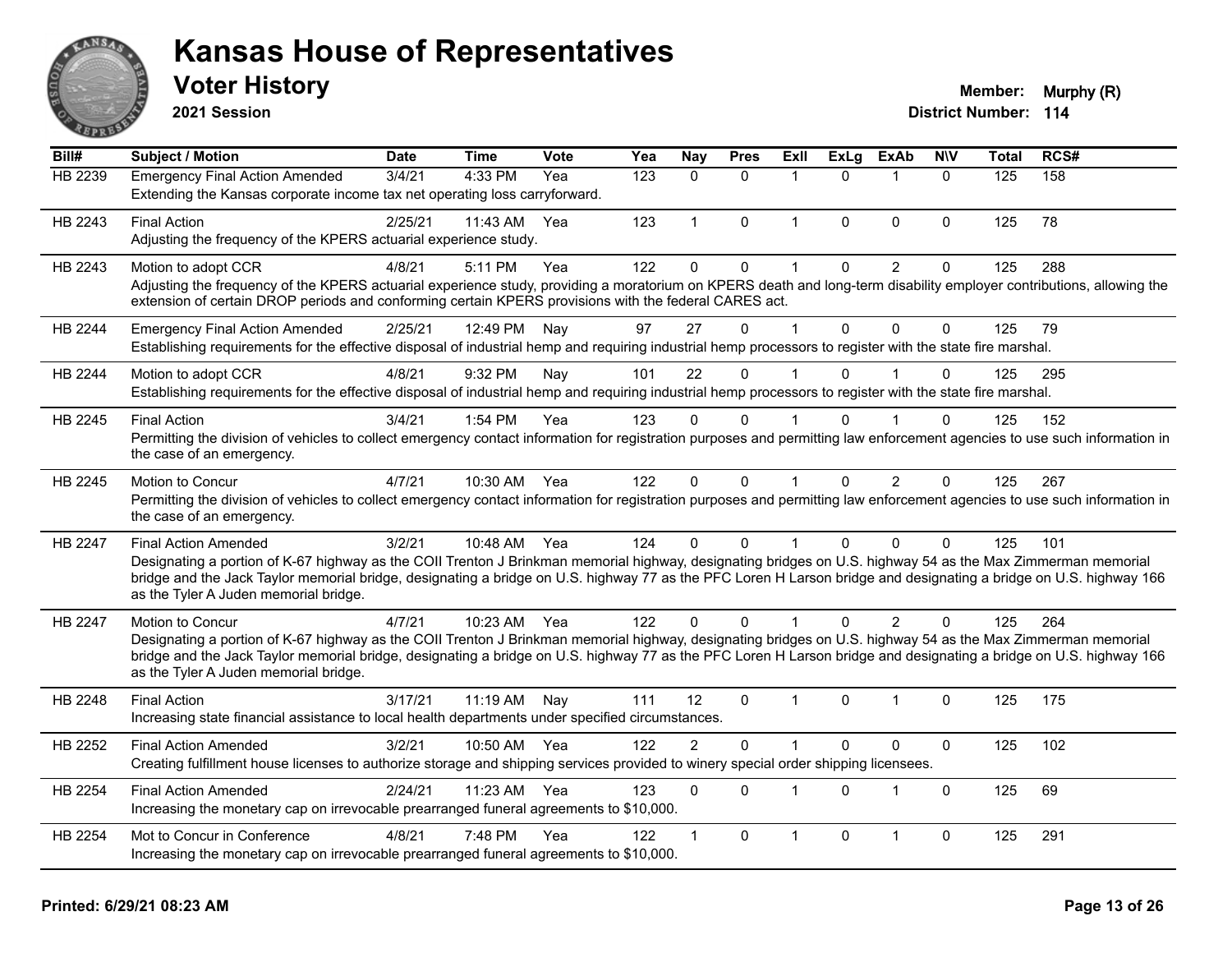

**2021 Session**

| Bill#          | <b>Subject / Motion</b>                                                                                                                                                                                   | <b>Date</b> | <b>Time</b> | <b>Vote</b> | Yea | <b>Nay</b>     | <b>Pres</b>  | ExII           | <b>ExLg</b> | <b>ExAb</b>    | <b>NIV</b>   | <b>Total</b> | RCS# |
|----------------|-----------------------------------------------------------------------------------------------------------------------------------------------------------------------------------------------------------|-------------|-------------|-------------|-----|----------------|--------------|----------------|-------------|----------------|--------------|--------------|------|
| <b>HB 2259</b> | <b>Final Action Amended</b>                                                                                                                                                                               | 3/2/21      | 10:53 AM    | Nay         | 75  | 49             | $\Omega$     | 1              | $\Omega$    | $\mathbf{0}$   | $\mathbf{0}$ | 125          | 103  |
|                | Permitting the use of expedited partner therapy to treat a sexually transmitted disease.                                                                                                                  |             |             |             |     |                |              |                |             |                |              |              |      |
| HB 2262        | <b>Final Action Amended</b>                                                                                                                                                                               | 2/24/21     | 11:25 AM    | Yea         | 122 |                | $\Omega$     | $\overline{1}$ | $\Omega$    | $\overline{1}$ | $\mathbf{0}$ | 125          | 70   |
|                | Eliminating the requirement to provide a permit to cremate in certain circumstances and authorizing electronic permits to cremate.                                                                        |             |             |             |     |                |              |                |             |                |              |              |      |
| HB 2264        | <b>Final Action</b>                                                                                                                                                                                       | 3/2/21      | 10:56 AM    | Nay         | 95  | 29             | $\Omega$     |                | $\Omega$    | $\Omega$       | $\Omega$     | 125          | 104  |
|                | Permitting student athletes at postsecondary educational institutions to receive compensation for the use of their name, image, likeness rights or athletic reputation.                                   |             |             |             |     |                |              |                |             |                |              |              |      |
| HB 2270        | <b>Final Action</b>                                                                                                                                                                                       | 3/2/21      | 10:58 AM    | Yea         | 123 |                | 0            |                | 0           | $\Omega$       | $\Omega$     | 125          | 105  |
|                | Modifying the distribution of the levy on fire insurance business premiums to the state fire marshal fee fund, the emergency medical services operating fund and the fire                                 |             |             |             |     |                |              |                |             |                |              |              |      |
|                | service training program fund.                                                                                                                                                                            |             |             |             |     |                |              |                |             |                |              |              |      |
| HB 2275        | <b>Final Action</b>                                                                                                                                                                                       | 3/2/21      | 10:27 AM    | Yea         | 124 | 0              | 0            | $\overline{1}$ | $\Omega$    | $\Omega$       | $\mathbf{0}$ | 125          | 89   |
|                | Requiring the department of corrections to develop guidance to be used by parole officers when responding to violations of parole and postrelease supervision and that<br>incentivize compliant behavior. |             |             |             |     |                |              |                |             |                |              |              |      |
|                |                                                                                                                                                                                                           |             |             |             |     |                |              |                |             |                |              |              |      |
| HB 2277        | <b>Emergency Final Action Amended</b><br>Clarifying the definition of possession in the Kansas criminal code.                                                                                             | 2/25/21     | 12:51 PM    | Nay         | 116 | 8              | 0            | $\mathbf{1}$   | $\mathbf 0$ | $\mathbf 0$    | $\mathbf 0$  | 125          | 80   |
|                |                                                                                                                                                                                                           | 3/3/21      | 12:02 PM    | Yea         | 122 | $\overline{2}$ | $\Omega$     | $\mathbf{1}$   | $\Omega$    | $\mathbf{0}$   | $\Omega$     |              | 128  |
| HB 2279        | <b>Final Action Amended</b><br>Enacting the physical therapy licensure compact and authorizing criminal history record checks.                                                                            |             |             |             |     |                |              |                |             |                |              | 125          |      |
| HB 2280        | <b>Final Action Amended</b>                                                                                                                                                                               | 3/3/21      | 12:03 PM    | Yea         | 116 | 8              | $\mathbf 0$  | $\mathbf{1}$   | 0           | $\mathbf 0$    | $\mathbf 0$  | 125          | 129  |
|                | Updating statutes relating to the powers, duties and functions of the state board of pharmacy.                                                                                                            |             |             |             |     |                |              |                |             |                |              |              |      |
|                | <b>Final Action</b>                                                                                                                                                                                       | 3/16/21     |             |             | 115 | 9              | 0            | $\mathbf 1$    | $\Omega$    | $\Omega$       | $\mathbf 0$  | 125          | 169  |
| HB 2287        | Establishing the Kansas promise scholarship act to provide scholarships to students who attend postsecondary educational programs that correspond to high-need                                            |             | 11:15 AM    | Yea         |     |                |              |                |             |                |              |              |      |
|                | career fields.                                                                                                                                                                                            |             |             |             |     |                |              |                |             |                |              |              |      |
| HB 2292        | <b>Final Action</b>                                                                                                                                                                                       | 3/2/21      | 10:28 AM    | Yea         | 124 | 0              | $\Omega$     | $\mathbf{1}$   | $\Omega$    | $\Omega$       | $\mathbf{0}$ | 125          | 90   |
|                | Creating exemptions in the open records act for cyber security assessments, plans and vulnerabilities.                                                                                                    |             |             |             |     |                |              |                |             |                |              |              |      |
| HB 2295        | <b>Final Action</b>                                                                                                                                                                                       | 3/4/21      | $1:56$ PM   | Yea         | 122 |                | 0            | $\mathbf 1$    | $\Omega$    | $\mathbf{1}$   | $\mathbf{0}$ | 125          | 153  |
|                | Exempting municipal motor grader vehicle operators from Kansas uniform commercial drivers' license act requirements.                                                                                      |             |             |             |     |                |              |                |             |                |              |              |      |
| HB 2297        | <b>Final Action</b>                                                                                                                                                                                       | 3/2/21      | 10:59 AM    | Yea         | 124 | $\Omega$       | $\Omega$     |                | $\Omega$    | $\Omega$       | $\Omega$     | 125          | 106  |
|                | Concerning requirements of publication of certain documents by the secretary of state; relating to session laws, the Kansas register, proposed amendments to the                                          |             |             |             |     |                |              |                |             |                |              |              |      |
|                | constitution of the state of Kansas, and Kansas administrative rules and regulations and guidance documents.                                                                                              |             |             |             |     |                |              |                |             |                |              |              |      |
| HB 2298        | <b>Final Action</b>                                                                                                                                                                                       | 3/2/21      | $11:01$ AM  | Yea         | 120 | 4              | 0            |                | 0           | 0              | $\mathbf{0}$ | 125          | 107  |
|                | Changing requirements for service of process on nonresident drivers and clarifying service of process on certain business entities.                                                                       |             |             |             |     |                |              |                |             |                |              |              |      |
| HB 2313        | <b>Final Action</b>                                                                                                                                                                                       | 3/4/21      | 1:32 PM     | Yea         | 123 | 0              | $\mathbf{0}$ |                | ሰ           |                | $\mathbf{0}$ | 125          | 142  |
|                | Allowing Kansas national guard and reservist members who are in good standing to receive a property tax exemption for up to two motor vehicles.                                                           |             |             |             |     |                |              |                |             |                |              |              |      |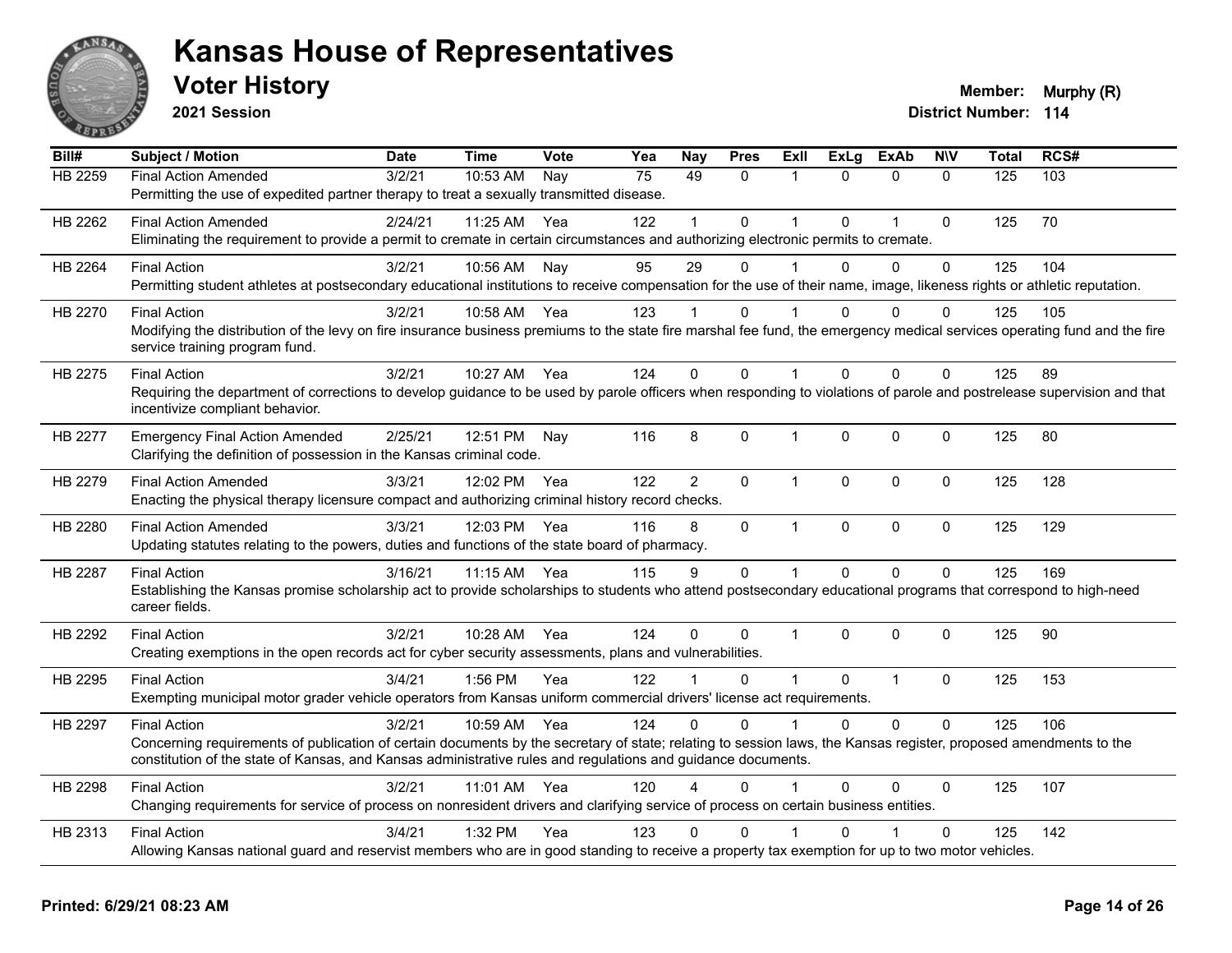

**2021 Session**

| Bill#   | Subject / Motion                                                                                                                                                                                                                                                                                                                                                                                                                                                                                                                                                                                                                                                                                                          | <b>Date</b> | <b>Time</b>  | Vote | Yea | Nay            | <b>Pres</b>    | ExII                 | <b>ExLg</b>  | ExAb           | <b>NIV</b>   | Total | RCS# |
|---------|---------------------------------------------------------------------------------------------------------------------------------------------------------------------------------------------------------------------------------------------------------------------------------------------------------------------------------------------------------------------------------------------------------------------------------------------------------------------------------------------------------------------------------------------------------------------------------------------------------------------------------------------------------------------------------------------------------------------------|-------------|--------------|------|-----|----------------|----------------|----------------------|--------------|----------------|--------------|-------|------|
| HB 2313 | Motion to adopt CCR                                                                                                                                                                                                                                                                                                                                                                                                                                                                                                                                                                                                                                                                                                       | 5/7/21      | $11:59$ PM   | Yea  | 108 | $\mathcal{R}$  | $\Omega$       |                      | $\Omega$     | 13             | $\Omega$     | 125   | 355  |
|         | Senate Substitute for HB 2313 by Committee on Assessment and Taxation - Providing for reimbursement of property taxes for certain business shutdowns or<br>restrictions, allowing Kansas national guard and reservist members who are in good standing to receive a property tax exemption for up to two motor vehicles,<br>authorizing continuation of the statewide levy for schools and the exemption of a portion of residential property from such levy, authorizing appointment by the governor<br>of a member pro tempore when a vacancy on the state board of tax appeals exists and directing post audit study of the impact of non-profit and governmental entities<br>competing against for-profit businesses. |             |              |      |     |                |                |                      |              |                |              |       |      |
| HB 2315 | <b>Emergency Final Action</b><br>Providing a tax credit for contributions to technical colleges.                                                                                                                                                                                                                                                                                                                                                                                                                                                                                                                                                                                                                          | 3/4/21      | 4:41 PM      | Yea  | 119 | $\overline{4}$ | $\mathbf{0}$   | 1                    | $\Omega$     | 1              | 0            | 125   | 164  |
| HB 2316 | <b>Final Action</b><br>Eliminating the prohibition of a surcharge when purchases are made with a credit or debit card.                                                                                                                                                                                                                                                                                                                                                                                                                                                                                                                                                                                                    | 3/30/21     | 10:34 AM     | Yea  | 90  | 34             | $\Omega$       | $\mathbf 1$          | $\Omega$     | 0              | 0            | 125   | 234  |
| HB 2321 | <b>Final Action Amended</b><br>Requiring electric public utilities to notify cities prior to construction of urban electric transmission lines.                                                                                                                                                                                                                                                                                                                                                                                                                                                                                                                                                                           | 3/2/21      | 11:03 AM     | Yea  | 122 | $\overline{2}$ | $\mathbf 0$    | $\mathbf{1}$         | 0            | $\pmb{0}$      | 0            | 125   | 108  |
| HB 2329 | <b>Final Action Amended</b><br>Updating the entities who are subject to the pipeline safety program of the state corporation commission.                                                                                                                                                                                                                                                                                                                                                                                                                                                                                                                                                                                  | 3/24/21     | $11:14$ AM   | Yea  | 121 |                | $\Omega$       | $\mathbf{1}$         | $\mathbf{0}$ | $\overline{2}$ | $\mathbf 0$  | 125   | 200  |
| HB 2332 | <b>Final Action Amended</b><br>Requiring identification of the sender on third party solicitations to registered voters to file an application for an advance voting ballot.                                                                                                                                                                                                                                                                                                                                                                                                                                                                                                                                              | 3/3/21      | 12:05 PM     | Yea  | 86  | 38             | $\Omega$       | $\mathbf 1$          | $\Omega$     | $\Omega$       | $\mathbf{0}$ | 125   | 130  |
| HB 2332 | Motion to adopt CCR<br>Prohibiting the modification of election laws other than by legislative process, requiring county election officials to maintain residential and mailing addresses for<br>registered voters, requiring identification of the sender on third party solicitations to registered voters to file an application for an advance voting ballot and prohibiting<br>such solicitations by nonresidents of this state, expanding the crime of election tampering and providing for the appointment of elected officials when vacancy is due to<br>military service.                                                                                                                                        | 4/8/21      | 10:21 PM     | Yea  | 83  | 38             | 0              |                      | $\Omega$     | 3              | $\Omega$     | 125   | 297  |
| HB 2332 | Consideration of Veto<br>Prohibiting the modification of election laws other than by legislative process, requiring county election officials to maintain residential and mailing addresses for<br>registered voters, requiring identification of the sender on third party solicitations to registered voters to file an application for an advance voting ballot and prohibiting<br>such solicitations by nonresidents of this state, expanding the crime of election tampering and providing for the appointment of elected officials when vacancy is due to<br>military service.                                                                                                                                      | 5/3/21      | 11:45 AM     | Yea  | 86  | 37             | 0              | 0                    | $\Omega$     | 1              |              | 125   | 318  |
| HB 2339 | <b>Final Action Amended</b><br>Expanding the crime of election tampering to include changing or altering votes cast, manipulating computer hardware or software or vote tabulation methods or<br>producing false vote totals.                                                                                                                                                                                                                                                                                                                                                                                                                                                                                             | 3/17/21     | 11:21 AM     | Yea  | 122 |                | $\Omega$       | 1                    | $\mathbf{0}$ |                | 0            | 125   | 176  |
| HB 2361 | <b>Final Action</b><br>Authorizing the supreme court to adopt rules establishing specialty courts, creating the specialty court funding advisory committee and the specialty court resources<br>fund.                                                                                                                                                                                                                                                                                                                                                                                                                                                                                                                     | 3/3/21      | 12:07 PM Yea |      | 122 |                | $\overline{1}$ | $\blacktriangleleft$ | $\Omega$     | $\Omega$       | $\Omega$     | 125   | 131  |
| HB 2362 | <b>Final Action</b><br>Modifying the elements of and making changes to the criminal penalties of abuse of a child.                                                                                                                                                                                                                                                                                                                                                                                                                                                                                                                                                                                                        | 3/3/21      | 12:08 PM     | Yea  | 124 | 0              | 0              |                      | 0            | 0              | 0            | 125   | 132  |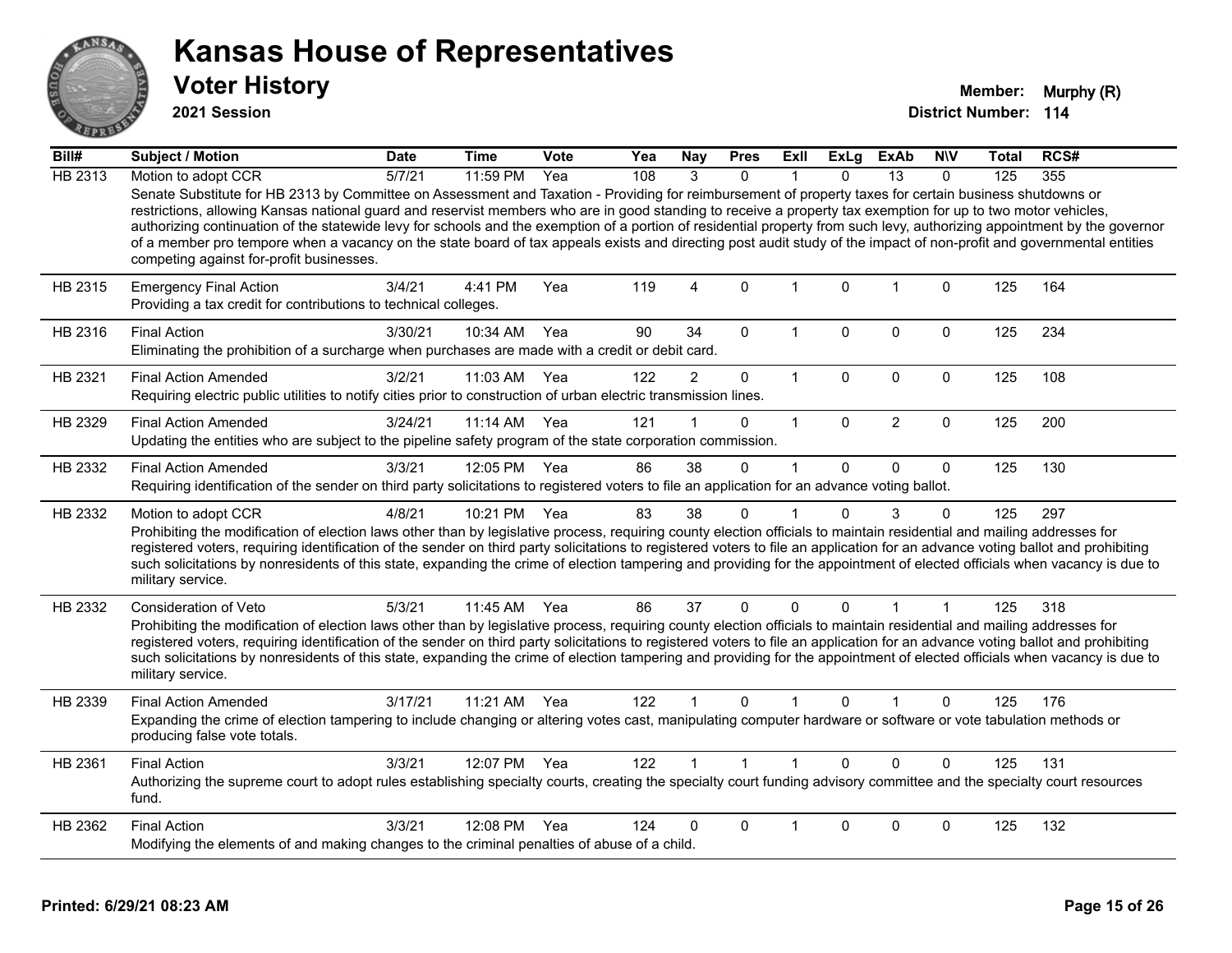

**2021 Session**

| Bill#   | <b>Subject / Motion</b>                                                                                                                                                                                                                                                                                                                                                                                                                                                                                                                                                                                             | <b>Date</b> | <b>Time</b> | <b>Vote</b> | Yea | Nay            | <b>Pres</b>  | ExIl           | <b>ExLg</b>  | <b>ExAb</b>    | <b>NIV</b>   | <b>Total</b> | RCS# |
|---------|---------------------------------------------------------------------------------------------------------------------------------------------------------------------------------------------------------------------------------------------------------------------------------------------------------------------------------------------------------------------------------------------------------------------------------------------------------------------------------------------------------------------------------------------------------------------------------------------------------------------|-------------|-------------|-------------|-----|----------------|--------------|----------------|--------------|----------------|--------------|--------------|------|
| HB 2363 | <b>Final Action Amended</b><br>Increasing the maximum rate paid to appointed counsel.                                                                                                                                                                                                                                                                                                                                                                                                                                                                                                                               | 3/30/21     | 10:36 AM    | Nay         | 116 | 8              | $\mathbf{0}$ | -1             | $\Omega$     | $\mathbf{0}$   | $\Omega$     | 125          | 235  |
| HB 2366 | <b>Emergency Final Action</b><br>Requiring prosecutors to disclose their intent to introduce testimony from a jailhouse witness and to forward information to the Kansas bureau of investigation.                                                                                                                                                                                                                                                                                                                                                                                                                   | 4/8/21      | 11:33 AM    | Yea         | 123 | $\mathbf 0$    | $\mathbf{0}$ | $\mathbf{1}$   | $\Omega$     | $\overline{1}$ | $\mathbf{0}$ | 125          | 279  |
| HB 2367 | <b>Final Action</b><br>Authorizing the state corporation commission to regulate certain transmission line wire stringing activities.                                                                                                                                                                                                                                                                                                                                                                                                                                                                                | 3/2/21      | 11:04 AM    | Yea         | 124 | 0              | $\Omega$     |                | $\Omega$     | $\Omega$       | $\Omega$     | 125          | 109  |
| HB 2374 | <b>Final Action</b><br>Authorizing the Kansas sentencing commission to change risk assessment cut-off levels for participation in the certified drug abuse treatment program.                                                                                                                                                                                                                                                                                                                                                                                                                                       | 3/2/21      | 11:06 AM    | Yea         | 124 | $\Omega$       | $\Omega$     | $\overline{1}$ | $\Omega$     | $\Omega$       | $\mathbf{0}$ | 125          | 110  |
| HB 2377 | <b>Final Action Amended</b><br>Revising the laws concerning driving under the influence, including authorizing reinstatement of a driver's license for certain persons with an ignition interlock device<br>restriction, requiring persons with an ignition interlock device restriction to complete the ignition interlock device program before driving privileges are fully reinstated,<br>providing for reduced ignition interlock device program costs for certain persons and modifying the criminal penalties for driving a commercial motor vehicle under the<br>influence and driving under the influence. | 3/3/21      | 12:10 PM    | Yea         | 101 | 23             | $\Omega$     |                |              | $\Omega$       | $\Omega$     | 125          | 133  |
| HB 2379 | <b>Final Action Amended</b><br>Enacting the peer-to-peer vehicle sharing act to provide insurance, liability, recordkeeping and consumer protection requirements for peer-to-peer vehicle sharing.                                                                                                                                                                                                                                                                                                                                                                                                                  | 3/4/21      | 1:58 PM     | Yea         | 123 | $\Omega$       | $\Omega$     | 1              | $\Omega$     | $\mathbf{1}$   | $\Omega$     | 125          | 154  |
| HB 2380 | <b>Final Action Amended</b><br>Amending healthcare stabilization fund minimum professional liability insurance coverage requirements and the membership of the board of governors of such fund.                                                                                                                                                                                                                                                                                                                                                                                                                     | 3/30/21     | 10:37 AM    | Yea         | 104 | 20             | $\Omega$     |                |              | $\Omega$       | $\Omega$     | 125          | 236  |
| HB 2387 | <b>Final Action Amended</b><br>Revising laws relating to operating an aircraft under the influence, including prescribing criminal and administrative penalties and providing for testing of blood, breath,<br>urine or other bodily substances, and preliminary screening tests of breath or oral fluid.                                                                                                                                                                                                                                                                                                           | 3/2/21      | 11:08 AM    | Nay         | 101 | 23             | $\mathbf{0}$ |                | $\Omega$     | $\Omega$       | $\Omega$     | 125          | 111  |
| HB 2390 | <b>Final Action</b><br>Making permanent certain exceptions to the disclosure of public records under the open records act.                                                                                                                                                                                                                                                                                                                                                                                                                                                                                          | 3/2/21      | 10:30 AM    | Yea         | 124 | $\Omega$       | $\mathbf 0$  | 1              | $\mathbf{0}$ | $\mathbf 0$    | $\Omega$     | 125          | 91   |
| HB 2390 | Motion to adopt CCR<br>Making permanent certain exceptions to the disclosure of public records under the open records act, creating exemptions in the open records act for cyber security<br>assessments, plans and vulnerabilities, prohibiting the filing of certain liens or claims against real or personal property and providing for criminal penalties and<br>authorizing local correctional or detention officers and administrative hearing officers to have identifying information restricted from public access on public websites that<br>identify home addresses or home ownership.                   | 4/9/21      | 10:20 AM    | Yea         | 121 | $\overline{2}$ | $\Omega$     | $\overline{2}$ | $\Omega$     | $\Omega$       | $\mathbf{0}$ | 125          | 300  |
| HB 2391 | <b>Final Action Amended</b><br>Changing the secretary of state's business filings provisions including instituting biennial business report filings and making other changes to business filing provisions,<br>information requirements and fees, removing exemptions from the open records act for tax records no longer kept by the secretary of state, permitting the public<br>recording of UCC filings with improperly included social security numbers and repealing certain obsolete statutes including blanket music license filing provisions.                                                             | 3/2/21      | 11:10 AM    | Yea         | 121 | 3              | $\Omega$     |                | $\Omega$     | $\Omega$       | $\Omega$     | 125          | 112  |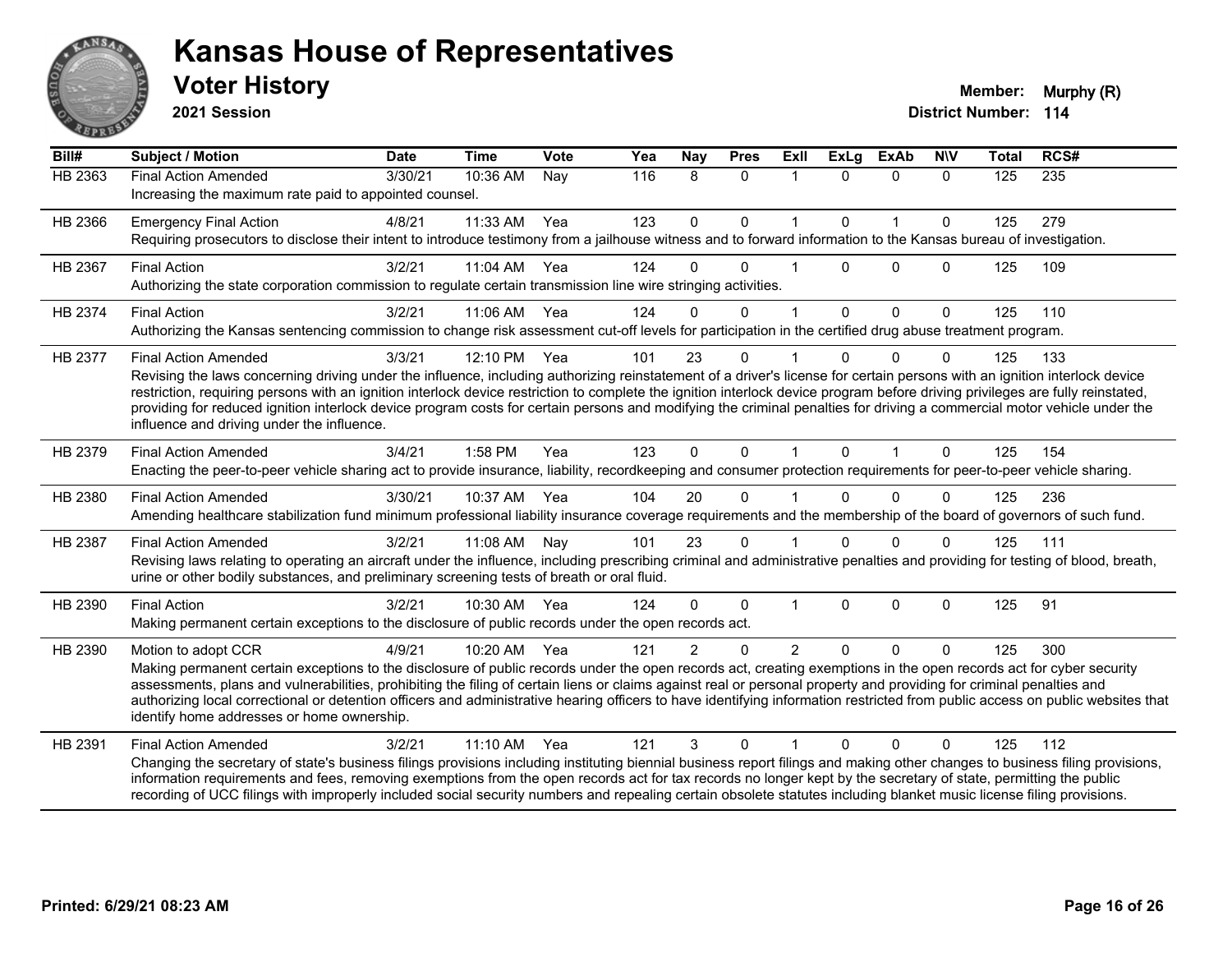**2021 Session**

**Voter History Multiple 10 and 10 and 10 and 10 and 10 and 10 and 10 and 10 and 10 and 10 and 10 and 10 and 10 and 10 and 10 and 10 and 10 and 10 and 10 and 10 and 10 and 10 and 10 and 10 and 10 and 10 and 10 and 10 and** 

| Bill#   | <b>Subject / Motion</b>                                                                                                                                                                                                                                                                                                                                                                                                                                      | <b>Date</b> | <b>Time</b>  | <b>Vote</b> | Yea | <b>Nay</b>     | <b>Pres</b>  | Exll           | ExLg     | <b>ExAb</b>    | <b>NIV</b>   | <b>Total</b> | RCS# |
|---------|--------------------------------------------------------------------------------------------------------------------------------------------------------------------------------------------------------------------------------------------------------------------------------------------------------------------------------------------------------------------------------------------------------------------------------------------------------------|-------------|--------------|-------------|-----|----------------|--------------|----------------|----------|----------------|--------------|--------------|------|
| HB 2391 | Mot to Concur in Conference                                                                                                                                                                                                                                                                                                                                                                                                                                  | 4/8/21      | 7:51 PM      | Yea         | 123 | $\Omega$       | $\mathbf{0}$ |                | $\Omega$ |                | $\mathbf{0}$ | 125          | 292  |
|         | Changing the secretary of state's business filings provisions, including instituting biennial business report filings, authorizing the secretary of state to contract with private<br>entities for printing and binding services, changing publication and price requirements for publications of the secretary of state and repealing certain obsolete statutes<br>including blanket music license filing provisions.                                       |             |              |             |     |                |              |                |          |                |              |              |      |
| HB 2397 | EFA Sub Bill Amended<br>Appropriations for FY 2021, FY 2022, FY 2023 and FY 2024 for various state agencies.                                                                                                                                                                                                                                                                                                                                                 | 3/30/21     | 8:00 PM      | Yea         | 71  | 52             | $\mathbf{0}$ | -1             | $\Omega$ | $\mathbf 1$    | $\mathbf 0$  | 125          | 257  |
| HB 2397 | Motion to Concur<br>Senate Substitute for Substitute for HB 2397 by Committee on Ways and Means - Reconciling conflicting amendments to certain statutes.                                                                                                                                                                                                                                                                                                    | 5/7/21      | 11:57 AM     | Yea         | 116 | 3              |              |                | 0        | 3              |              | 125          | 348  |
| HB 2401 | <b>Final Action Amended</b>                                                                                                                                                                                                                                                                                                                                                                                                                                  | 3/23/21     | 11:13 AM     | Yea         | 123 |                | $\Omega$     | $\overline{2}$ | $\Omega$ | $\Omega$       | $\mathbf{0}$ | 125          | 189  |
|         | Authorizing the secretary of corrections to enter agreements for public-private partnerships for projects for new or renovated buildings at correctional institutions for<br>education, skills-building and spiritual needs programs; establishing a nonprofit corporation to receive gifts, donations, grants and other moneys and engage in<br>fundraising projects for funding such projects for education, skills-building and spiritual needs programs. |             |              |             |     |                |              |                |          |                |              |              |      |
| HB 2401 | Motion to Concur                                                                                                                                                                                                                                                                                                                                                                                                                                             | 4/8/21      | 5:04 PM      | Yea         | 120 | $\overline{2}$ | 0            |                | 0        | $\overline{2}$ | 0            | 125          | 286  |
|         | Authorizing the secretary of corrections to enter agreements for public-private partnerships for projects for new or renovated buildings at correctional institutions for<br>education, skills-building and spiritual needs programs; establishing a nonprofit corporation to receive gifts, donations, grants and other moneys and engage in<br>fundraising projects for funding such projects for education, skills-building and spiritual needs programs. |             |              |             |     |                |              |                |          |                |              |              |      |
| HB 2405 | <b>Emergency Final Action Amended</b><br>Authorizing the issuance of \$1,000,000,000 of pension obligation bonds to finance a portion of the unfunded actuarial liability of KPERS.                                                                                                                                                                                                                                                                          | 3/4/21      | 4:38 PM      | Yea         | 117 | 6              | $\Omega$     |                | $\Omega$ |                | $\Omega$     | 125          | 161  |
| HB 2405 | Motion to adopt CCR<br>Authorizing the issuance of \$500,000,000 of pension obligation bonds to finance a portion of the unfunded actuarial liability of KPERS.                                                                                                                                                                                                                                                                                              | 4/9/21      | 5:48 PM      | Yea         | 112 | 10             | $\mathbf{0}$ | 2              | 0        | 0              | $\mathbf{1}$ | 125          | 313  |
| HB 2406 | <b>Final Action Amended</b><br>Sunday start time for the sale of alcoholic liquor and cereal malt beverage in retail stores changed from 12 noon to 10 a.m.                                                                                                                                                                                                                                                                                                  | 3/24/21     | 11:17 AM     | Nay         | 80  | 42             | $\Omega$     |                | 0        | $\mathcal{P}$  | $\Omega$     | 125          | 201  |
| HB 2408 | <b>Final Action Amended</b><br>Authorizing the state historical society to convey certain real property to the Iowa Tribe of Kansas and Nebraska.                                                                                                                                                                                                                                                                                                            | 3/30/21     | 10:38 AM     | Yea         | 124 | $\Omega$       | $\Omega$     |                | $\Omega$ | $\Omega$       | $\mathbf 0$  | 125          | 237  |
| HB 2412 | <b>Final Action Amended</b>                                                                                                                                                                                                                                                                                                                                                                                                                                  | 3/30/21     | 10:40 AM Yea |             | 81  | 43             | $\Omega$     |                | $\Omega$ | $\Omega$       | $\Omega$     | 125          | 238  |
|         | Enacting the Kansas fights addiction act to establish a grant program for the purpose of preventing, reducing, treating and mitigating the effects of substance abuse and<br>addiction.                                                                                                                                                                                                                                                                      |             |              |             |     |                |              |                |          |                |              |              |      |
| HB 2416 | <b>Final Action Amended</b>                                                                                                                                                                                                                                                                                                                                                                                                                                  | 3/4/21      | 2:05 PM      | Yea         | 81  | 40             | 2            |                | $\Omega$ |                | $\Omega$     | 125          | 155  |
|         | Modifying the procedure for declaring and extending a state of disaster emergency, limiting powers granted to the governor during a state of disaster emergency,<br>authorizing the legislative coordinating council and the legislature to take certain action related to a state of disaster emergency and prohibiting the governor or the state<br>board of education from closing private schools during a state of disaster emergency.                  |             |              |             |     |                |              |                |          |                |              |              |      |
| HB 2417 | <b>Final Action</b>                                                                                                                                                                                                                                                                                                                                                                                                                                          | 3/30/21     | 10:41 AM     | Nay         | 106 | 18             | $\Omega$     |                | 0        | $\mathbf{0}$   | $\mathbf{0}$ | 125          | 239  |
|         | Allowing clubs and drinking establishments to sell beer and cereal malt beverage for consumption off the licensed premises.                                                                                                                                                                                                                                                                                                                                  |             |              |             |     |                |              |                |          |                |              |              |      |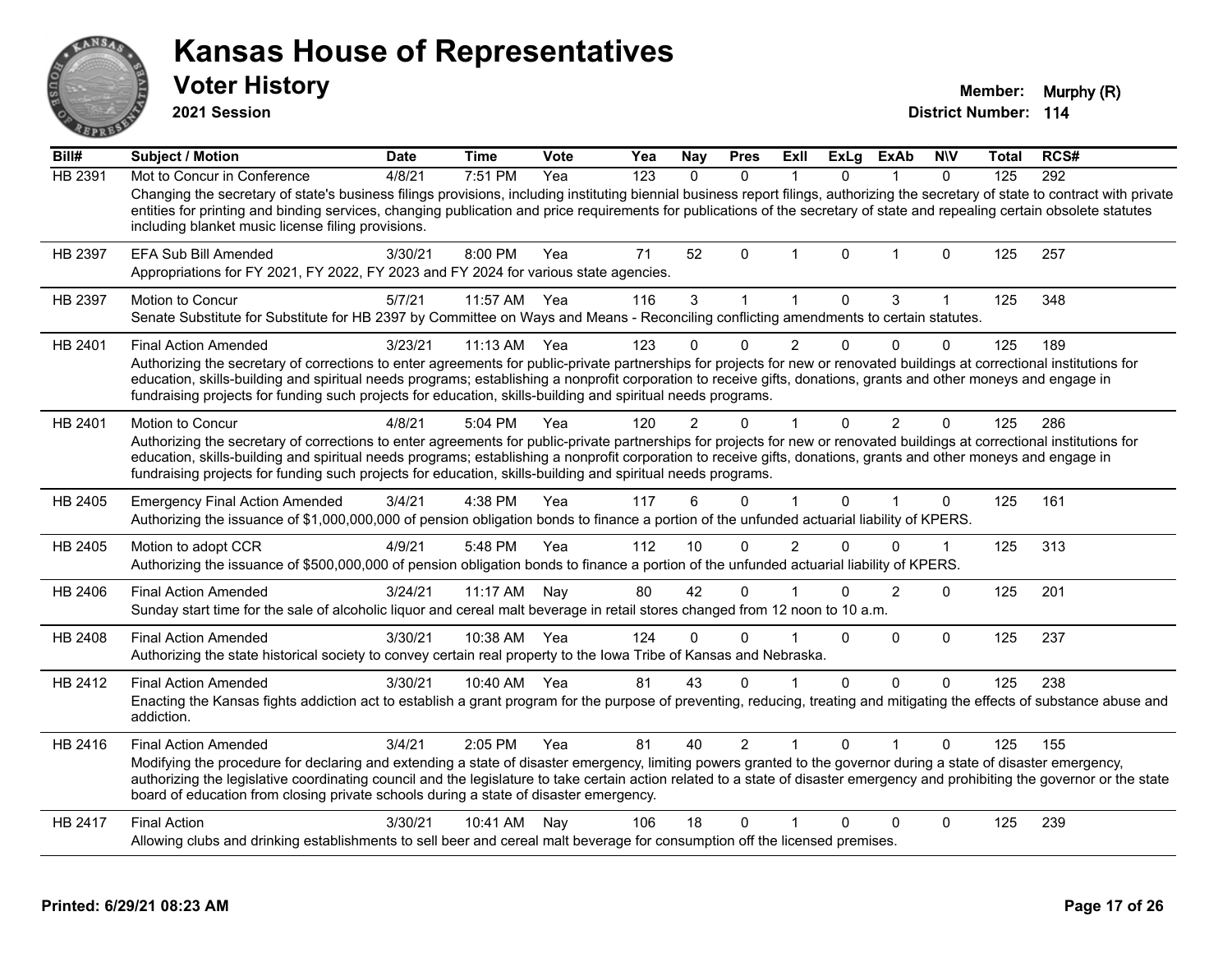

| $\overline{Bill#}$ | Subject / Motion                                                                                                                                                                                                                                                                                                                                                                                                                                                                                                                               | <b>Date</b> | <b>Time</b> | Vote | Yea | Nay                  | <b>Pres</b>  | Exll           | <b>ExLg</b>  | <b>ExAb</b>    | <b>N\V</b>   | <b>Total</b> | RCS#           |
|--------------------|------------------------------------------------------------------------------------------------------------------------------------------------------------------------------------------------------------------------------------------------------------------------------------------------------------------------------------------------------------------------------------------------------------------------------------------------------------------------------------------------------------------------------------------------|-------------|-------------|------|-----|----------------------|--------------|----------------|--------------|----------------|--------------|--------------|----------------|
| <b>HB 2448</b>     | <b>Emergency Final Action</b><br>Permitting the secretary for children and families to license certain family foster homes where a former foster care youth with juvenile adjudications resides.                                                                                                                                                                                                                                                                                                                                               | 3/30/21     | 7:57 PM     | Yea  | 119 | 4                    | $\Omega$     | -1             | 0            | 1              | $\Omega$     | 125          | 256            |
| <b>HCR 5001</b>    | <b>Emergency Final Action Amended</b><br>Adopting joint rules for the House of Representatives and Senate for the 2021-2022 biennium.                                                                                                                                                                                                                                                                                                                                                                                                          | 1/21/21     | 12:56 PM    | Yea  | 117 | 5                    | $\Omega$     | $\Omega$       | $\Omega$     | 3              | $\Omega$     | 125          | 5              |
| <b>HCR 5003</b>    | <b>EFA Amend and Debate</b><br>Amending the bill of rights of the constitution of the state of Kansas to reserve to the people the right to regulate abortion through their elected state representatives and<br>senators.                                                                                                                                                                                                                                                                                                                     | 1/22/21     | 11:30 AM    | Yea  | 86  | 38                   | $\mathbf 0$  | $\mathbf 0$    | 0            | $\mathbf{1}$   | $\mathbf 0$  | 125          | 10             |
| <b>HCR 5013</b>    | <b>Final Action</b><br>Urging congress to propose the "keep nine" amendment to the United States constitution to prohibit expanding the number of justices on the United States supreme<br>court.                                                                                                                                                                                                                                                                                                                                              | 3/18/21     | 11:29 AM    | Yea  | 84  | 38                   | 0            |                | $\Omega$     | $\overline{2}$ | $\mathbf 0$  | 125          | 182            |
| <b>HCR 5015</b>    | <b>Final Action Amended</b><br>Urging the United States Congress to reject the For the People Act of 2021.                                                                                                                                                                                                                                                                                                                                                                                                                                     | 3/24/21     | 11:25 AM    | Yea  | 84  | 38                   | $\mathbf 0$  | $\overline{1}$ | 0            | $\overline{2}$ | $\mathbf 0$  | 125          | 202            |
| HR 6004            | <b>Emergency Final Action Amended</b><br>Adopting permanent rules of the House of Representatives for the 2021-2022 biennium.                                                                                                                                                                                                                                                                                                                                                                                                                  | 1/21/21     | 12:54 PM    | Nay  | 110 | 12                   | 0            | $\mathbf{0}$   | 0            | 3              | $\mathbf 0$  | 125          | $\overline{4}$ |
| HR 6009            | <b>Final Action</b><br>Disapproving executive reorganization order no. 47 that relates to the newly named Kansas department of human services.                                                                                                                                                                                                                                                                                                                                                                                                 | 3/25/21     | 11:16 AM    | Yea  | 84  | 38                   | $\Omega$     | $\overline{1}$ | $\Omega$     | $\overline{2}$ | $\Omega$     | 125          | 208            |
| HR 6015            | <b>Emergency Final Action</b><br>Urging the legislative coordinating council to revoke an executive order issued by the governor related to mandating face coverings if such an executive order is issued<br>while the legislature is adjourned.                                                                                                                                                                                                                                                                                               | 3/30/21     | 7:48 PM     | Yea  | 84  | 39                   | $\Omega$     |                | $\mathbf{0}$ |                | $\mathbf{0}$ | 125          | 254            |
| HR 6018            | Motion to Adopt<br>Condemning the recent attacks on the State of Israel.                                                                                                                                                                                                                                                                                                                                                                                                                                                                       | 5/26/21     | 12:42 PM    | Yea  | 83  | 27                   | $\mathbf{1}$ | $\overline{1}$ | 0            | $\overline{7}$ | 6            | 125          | 359            |
| <b>SB 13</b>       | <b>Emergency Final Action Amended</b><br>Establishing notice and public hearing requirements prior to approval by a governing body to exceed its revenue neutral rate for property tax purposes and discontinuing<br>the city and county tax lid, prohibiting valuation increase of real property solely as the result of normal repair, replacement or maintenance of existing structure,<br>establishing a payment plan for the payment of delinquent or nondelinquent property taxes and establishing the taxpayer notification costs fund. | 3/4/21      | 4:32 PM     | Yea  | 120 | 3                    | $\Omega$     | $\mathbf{1}$   | $\Omega$     | $\mathbf{1}$   | $\mathbf{0}$ | 125          | 157            |
| <b>SB 14</b>       | <b>Final Action</b><br>Extending certain provisions of the governmental response to the COVID-19 pandemic in Kansas and providing certain relief related to health, welfare, property and<br>economic security during this public health emergency.                                                                                                                                                                                                                                                                                            | 1/21/21     | 1:00 PM     | Yea  | 119 | 3                    | $\Omega$     | $\Omega$       | $\Omega$     | 3              | $\Omega$     | 125          | 6              |
| <b>SB 15</b>       | <b>Emergency Final Action</b><br>Enacting the Kansas economic recovery loan deposit program, updating field of membership requirements of credit unions and allowing privilege tax deductions on<br>agricultural real estate loans and single family residence loans.                                                                                                                                                                                                                                                                          | 2/11/21     | 12:36 PM    | Yea  | 122 | $\blacktriangleleft$ | $\Omega$     | $\overline{2}$ | $\Omega$     | $\Omega$       | $\Omega$     | 125          | 38             |
| <b>SB 16</b>       | <b>Final Action</b><br>Removing the requirement that certain entities submit certain reports to the division of post audit.                                                                                                                                                                                                                                                                                                                                                                                                                    | 4/6/21      | $9:19$ AM   | Yea  | 117 | $\mathbf{0}$         | $\mathbf 0$  | $\mathbf{1}$   | 0            | $\overline{7}$ | $\mathbf 0$  | 125          | 260            |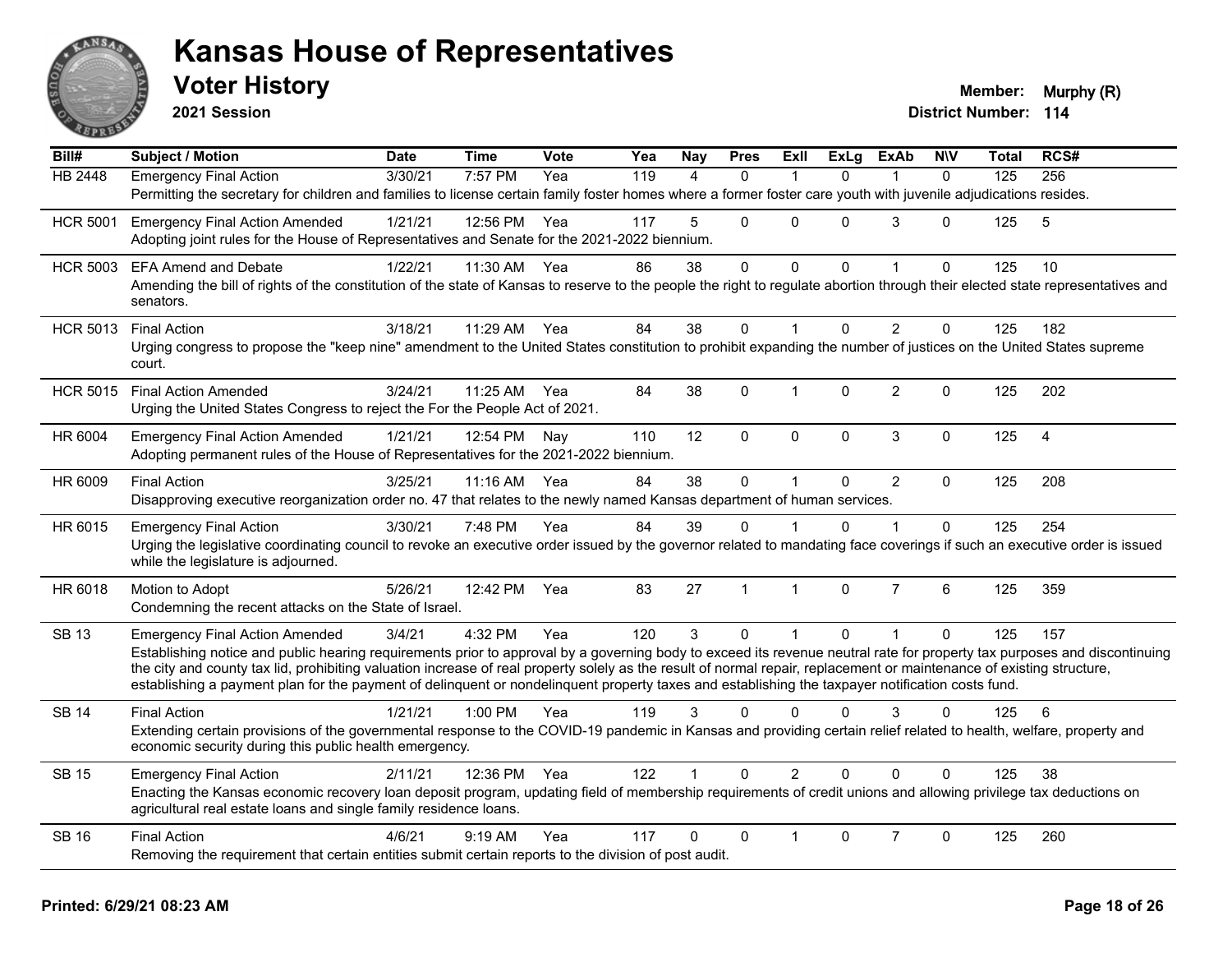

**2021 Session**

| Bill#             | <b>Subject / Motion</b>                                                                                                                                                                                                                                                                                                                                                                                                                                                                                                                                                                                                  | <b>Date</b> | <b>Time</b> | Vote | Yea | <b>Nay</b>     | <b>Pres</b> | Exll           | <b>ExLg</b> | <b>ExAb</b>    | <b>NIV</b>     | <b>Total</b> | RCS# |
|-------------------|--------------------------------------------------------------------------------------------------------------------------------------------------------------------------------------------------------------------------------------------------------------------------------------------------------------------------------------------------------------------------------------------------------------------------------------------------------------------------------------------------------------------------------------------------------------------------------------------------------------------------|-------------|-------------|------|-----|----------------|-------------|----------------|-------------|----------------|----------------|--------------|------|
| $\overline{SB21}$ | <b>Emergency Final Action Amended</b><br>Approving election for sales tax authority for Cherokee county.                                                                                                                                                                                                                                                                                                                                                                                                                                                                                                                 | 3/4/21      | 4:40 PM     | Yea  | 119 | $\overline{4}$ | $\Omega$    | 1              | $\Omega$    | 1              | $\mathbf{0}$   | 125          | 163  |
| <b>SB 24</b>      | <b>Final Action Amended</b><br>Prohibiting municipalities from imposing restrictions on customer's use of energy based upon source of energy.                                                                                                                                                                                                                                                                                                                                                                                                                                                                            | 3/24/21     | 11:27 AM    | Yea  | 93  | 29             | $\Omega$    | $\mathbf{1}$   | $\Omega$    | $\overline{2}$ | $\Omega$       | 125          | 203  |
| <b>SB 26</b>      | Final Action Sub Bill<br>House Substitute for SB 26 by Committee on Transportation - Designating a portion of K-7 as the Senator Bud Burke memorial highway and designating a portion of<br>United States highway 77 as the CPL Allen E Oatney and SP4 Gene A Myers memorial highway.                                                                                                                                                                                                                                                                                                                                    | 3/23/21     | 11:14 AM    | Yea  | 123 | $\Omega$       | 0           | $\overline{2}$ | $\mathbf 0$ | $\pmb{0}$      | $\mathbf 0$    | 125          | 190  |
| SB 26             | Motion to adopt CCR<br>House Substitute for SB 26 by Committee on Transportation - Updating motor carrier laws and the regulation of motor carriers by the state corporation commission.                                                                                                                                                                                                                                                                                                                                                                                                                                 | 4/8/21      | 2:17 PM     | Yea  | 123 | $\Omega$       | $\Omega$    | $\mathbf{1}$   | $\Omega$    | $\overline{1}$ | $\Omega$       | 125          | 280  |
| <b>SB 27</b>      | <b>Final Action</b><br>Amending the Kansas storage tank act to extend the sunsets of certain funds and to increase certain liability and reimbursement amounts.                                                                                                                                                                                                                                                                                                                                                                                                                                                          | 2/24/21     | 11:27 AM    | Yea  | 123 | $\Omega$       | $\Omega$    | 1              | $\Omega$    |                | $\Omega$       | 125          | 71   |
| SB 29             | <b>Emergency Final Action Amended</b><br>Updating the version of risk-based capital instructions in effect.                                                                                                                                                                                                                                                                                                                                                                                                                                                                                                              | 2/25/21     | 12:57 PM    | Yea  | 124 | $\Omega$       | 0           | 1              | $\Omega$    | $\mathbf 0$    | 0              | 125          | 84   |
| <b>SB 29</b>      | Motion to Adopt CCR<br>Providing for short-term, limited-duration health plans.                                                                                                                                                                                                                                                                                                                                                                                                                                                                                                                                          | 5/7/21      | 11:53 AM    | Yea  | 68  | 51             | $\Omega$    | $\mathbf{1}$   | $\Omega$    | $\mathbf{3}$   | $\overline{2}$ | 125          | 347  |
| <b>SB 29</b>      | Consideration of Veto<br>Providing for short-term, limited-duration health plans.                                                                                                                                                                                                                                                                                                                                                                                                                                                                                                                                        | 5/26/21     | 11:53 AM    | Yea  | 67  | 48             | $\mathbf 0$ | $\mathbf{1}$   | $\mathbf 0$ | $\overline{7}$ | $\overline{2}$ | 125          | 357  |
| SB 33             | <b>Final Action</b><br>Providing for display show licenses under the vehicle dealers and manufacturers licensing act.                                                                                                                                                                                                                                                                                                                                                                                                                                                                                                    | 3/2/21      | 11:12 AM    | Yea  | 124 | 0              | $\mathbf 0$ | $\mathbf{1}$   | $\mathbf 0$ | $\pmb{0}$      | $\pmb{0}$      | 125          | 113  |
| SB 36             | <b>Final Action Amended</b><br>Requiring the Kansas highway patrol to make multiple vehicle checks within a set time period for certain salvage vehicle pools and allowing salvage vehicle pools and<br>dealers to apply for ownership documents for vehicles that are disclaimed by insurance companies.                                                                                                                                                                                                                                                                                                                | 3/24/21     | 11:28 AM    | Yea  | 116 | 6              | $\Omega$    | 1              | 0           | $\mathcal{P}$  | $\Omega$       | 125          | 204  |
| SB 36             | Motion to adopt CCR<br>Requiring the Kansas highway patrol to make multiple vehicle checks within a set time period for certain salvage vehicle pools and allowing salvage vehicle pools and<br>dealers to apply for ownership documents for vehicles that are disclaimed by insurance companies, prohibiting the towing vehicles outside the state of Kansas without<br>prior consent, requiring an interstate search of registered owners and lienholders prior to sale of vehicles less than 15 years old and requiring publication in the<br>newspaper seven days prior to sale of vehicles and property at auction. | 4/8/21      | 10:35 AM    | Yea  | 118 |                | $\Omega$    |                | $\Omega$    |                | 1              | 125          | 273  |
| SB 37             | <b>Final Action</b><br>Updating producer licensing statutes pertaining to appointment, examinations, fees, licensing, renewal dates, continuing education, suspension, revocation and denial of<br>licensure and reinstatement.                                                                                                                                                                                                                                                                                                                                                                                          | 3/25/21     | 11:19 AM    | Yea  | 109 | 13             | $\Omega$    | 1              | 0           | $\overline{2}$ | $\Omega$       | 125          | 210  |
| <b>SB 38</b>      | <b>Emergency Final Action Amended</b><br>Establishing the Kansas pesticide waste disposal program and permitting up to \$50,000 to be transferred annually from the Kansas agricultural remediation fund to a<br>new Kansas pesticide waste disposal fund.                                                                                                                                                                                                                                                                                                                                                               | 3/25/21     | 12:13 PM    | Yea  | 121 | $\mathbf{1}$   | $\mathbf 0$ | 1              | $\Omega$    | $\overline{2}$ | $\Omega$       | 125          | 216  |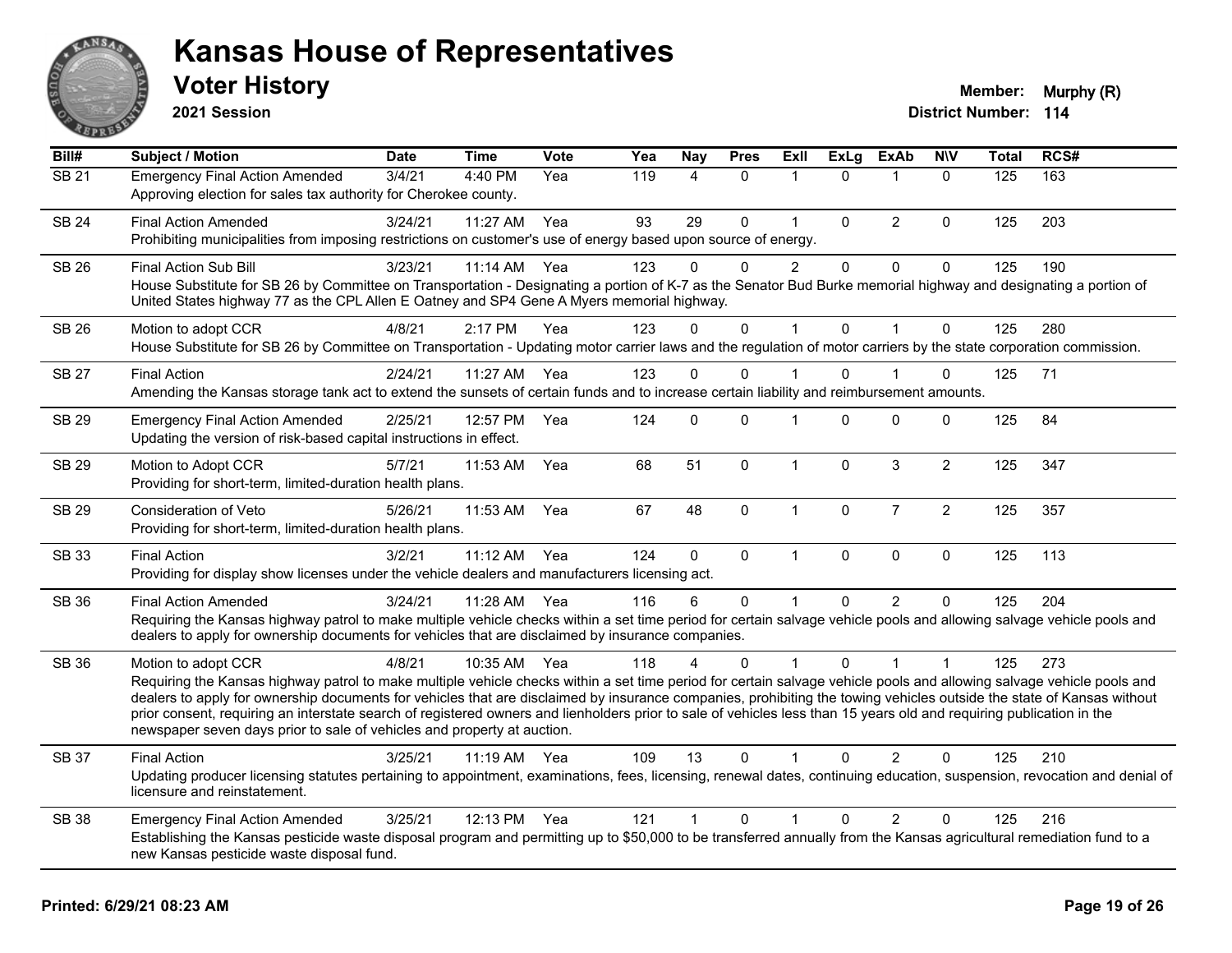# AN **PIVE**

#### **Kansas House of Representatives**

| Bill#        | Subject / Motion                                                                                                                                                                                                                                                                                                                                                                                                                                                                                                                                                                                                                                                                                                                                                                                                                                                                                                                                                                                                                                                                                                 | <b>Date</b> | <b>Time</b> | <b>Vote</b> | Yea | <b>Nay</b>     | <b>Pres</b>  | ExII         | <b>ExLg</b> | <b>ExAb</b>  | <b>NIV</b>   | Total | RCS# |  |
|--------------|------------------------------------------------------------------------------------------------------------------------------------------------------------------------------------------------------------------------------------------------------------------------------------------------------------------------------------------------------------------------------------------------------------------------------------------------------------------------------------------------------------------------------------------------------------------------------------------------------------------------------------------------------------------------------------------------------------------------------------------------------------------------------------------------------------------------------------------------------------------------------------------------------------------------------------------------------------------------------------------------------------------------------------------------------------------------------------------------------------------|-------------|-------------|-------------|-----|----------------|--------------|--------------|-------------|--------------|--------------|-------|------|--|
| <b>SB 38</b> | Motion to adopt CCR<br>Establishing the Kansas pesticide waste disposal program and implementing the provisions of 2011 executive reorganization order No. 40 relating to the Kansas<br>department of agriculture's division of conservation.                                                                                                                                                                                                                                                                                                                                                                                                                                                                                                                                                                                                                                                                                                                                                                                                                                                                    | 4/8/21      | 2:19 PM     | Yea         | 120 | 3              | $\Omega$     | $\mathbf{1}$ | $\Omega$    | $\mathbf{1}$ | $\Omega$     | 125   | 281  |  |
| SB 39        | <b>Emergency Final Action Amended</b><br>Changing Kansas department of agriculture division of animal health license, permit and registration renewal deadlines and allowing the animal health commissioner to<br>recover the actual cost of official calfhood vaccination tags.                                                                                                                                                                                                                                                                                                                                                                                                                                                                                                                                                                                                                                                                                                                                                                                                                                 | 2/25/21     | 12:54 PM    | Yea         | 117 | $\overline{7}$ | $\mathbf 0$  |              | $\Omega$    | $\mathbf{0}$ | $\mathbf{0}$ | 125   | 82   |  |
| <b>SB 40</b> | <b>Emergency Final Action Amended</b><br>Updating provisions related to the Kansas department of agriculture division of conservation.                                                                                                                                                                                                                                                                                                                                                                                                                                                                                                                                                                                                                                                                                                                                                                                                                                                                                                                                                                           | 2/25/21     | 12:59 PM    | Yea         | 123 |                | $\mathbf{0}$ |              | $\Omega$    | $\mathbf{0}$ | $\mathbf{0}$ | 125   | 85   |  |
| <b>SB 40</b> | Motion to adopt CCR<br>Prescribing powers, duties and functions of the board of education of each school district, the governing body of each community college and the governing body of<br>each technical college related to the COVID-19 health emergency, adding the vice president of the senate to the legislative coordinating council, modifying the<br>procedure for the declaration and extension of a state of disaster emergency under the Kansas emergency management act, prohibiting certain actions by the governor<br>related to the COVID-19 health emergency and revoking all executive orders related to such emergency on March 31, 2021, establishing judicial review for certain<br>executive orders issued during a state of disaster emergency and certain actions taken by a local unit of government during a state of local disaster emergency,<br>authorizing the legislature or the legislative coordinating council to revoke certain orders issued by the secretary of health and environment and limiting powers granted<br>to local health officers related to certain orders. | 3/16/21     | 12:40 PM    | Nay         | 118 | 5              | $\Omega$     |              | 0           | $\mathbf{0}$ |              | 125   | 171  |  |
| <b>SB 47</b> | <b>Emergency Final Action Amended</b><br>Enacting the Kansas taxpayer protection act, requiring the signature and tax identification number of paid tax return preparers on income tax returns and authorizing<br>actions to enjoin paid tax return preparers from engaging in certain conduct.                                                                                                                                                                                                                                                                                                                                                                                                                                                                                                                                                                                                                                                                                                                                                                                                                  | 3/4/21      | 4:29 PM     | Yea         | 115 | 8              | $\Omega$     | $\mathbf{1}$ | $\Omega$    | $\mathbf{1}$ | $\Omega$     | 125   | 156  |  |
| <b>SB 47</b> | Motion to adopt CCR<br>Enacting the Kansas taxpayer protection act requiring the signature and tax identification number of paid tax return preparers on income tax returns and authorizing<br>actions to enjoin paid tax return preparers from engaging in certain conduct, exempting compensation attributable as a result of identity fraud, extending the dates when<br>corporate returns are required to be filed, providing conformity with the federal return due date for returns other than corporate returns, providing a temporary withholding<br>option for certain teleworking employees, establishing the Eisenhower foundation contribution credit and the friends of cedar crest association contribution credit,<br>extending the time period and expanding eligibility for the single city port authority credit, extending the time period for eligibility in the loan repayment program and<br>income tax credit related to rural opportunity zones and defining rural opportunity zone on the basis of population.                                                                          | 5/4/21      | 11:26 AM    | Yea         | 107 | 14             | $\mathbf{0}$ | $\mathbf{1}$ | 0           | 3            | $\mathbf{0}$ | 125   | 328  |  |
| <b>SB 50</b> | <b>Final Action Amended</b><br>Requiring marketplace facilitators to collect and remit sales, compensating use and transient guest taxes and prepaid wireless 911 fees, removing clickthrough nexus<br>provisions, providing for addition and subtraction modifications for the treatment of global intangible low-taxed income, business interest, capital contributions, FDIC<br>premiums and business meals, expanding the expense deduction for income taxpayers and calculating the deduction amount, providing the ability to elect to itemize for<br>individuals, providing an exemption of unemployment compensation income attributable as a result of identity fraud, removing the line for reporting compensating use<br>tax from individual tax returns, extending the dates when corporate tax returns are required to be filed, increasing the Kansas standard deduction and providing for an<br>extension of the corporate net operating loss carryforward period.                                                                                                                                | 3/30/21     | 10:46 AM    | Yea         | 81  | 43             | 0            |              | $\Omega$    | $\mathbf{0}$ | $\mathbf{0}$ | 125   | 240  |  |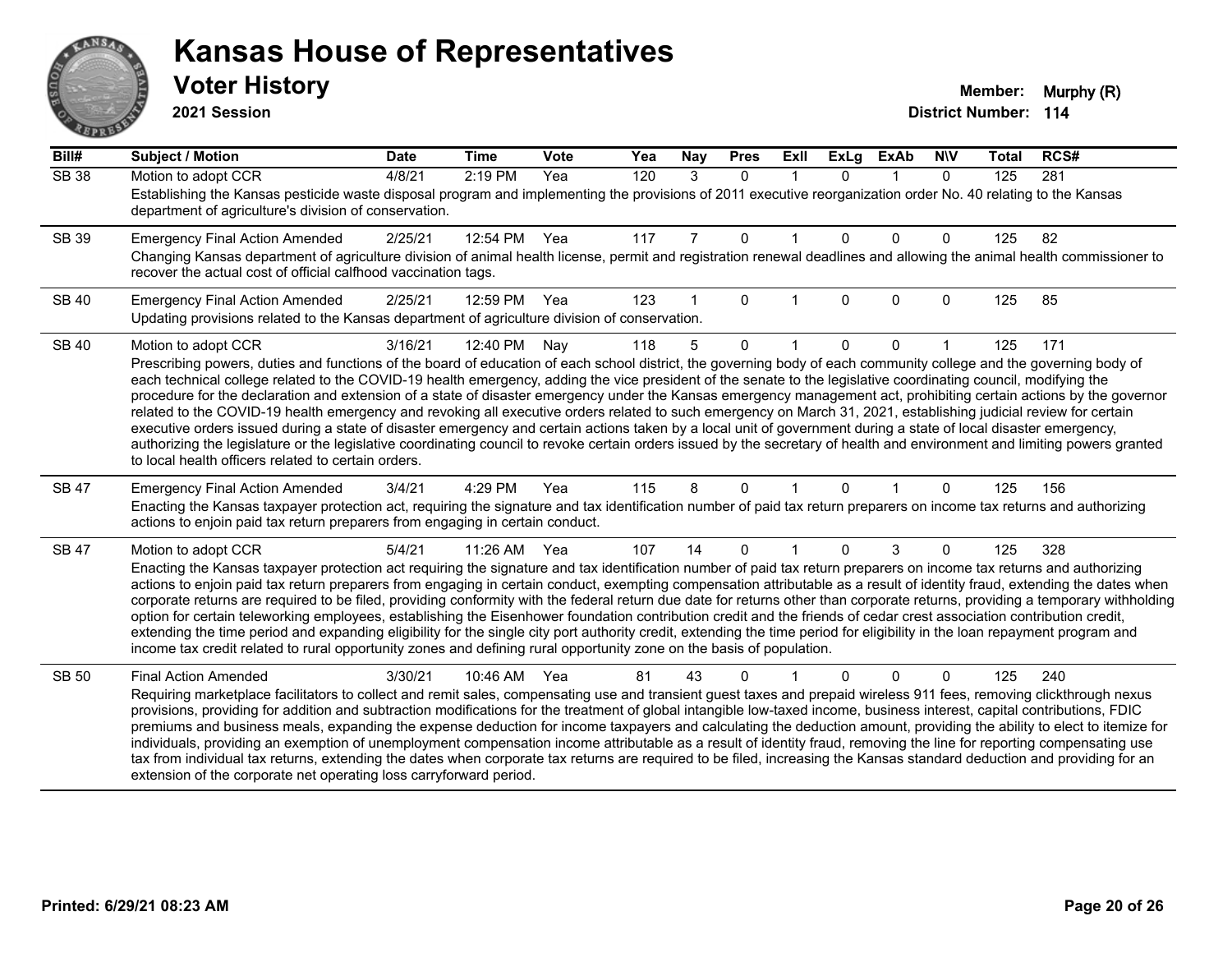

**2021 Session**

| Bill#        | Subject / Motion                                                                                                                                                                                                                                                                                                                                                                                                                                                                                                                                                                                                                                                                                                                                                                                                                                                                                                                                   | <b>Date</b> | <b>Time</b> | <b>Vote</b> | Yea | <b>Nay</b>           | <b>Pres</b>  | Exll           | <b>ExLg</b>  | <b>ExAb</b>    | <b>NIV</b>     | <b>Total</b> | RCS# |
|--------------|----------------------------------------------------------------------------------------------------------------------------------------------------------------------------------------------------------------------------------------------------------------------------------------------------------------------------------------------------------------------------------------------------------------------------------------------------------------------------------------------------------------------------------------------------------------------------------------------------------------------------------------------------------------------------------------------------------------------------------------------------------------------------------------------------------------------------------------------------------------------------------------------------------------------------------------------------|-------------|-------------|-------------|-----|----------------------|--------------|----------------|--------------|----------------|----------------|--------------|------|
| <b>SB 50</b> | Consideration of Veto                                                                                                                                                                                                                                                                                                                                                                                                                                                                                                                                                                                                                                                                                                                                                                                                                                                                                                                              | 5/3/21      | 12:47 PM    | Yea         | 84  | 39                   | $\mathbf{0}$ | 0              | <sup>n</sup> |                |                | 125          | 321  |
|              | Requiring marketplace facilitators to collect and remit sales, compensating use and transient guest taxes and prepaid wireless 911 fees, removing clickthrough nexus<br>provisions, providing for addition and subtraction modifications for the treatment of global intangible low-taxed income, business interest, capital contributions, FDIC<br>premiums and business meals, expanding the expense deduction for income taxpayers and calculating the deduction amount, providing the ability to elect to itemize for<br>individuals, providing an exemption of unemployment compensation income attributable as a result of identity fraud, removing the line for reporting compensating use<br>tax from individual tax returns, extending the dates when corporate tax returns are required to be filed, increasing the Kansas standard deduction and providing for an<br>extension of the corporate net operating loss carryforward period. |             |             |             |     |                      |              |                |              |                |                |              |      |
| <b>SB 52</b> | <b>Emergency Final Action</b><br>Creating the Sedgwick county urban area nuisance abatement act.                                                                                                                                                                                                                                                                                                                                                                                                                                                                                                                                                                                                                                                                                                                                                                                                                                                   | 3/25/21     | 12:18 PM    | Nay         | 80  | 42                   | $\Omega$     | 1              | $\Omega$     | $\overline{2}$ | $\mathbf 0$    | 125          | 220  |
| <b>SB 55</b> | <b>Final Action Amended</b><br>Clarifying the authority of healing arts school clinics to provide healing arts services.                                                                                                                                                                                                                                                                                                                                                                                                                                                                                                                                                                                                                                                                                                                                                                                                                           | 3/24/21     | 11:29 AM    | Yea         | 122 | $\mathbf 0$          | 0            | $\mathbf 1$    | $\mathbf 0$  | $\overline{c}$ | $\mathbf 0$    | 125          | 205  |
| <b>SB 55</b> | Motion to Adopt CCR                                                                                                                                                                                                                                                                                                                                                                                                                                                                                                                                                                                                                                                                                                                                                                                                                                                                                                                                | 4/8/21      | 11:43 PM    | Yea         | 76  | 43                   | $\Omega$     | 1              | 0            | 3              | $\overline{2}$ | 125          | 298  |
|              | Creating the fairness in women's sports act to require that female student athletic teams only include members who are biologically female.                                                                                                                                                                                                                                                                                                                                                                                                                                                                                                                                                                                                                                                                                                                                                                                                        |             |             |             |     |                      |              |                |              |                |                |              |      |
| <b>SB 58</b> | <b>Final Action Amended</b>                                                                                                                                                                                                                                                                                                                                                                                                                                                                                                                                                                                                                                                                                                                                                                                                                                                                                                                        | 3/25/21     | 11:20 AM    | Yea         | 122 | $\Omega$             | $\Omega$     |                | $\mathbf{0}$ | $\overline{2}$ | $\mathbf 0$    | 125          | 211  |
|              | Prohibiting the filing of certain liens or claims against real or personal property and providing for criminal penalties.                                                                                                                                                                                                                                                                                                                                                                                                                                                                                                                                                                                                                                                                                                                                                                                                                          |             |             |             |     |                      |              |                |              |                |                |              |      |
| SB 60        | <b>Final Action Amended</b>                                                                                                                                                                                                                                                                                                                                                                                                                                                                                                                                                                                                                                                                                                                                                                                                                                                                                                                        | 3/30/21     | 10:48 AM    | Yea         | 113 | 11                   | $\Omega$     |                | $\Omega$     | $\Omega$       | $\mathbf{0}$   | 125          | 241  |
|              | Defining proximate result for purposes of determining when a crime is committed partly within this state and amending the crimes of criminal sodomy and sexual battery<br>to make certain conduct unlawful when the victim's consent was obtained through a knowing misrepresentation.                                                                                                                                                                                                                                                                                                                                                                                                                                                                                                                                                                                                                                                             |             |             |             |     |                      |              |                |              |                |                |              |      |
| SB 60        | Motion to adopt CCR                                                                                                                                                                                                                                                                                                                                                                                                                                                                                                                                                                                                                                                                                                                                                                                                                                                                                                                                | 5/4/21      | 11:05 AM    | Yea         | 118 | 3                    | $\Omega$     | $\mathbf 1$    | $\Omega$     | 3              | $\mathbf{0}$   | 125          | 327  |
|              | Creating the crime of sexual extortion and requiring an offender to register under the Kansas offender registration act, prohibiting a court from requiring psychiatric or<br>psychological examinations of an alleged victim of any crime, increasing criminal penalties for fleeing or attempting to elude a police officer when operating a stolen<br>vehicle, committing certain driving violations or causing a collision involving another driver, defining proximate result for purposes of determining when a crime is<br>committed partly within this state, removing the spousal exception from the crime of sexual battery and making fleeing or attempting to elude a police officer evidence of<br>intent to commit theft of a vehicle.                                                                                                                                                                                               |             |             |             |     |                      |              |                |              |                |                |              |      |
| SB 63        | <b>Final Action Sub Bill</b>                                                                                                                                                                                                                                                                                                                                                                                                                                                                                                                                                                                                                                                                                                                                                                                                                                                                                                                       | 3/23/21     | $11:19$ AM  | Yea         | 77  | 46                   | $\Omega$     | $\overline{2}$ | 0            | $\Omega$       | $\Omega$       | 125          | 191  |
|              | House Substitute for SB 63 by Committee on K-12 Education Budget - Enacting the back to school act to require school districts to provide a full-time, in person<br>attendance option for all students beginning March 31, 2021, for school year 2020-2021.                                                                                                                                                                                                                                                                                                                                                                                                                                                                                                                                                                                                                                                                                        |             |             |             |     |                      |              |                |              |                |                |              |      |
| <b>SB 64</b> | <b>Final Action</b>                                                                                                                                                                                                                                                                                                                                                                                                                                                                                                                                                                                                                                                                                                                                                                                                                                                                                                                                | 3/24/21     | 11:12 AM    | Yea         | 120 | $\overline{2}$       | $\Omega$     | $\mathbf 1$    | $\Omega$     | $\overline{2}$ | $\Omega$       | 125          | 199  |
|              | Amending the private and out-of-state postsecondary educational institution act to clarify the state board of regents' authority and provide additional student<br>protections and institutional accountability.                                                                                                                                                                                                                                                                                                                                                                                                                                                                                                                                                                                                                                                                                                                                   |             |             |             |     |                      |              |                |              |                |                |              |      |
| SB 65        | <b>Emergency Final Action Amended</b>                                                                                                                                                                                                                                                                                                                                                                                                                                                                                                                                                                                                                                                                                                                                                                                                                                                                                                              | 3/25/21     | 12:16 PM    | Yea         | 121 | $\blacktriangleleft$ | $\Omega$     | 1              | $\Omega$     | $\mathcal{P}$  | $\Omega$       | 125          | 219  |
|              | Enhancing the high performance incentive program by decoupling the KIT and KIR workforce training programs and by providing for the transferability of the tax credit.                                                                                                                                                                                                                                                                                                                                                                                                                                                                                                                                                                                                                                                                                                                                                                             |             |             |             |     |                      |              |                |              |                |                |              |      |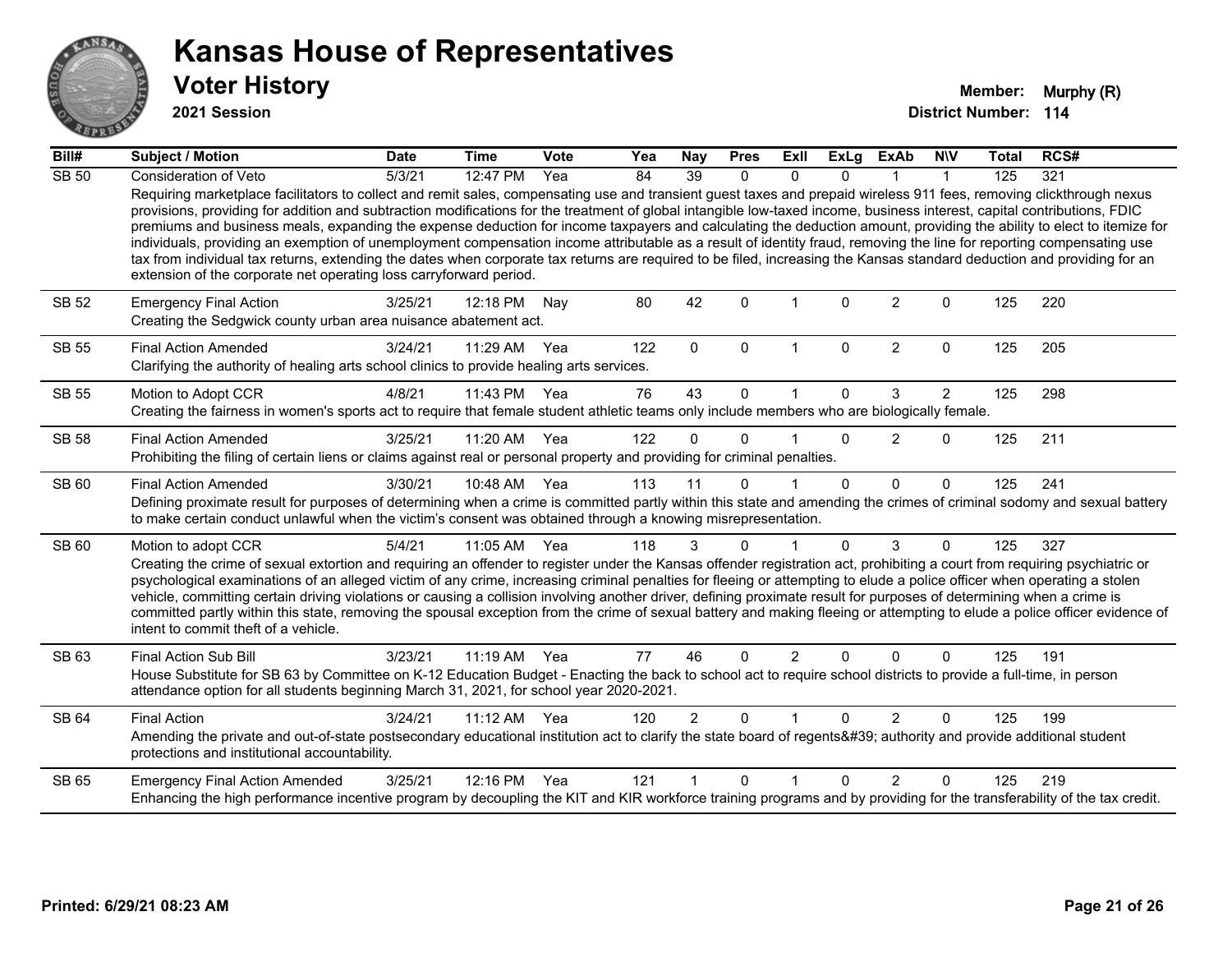# ANS **BAIL**

#### **Kansas House of Representatives**

**2021 Session**

**Voter History Multiple 10 and 10 and 10 and 10 and 10 and 10 and 10 and 10 and 10 and 10 and 10 and 10 and 10 and 10 and 10 and 10 and 10 and 10 and 10 and 10 and 10 and 10 and 10 and 10 and 10 and 10 and 10 and 10 and** 

| Bill#        | <b>Subject / Motion</b>                                                                                                                                                                                                                                                                                                                                                                                                                                                                                                                                                                                                                                                                                                                               | <b>Date</b> | <b>Time</b> | Vote | Yea | <b>Nay</b>     | <b>Pres</b>  | <b>ExII</b>    | <b>ExLg</b>  | <b>ExAb</b>            | <b>NIV</b>   | Total | RCS# |
|--------------|-------------------------------------------------------------------------------------------------------------------------------------------------------------------------------------------------------------------------------------------------------------------------------------------------------------------------------------------------------------------------------------------------------------------------------------------------------------------------------------------------------------------------------------------------------------------------------------------------------------------------------------------------------------------------------------------------------------------------------------------------------|-------------|-------------|------|-----|----------------|--------------|----------------|--------------|------------------------|--------------|-------|------|
| <b>SB 66</b> | <b>Emergency Final Action Amended</b><br>Amending the angel investor tax credit with respect to the definition of qualified securities, tax credit limitations and amounts, investor requirements and extending the<br>date that credits may be allowed, and also amending the tax credit for expenses incurred to make a residence accessible to persons with a disability by increasing the<br>credit.                                                                                                                                                                                                                                                                                                                                              | 3/25/21     | 12:14 PM    | Nay  | 109 | 12             | $\mathbf{1}$ | $\mathbf{1}$   | $\mathbf{0}$ | $\overline{2}$         | $\Omega$     | 125   | 217  |
| SB 67        | <b>Final Action Amended</b><br>Expanding the definitions of all-terrain vehicles and recreational off-highway vehicles.                                                                                                                                                                                                                                                                                                                                                                                                                                                                                                                                                                                                                               | 3/23/21     | 11:21 AM    | Yea  | 99  | 24             | $\Omega$     | 2              | $\Omega$     | $\Omega$               | $\Omega$     | 125   | 192  |
| SB 67        | Motion to adopt CCR<br>Permitting funeral escorts to direct traffic for funeral processions and requiring drivers to yield the right-of-way and move over for authorized utility or telecommunication<br>vehicles.                                                                                                                                                                                                                                                                                                                                                                                                                                                                                                                                    | 4/8/21      | 10:37 AM    | Yea  | 119 | $\mathbf{3}$   | 0            | $\mathbf{1}$   | $\mathbf 0$  | $\mathbf 1$            | $\mathbf{1}$ | 125   | 274  |
| <b>SB77</b>  | <b>Final Action Amended</b><br>Enacting the audiology and speech-language pathology interstate compact.                                                                                                                                                                                                                                                                                                                                                                                                                                                                                                                                                                                                                                               | 3/18/21     | 11:30 AM    | Yea  | 119 | 3              | $\Omega$     | 1              | $\Omega$     | $\overline{2}$         | $\mathbf{0}$ | 125   | 183  |
| <b>SB78</b>  | <b>Final Action Sub Bill</b><br>House Substitute for SB 78 by Committee on Insurance and Pensions - Updating the national insurance commissioners credit for insurance reinsurance model law,<br>codifying the national insurance commissioners credit for reinsurance model regulation and updating certain terms and definitions relating to the insurance holding<br>company act, service contracts and surplus lines insurance. Eliminating certain requirements relating to the annual submittal of certain documents by out-of-state risk<br>retention groups, extending the time frame to submit certain documents by professional employer organizations, abolishing the utilization review advisory committee and<br>replacing it with URAC. | 3/30/21     | 10:49 AM    | Yea  | 124 | $\mathbf{0}$   | $\Omega$     | $\mathbf{1}$   | $\Omega$     | $\mathbf{0}$           | $\Omega$     | 125   | 242  |
| <b>SB78</b>  | Motion to adopt CCR<br>House Substitute for SB 78 by Committee on Insurance and Pensions - Updating the national insurance commissioners credit for insurance reinsurance model law,<br>codifying the national insurance commissioners credit for reinsurance model regulation and updating certain terms and definitions relating to the insurance holding<br>company act, service contracts and surplus lines insurance. Eliminating certain requirements relating to the annual submittal of certain documents by out-of-state risk<br>retention groups, extending the time frame to submit certain documents by professional employer organizations, abolishing the utilization review advisory committee and<br>replacing it with URAC.          | 5/7/21      | 11:24 AM    | Yea  | 113 | $\overline{7}$ | $\Omega$     | 1              | $\Omega$     | $\boldsymbol{\Lambda}$ | $\Omega$     | 125   | 346  |
| <b>SB 86</b> | <b>Final Action Amended</b><br>Conforming certain KPERS provisions with the federal CARES act.                                                                                                                                                                                                                                                                                                                                                                                                                                                                                                                                                                                                                                                        | 3/24/21     | 11:30 AM    | Yea  | 122 | $\mathbf 0$    | $\Omega$     | $\mathbf{1}$   | $\mathbf{0}$ | $\overline{2}$         | 0            | 125   | 206  |
| <b>SB 86</b> | Motion to adopt CCR<br>Establishing the Kansas extraordinary utility costs loan deposit program and the Kansas economic recovery loan deposit program and amending the city utility low-<br>interest loan program by providing for electronic repayment of loans, cash basis exception, payment frequency, loan security and an ending date for making loans.                                                                                                                                                                                                                                                                                                                                                                                         | 4/9/21      | 11:43 AM    | Yea  | 117 | 6              | $\Omega$     | $\overline{2}$ | $\Omega$     | $\mathbf{0}$           | $\Omega$     | 125   | 302  |
| <b>SB 88</b> | <b>EFA Amend and Debate</b><br>House Substitute for SB 88 by Committee on Financial Institutions and Rural Development - Establishing the city utility low-interest loan program, allowing cities to apply<br>to the state treasurer for loans from state unencumbered funds for extraordinary electric or natural gas costs incurred during the extreme winter weather event of<br>February 2021.                                                                                                                                                                                                                                                                                                                                                    | 3/3/21      | 11:34 AM    | Yea  | 124 | 0              | $\Omega$     |                | $\Omega$     | $\Omega$               | $\Omega$     | 125   | 116  |
| SB 89        | <b>Emergency Final Action Amended</b><br>Exempting the transport of agricultural forage commodities from secured load requirements.                                                                                                                                                                                                                                                                                                                                                                                                                                                                                                                                                                                                                   | 3/25/21     | 12:15 PM    | Yea  | 122 | 0              | $\Omega$     | 1              | $\Omega$     | 2                      | $\Omega$     | 125   | 218  |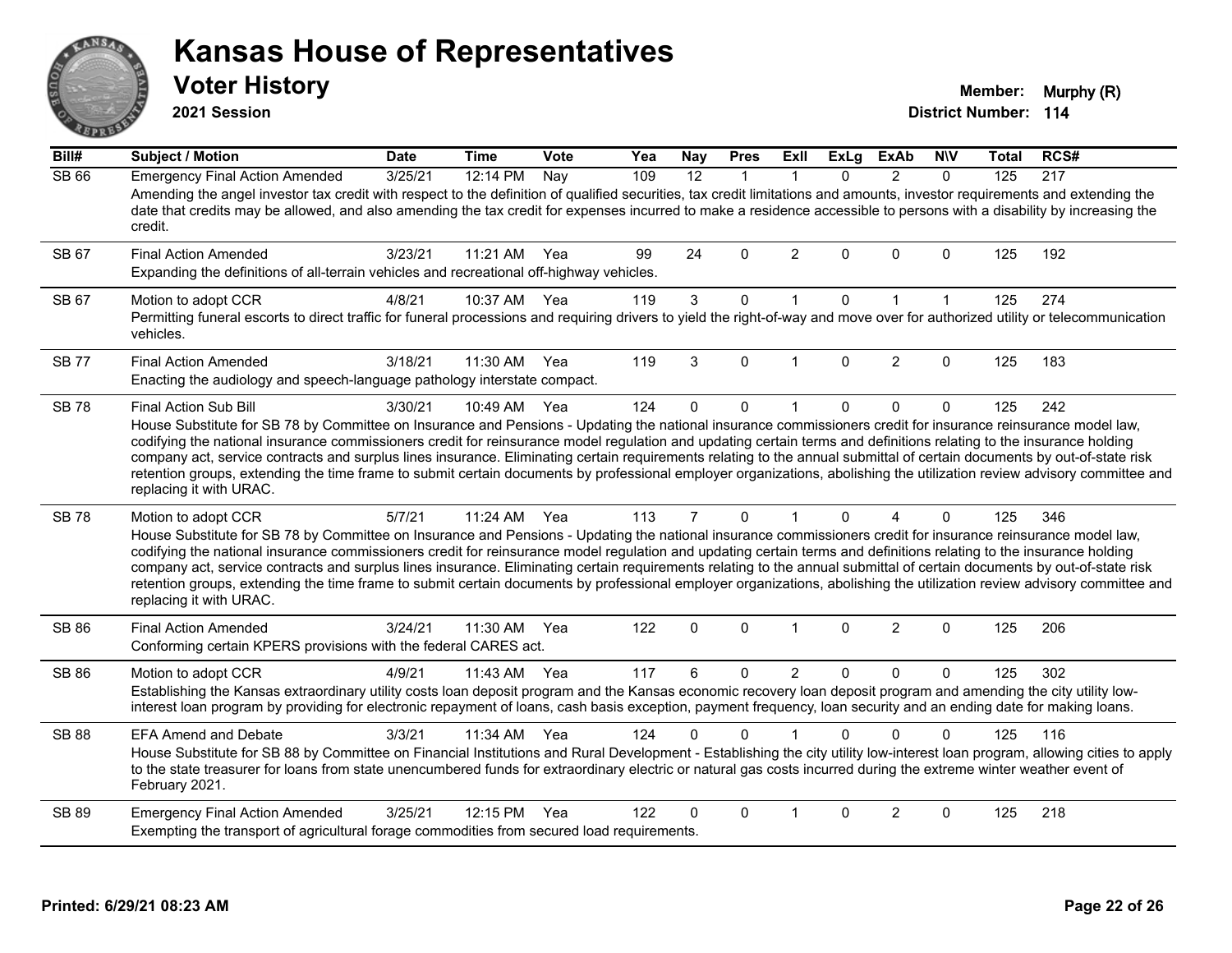

| Bill#         | <b>Subject / Motion</b>                                                                                                                                                                                                                                                                                                                                                        | <b>Date</b> | <b>Time</b> | Vote | Yea | Nay            | <b>Pres</b>  | ExII           | <b>ExLg</b>  | <b>ExAb</b>             | <b>NIV</b>   | Total | RCS# |
|---------------|--------------------------------------------------------------------------------------------------------------------------------------------------------------------------------------------------------------------------------------------------------------------------------------------------------------------------------------------------------------------------------|-------------|-------------|------|-----|----------------|--------------|----------------|--------------|-------------------------|--------------|-------|------|
| <b>SB 90</b>  | <b>Emergency Final Action Amended</b><br>Amending the Kansas rural housing incentive district act to permit bond funding for vertical residential renovation of older buildings in central business districts and by<br>changing the definitions of an eligible city or county.                                                                                                | 3/25/21     | 12:20 PM    | Yea  | 105 | 17             | $\mathbf{0}$ |                | $\Omega$     | $\mathcal{P}$           | $\Omega$     | 125   | 222  |
| <b>SB 91</b>  | <b>EFA Sub Bill</b><br>House Substitute for SB 91 by Committee on Commerce, Labor and Economic Development - Providing liability protection for businesses, municipalities and<br>educational institutions that participate in high school work-based learning programs and providing that schools are responsible for injuries to students participating in<br>such programs. | 4/8/21      | 11:31 AM    | Yea  | 123 | $\mathbf{0}$   | $\mathbf 0$  |                | $\mathbf 0$  |                         | $\Omega$     | 125   | 278  |
| <b>SB 95</b>  | <b>Final Action Amended</b><br>Exempting motor vehicle odometer reading recording requirements when such recording requirements are exempted by federal law.                                                                                                                                                                                                                   | 3/23/21     | 11:22 AM    | Yea  | 123 | $\mathbf{0}$   | $\mathbf 0$  | $\overline{2}$ | $\mathbf{0}$ | $\mathbf 0$             | $\mathbf 0$  | 125   | 193  |
| <b>SB 95</b>  | Motion to adopt CCR<br>Exempting motor vehicle odometer reading recording requirements when such recording requirements are exempted by federal law and expanding the definitions of all-<br>terrain vehicles and recreational off-highway vehicles.                                                                                                                           | 4/8/21      | 10:40 AM    | Yea  | 116 | 6              | 0            |                | $\mathbf 0$  |                         | 1            | 125   | 275  |
| SB 99         | <b>Final Action Sub Bill</b><br>House Substitute for SB 99 by Committee on Transportation - Increasing the bond amount required for a vehicle dealer license and providing for display show licenses<br>under the vehicle dealers and manufacturers licensing act.                                                                                                             | 3/23/21     | 11:23 AM    | Yea  | 121 | 2              | $\mathbf 0$  | $\overline{2}$ | $\mathbf 0$  | $\Omega$                | $\mathbf 0$  | 125   | 194  |
| SB 103        | <b>Final Action Amended</b><br>Amending the Kansas power of attorney act regarding the form of a power of attorney and the duties of third parties relying and acting on a power of attorney.                                                                                                                                                                                  | 3/25/21     | 11:21 AM    | Yea  | 122 | $\mathbf 0$    | $\mathbf 0$  |                | $\mathbf 0$  | $\overline{2}$          | $\mathbf{0}$ | 125   | 212  |
| SB 103        | Motion to adopt CCR<br>Amending the Kansas power of attorney act regarding the form of a power of attorney and the duties of third parties relying and acting on a power of attorney.                                                                                                                                                                                          | 4/7/21      | $3:44$ PM   | Yea  | 123 | 0              | $\Omega$     |                | 0            |                         | $\Omega$     | 125   | 268  |
| SB 106        | <b>Final Action Amended</b><br>Enacting the revised uniform law on notarial acts and repealing the uniform law on notarial acts.                                                                                                                                                                                                                                               | 3/30/21     | 10:51 AM    | Yea  | 122 | $\overline{2}$ | $\mathbf 0$  |                | $\mathbf{0}$ | $\mathbf 0$             | $\Omega$     | 125   | 243  |
| <b>SB 106</b> | Motion to adopt CCR<br>Enacting the revised uniform law on notarial acts and repealing the uniform law on notarial acts.                                                                                                                                                                                                                                                       | 4/7/21      | 3:46 PM     | Yea  | 123 | $\mathbf 0$    | $\mathbf 0$  | $\mathbf{1}$   | $\mathbf 0$  | $\mathbf{1}$            | $\mathbf 0$  | 125   | 269  |
| SB 107        | <b>Final Action Amended</b><br>Enacting the uniform fiduciary income and principal act (UFIPA).                                                                                                                                                                                                                                                                                | 3/25/21     | 11:23 AM    | Yea  | 122 | 0              | $\pmb{0}$    | $\mathbf{1}$   | 0            | $\overline{2}$          | $\mathbf 0$  | 125   | 213  |
| SB 107        | Motion to adopt CCR<br>Enacting the uniform fiduciary income and principal act (UFIPA).                                                                                                                                                                                                                                                                                        | 4/7/21      | 3:48 PM     | Yea  | 123 | $\mathbf 0$    | $\pmb{0}$    | $\overline{1}$ | $\mathbf 0$  | $\overline{1}$          | $\mathbf 0$  | 125   | 270  |
| <b>SB 118</b> | <b>Final Action</b><br>Providing for the dissolution of special districts and the assumption of responsibilities by a city or county.                                                                                                                                                                                                                                          | 3/23/21     | 11:26 AM    | Yea  | 121 | $\overline{c}$ | 0            | $\overline{2}$ | $\Omega$     | $\Omega$                | $\Omega$     | 125   | 195  |
| <b>SB 122</b> | <b>Final Action Amended</b><br>Modifying certain rules of evidence in the code of civil procedure related to authentication of records and documents.                                                                                                                                                                                                                          | 3/30/21     | 10:52 AM    | Yea  | 117 | $\overline{7}$ | $\Omega$     |                | $\Omega$     | $\Omega$                | $\mathbf{0}$ | 125   | 244  |
| <b>SB 122</b> | Motion to adopt CCR<br>Modifying certain rules of evidence in the code of civil procedure related to authentication of records and documents.                                                                                                                                                                                                                                  | 4/7/21      | 3:49 PM     | Yea  | 115 | 8              | $\mathbf{0}$ |                | $\Omega$     | $\overline{\mathbf{1}}$ | $\Omega$     | 125   | 271  |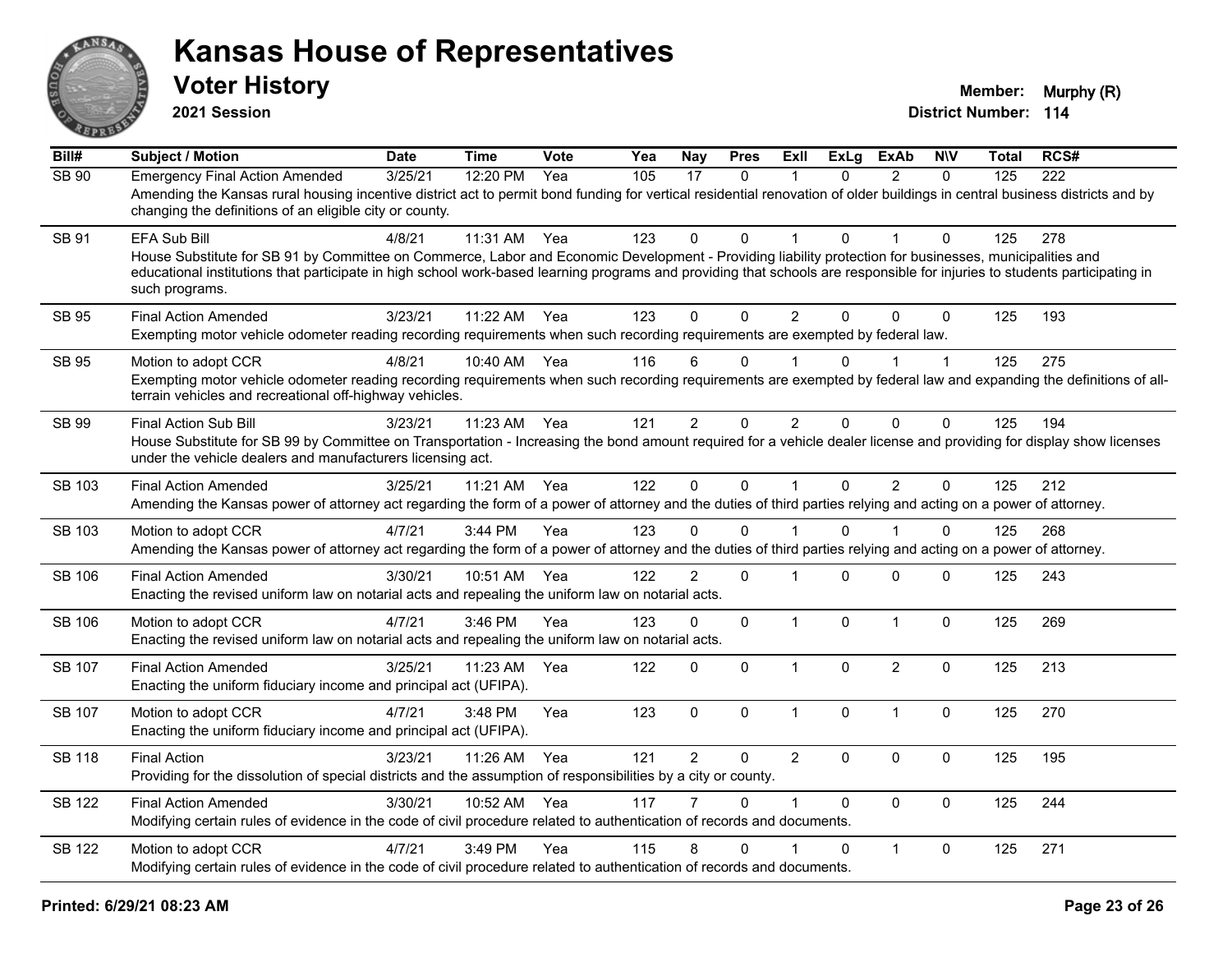

**2021 Session**

**Bill# Subject / Motion Date Time Vote Yea Nay Pres Exll ExLg ExAb N\V Total RCS#** SB 124 Final Action Sub Bill Amended 3/30/21 10:53 AM Yea 101 23 0 1 0 0 0 125 245 House Substitute for SB 124 by Committee on Commerce, Labor and Economic Development - Expanding STAR bonds by adding rural redevelopment projects and major business facilities, prohibiting public officials from employment with a developer, providing for public notice of hearings on city or county websites, posting of certain documents and links on websites, disclosure of names of developer, disclosure of state, federal and local tax incentives within a STAR bond district, changing certain project financing, investment and sales provisions, adding visitor tracking plan requirements and additional feasibility study requirements with oversight by the secretary, requiring approval by the secretary for real estate transfers, requiring district contiguity and extending the sunset date. SB 127 Final Action Amended 3/30/21 10:55 AM Yea 123 1 0 1 0 0 0 0 125 246 Modifying the eligibility requirements for restricted driving privileges, increasing the age for eligibility to renew drivers' licenses online to 65 and allowing drivers' license renewal notices to be sent electronically. SB 127 Motion to adopt CCR 4/8/21 10:42 AM Yea 122 0 0 1 0 1 1 125 276 Modifying the eligibility requirements for restricted driving privileges, increasing the age for eligibility to renew drivers' licenses online to 65, allowing drivers' license renewal notices to be sent electronically, authorizing a waiver of traffic fines for manifest hardship situations and excluding the additional 90-day wait period for driver's license suspension for certain offenses.

SB 142 Emergency Final Action Amended 3/25/21 12:24 PM Yea 102 20 0 1 0 2 0 125 225 Requiring coast guard-approved personal flotation devices as prescribed by the secretary of wildlife, parks and tourism in rules and regulations.

SB 142 Motion to adopt CCR 4/8/21 2:23 PM Yea 109 14 0 1 0 1 0 125 282 Amending certain department of wildlife, parks and tourism statutes by requiring coast guard-approved personal flotation devices as prescribed by the secretary of wildlife, parks and tourism in rules and regulations and updating the reference to the guidelines of the American fisheries society in the commercialization of wildlife statute.

SB 143 Emergency Final Action Amended 3/25/21 12:21 PM Yea 117 5 0 1 0 2 0 125 223 Updating definitions and increasing maximum functional unit license and storage fees relating to grain and public warehouse laws. SB 143 Motion to adopt CCR 4/8/21 2:25 PM Yea 115 8 0 1 0 1 0 125 283 Updating definitions and increasing maximum functional unit license and storage fees relating to grain and public warehouse laws.

SB 158 EFA Sub Bill Amended 5/6/21 3:36 PM Yea 79 42 0 0 1 2 1 125 342 House Substitute for SB 158 by Committee on Federal and State Affairs - Creating the Kansas medical marijuana regulation act. SB 159 Emergency Final Action Amended 3/30/21 8:01 PM Yea 106 17 0 1 0 1 0 125 258 Paying certain claims against the state submitted by the joint committee on special claims against the state. SB 159 Motion to adopt CCR 6/7/21 3:50 PM Nay 98 21 0 1 0 4 1 125 349 Appropriations for FY 2021, FY 2022, and FY 2023, for various state agencies; authorizing the payment of certain claims against the state; authorizing certain transfers and capital improvement projects. SB 160 Emergency Final Action Amended 3/25/21 12:19 PM Yea 120 2 0 1 0 2 0 125 221 Updating the reference to the guidelines of the American fisheries society in the commercialization of wildlife statute.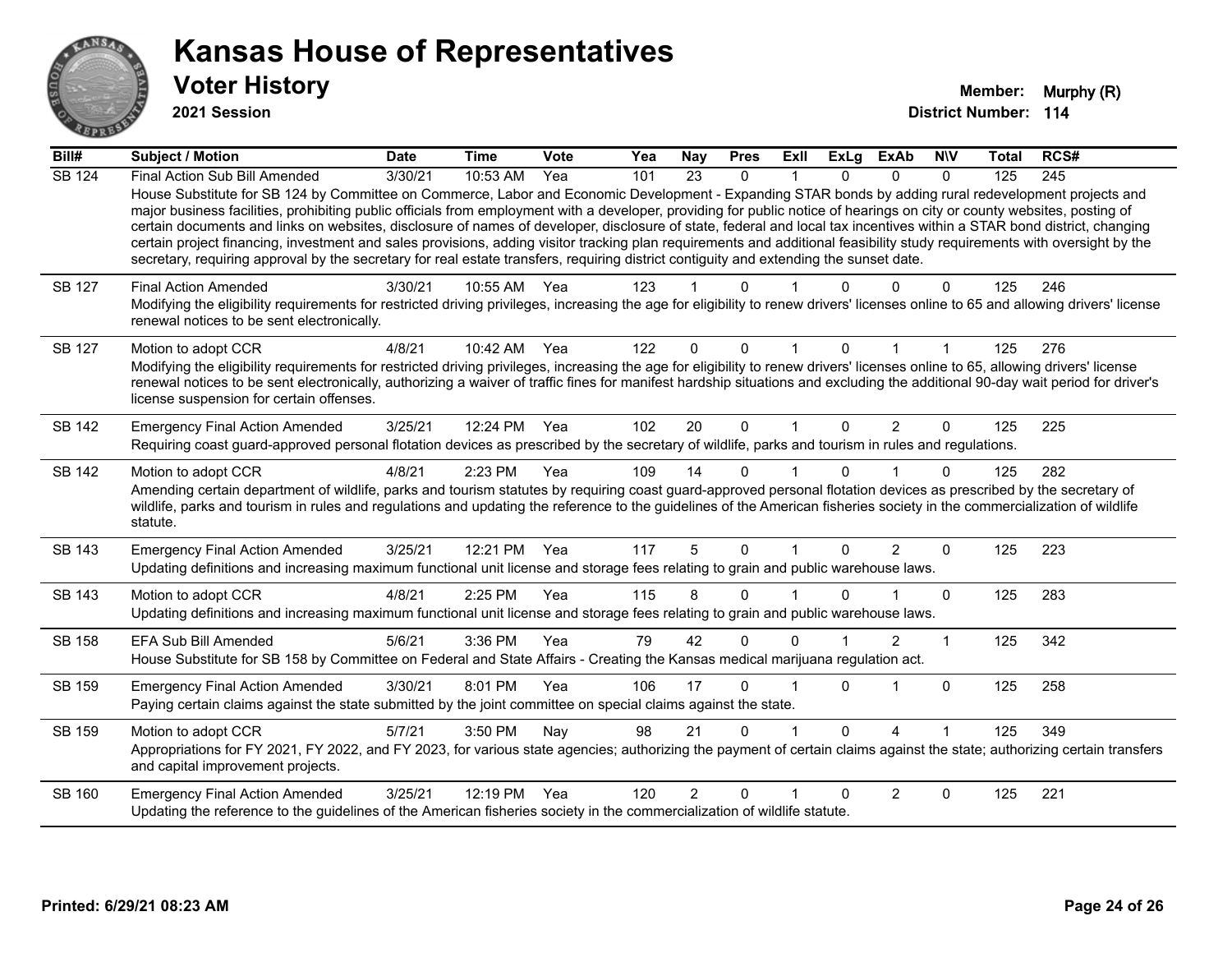

| Bill#         | <b>Subject / Motion</b>                                                                                                                                                                                                                                                                                                                                                                | <b>Date</b> | <b>Time</b>  | <b>Vote</b> | Yea | Nay            | <b>Pres</b>  | ExIl           | <b>ExLg</b> | <b>ExAb</b>    | <b>N\V</b>   | <b>Total</b> | RCS# |
|---------------|----------------------------------------------------------------------------------------------------------------------------------------------------------------------------------------------------------------------------------------------------------------------------------------------------------------------------------------------------------------------------------------|-------------|--------------|-------------|-----|----------------|--------------|----------------|-------------|----------------|--------------|--------------|------|
| <b>SB 170</b> | <b>Emergency Final Action Amended</b>                                                                                                                                                                                                                                                                                                                                                  | 3/18/21     | 11:54 AM     | Yea         | 98  | 23             | $\mathbf{0}$ | $\mathbf{1}$   | $\Omega$    | 2              | $\mathbf{1}$ | 125          | 185  |
|               | Clarifying the authority of the Kansas commission for the deaf and hard of hearing with regard to registration of interpreters, establishing guidelines for communication<br>access services and authorizing the adoption of rules and regulations.                                                                                                                                    |             |              |             |     |                |              |                |             |                |              |              |      |
| <b>SB 170</b> | Motion to adopt CCR                                                                                                                                                                                                                                                                                                                                                                    | 4/9/21      | 2:25 PM      | Yea         | 119 | $\overline{4}$ | $\Omega$     | $\overline{2}$ | $\Omega$    | $\Omega$       | $\Omega$     | 125          | 304  |
|               | Enacting the psychology interjurisdictional compact to provide for interjurisdictional authorization to practice telepsychology and temporary in-person, face-to-face<br>psychology and enacting the physical therapy licensure compact and authorizing criminal history record checks in the physical therapy practice act.                                                           |             |              |             |     |                |              |                |             |                |              |              |      |
| <b>SB 172</b> | <b>Final Action Amended</b>                                                                                                                                                                                                                                                                                                                                                            | 3/30/21     | 10:56 AM Yea |             | 82  | 42             | 0            |                | $\Omega$    | $\Omega$       | 0            | 125          | 247  |
|               | Creating the crimes of trespassing on a critical infrastructure facility and criminal damage to a critical infrastructure facility and eliminating the crime of tampering with a<br>pipeline.                                                                                                                                                                                          |             |              |             |     |                |              |                |             |                |              |              |      |
| SB 175        | <b>Final Action Amended</b>                                                                                                                                                                                                                                                                                                                                                            | 3/25/21     | 11:24 AM     | Yea         | 119 | 3              | $\mathbf{0}$ |                | $\Omega$    | 2              | $\Omega$     | 125          | 214  |
|               | Enacting the rural emergency hospital act to provide for the licensure of rural emergency hospitals and establishing the rural hospital innovation grant program to assist<br>rural hospitals in serving rural communities.                                                                                                                                                            |             |              |             |     |                |              |                |             |                |              |              |      |
| SB 175        | Motion to adopt CCR                                                                                                                                                                                                                                                                                                                                                                    | 4/8/21      | 3:30 PM      | Yea         | 64  | 59             | 0            |                | $\Omega$    |                | $\Omega$     | 125          | 284  |
|               | Enacting the rural emergency hospital act to provide for the licensure of rural emergency hospitals and establishing the rural hospital innovation grant program to assist<br>rural hospitals in serving rural communities.                                                                                                                                                            |             |              |             |     |                |              |                |             |                |              |              |      |
| <b>SB 178</b> | <b>Final Action Amended</b><br>Providing for trust company charter conversions.                                                                                                                                                                                                                                                                                                        | 3/18/21     | 11:31 AM     | Yea         | 121 | $\mathbf{1}$   | $\pmb{0}$    | $\mathbf{1}$   | 0           | $\overline{2}$ | $\mathbf 0$  | 125          | 184  |
| SB 235        | <b>Final Action</b>                                                                                                                                                                                                                                                                                                                                                                    | 3/16/21     | 11:19 AM     | Yea         | 55  | 69             | 0            |                | 0           | 0              | $\Omega$     | 125          | 170  |
|               | Enacting the back to school act to require school districts to provide a full-time, in person attendance option for all students beginning on March 26, 2021.                                                                                                                                                                                                                          |             |              |             |     |                |              |                |             |                |              |              |      |
| SB 238        | <b>Final Action Sub Amended</b>                                                                                                                                                                                                                                                                                                                                                        | 3/25/21     | 11:27 AM     | Yea         | 121 |                | $\Omega$     |                | $\Omega$    | 2              | $\Omega$     | 125          | 215  |
|               | Establishing certification and funding for certified community behavioral health clinics, authorizing telemedicine waivers for out-of-state healthcare providers, reducing<br>certain requirements for licensure by the behavioral sciences regulatory board and expanding out-of-state temporary permits to practice behavioral sciences<br>professions.                              |             |              |             |     |                |              |                |             |                |              |              |      |
| SB 238        | Motion to adopt CCR                                                                                                                                                                                                                                                                                                                                                                    | 4/9/21      | 2:28 PM      | Yea         | 116 | $\overline{7}$ | $\Omega$     | $\overline{2}$ | $\Omega$    | $\Omega$       | $\Omega$     | 125          | 305  |
|               | Requiring emergency medical services operators be overseen by medical directors or physicians; clarifying duties and functions of the state board of pharmacy;<br>providing for confidentiality of investigations, inspections and audits; establishing fees on out-of-state facilities; defining telepharmacy and requiring the adoption of rules<br>and regulations related thereto. |             |              |             |     |                |              |                |             |                |              |              |      |
| SB 273        | Final Action Sub Bill                                                                                                                                                                                                                                                                                                                                                                  | 3/30/21     | 10:57 AM Yea |             | 123 | $\mathbf{1}$   | $\Omega$     |                | $\Omega$    | $\Omega$       | $\Omega$     | 125          | 248  |
|               | House Substitute for Substitute for SB 273 by Committee on Judiciary - Directing that tobacco product manufacturer remittances be credited to the Kansas endowment<br>for youth fund rather than deposited into escrow upon certification by the attorney general.                                                                                                                     |             |              |             |     |                |              |                |             |                |              |              |      |
| SB 273        | Motion to Adopt CCR                                                                                                                                                                                                                                                                                                                                                                    | 5/7/21      | 11:59 PM     | Yea         | 68  | 42             |              |                | $\Omega$    | 13             | $\Omega$     | 125          | 354  |
|               | Enacting the COVID-19 small business relief act to provide funds for impacted small businesses, create the COVID-19 small business relief fund of the legislative                                                                                                                                                                                                                      |             |              |             |     |                |              |                |             |                |              |              |      |
|               | coordinating council and the COVID-19 small business relief claims board, require certain counties to establish and administer a county COVID-19 small business relief<br>fund and certain cities to establish and administer a city COVID-19 small business relief fund, require a study by the legislative division of post audit and prohibit                                       |             |              |             |     |                |              |                |             |                |              |              |      |
|               | compensation for intangible losses related to the COVID-19 public health emergency under the Kansas emergency management act.                                                                                                                                                                                                                                                          |             |              |             |     |                |              |                |             |                |              |              |      |